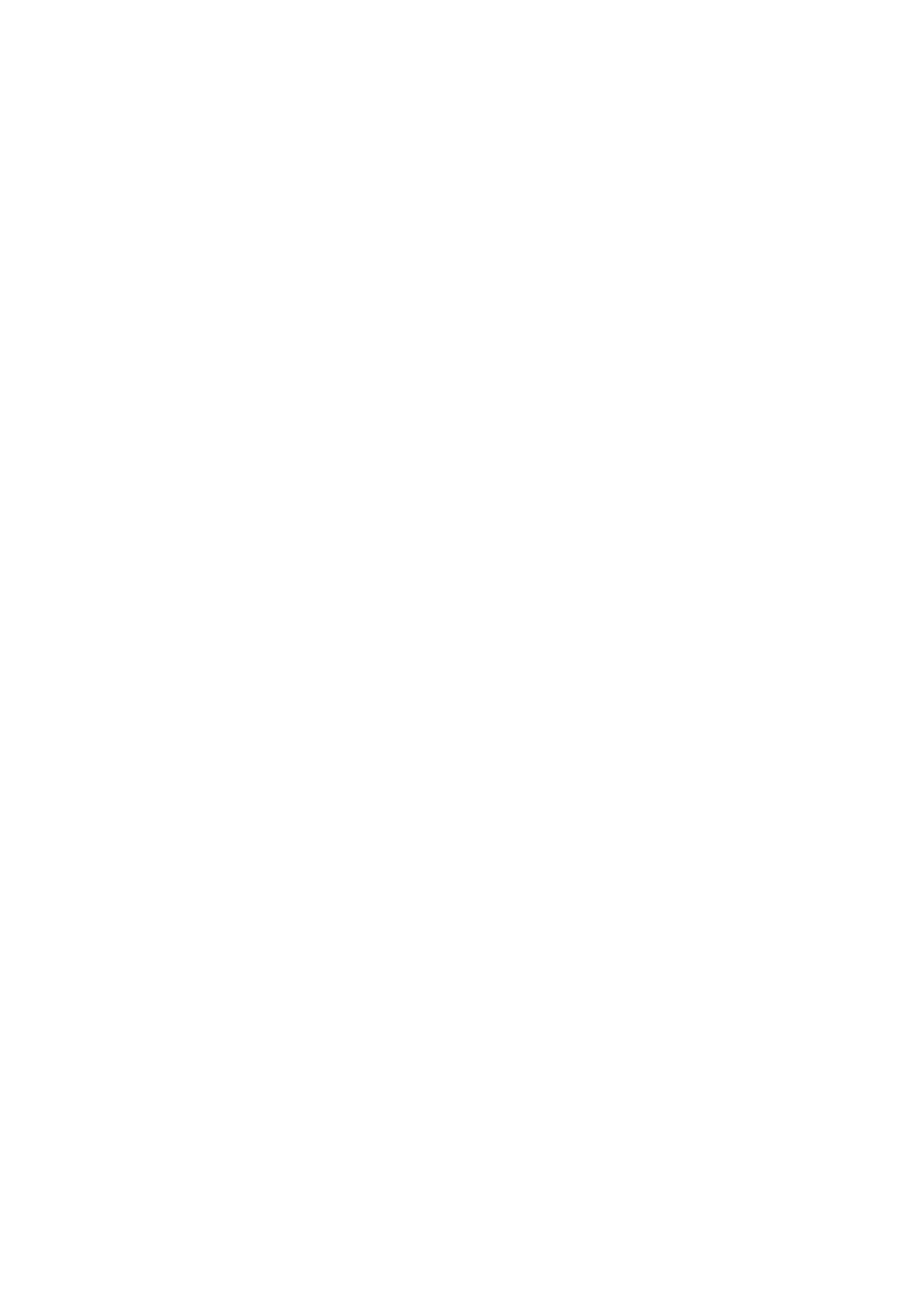| SI.              | <b>Contents</b>                   |                                                         | Page No.       |
|------------------|-----------------------------------|---------------------------------------------------------|----------------|
| No.              |                                   |                                                         |                |
|                  | <b>Request for Qualification</b>  |                                                         | $\mathbf{V}$   |
|                  | <b>Disclaimer</b>                 |                                                         | vii            |
|                  |                                   | <b>Glossary</b>                                         |                |
|                  |                                   | <b>Invitation for Qualification</b>                     |                |
| $\mathbf{1}$     |                                   | <b>Introduction</b>                                     |                |
|                  | 1.1                               | Background                                              | 1              |
|                  | 1.2                               | <b>Brief description of Bidding Process</b>             | $\overline{2}$ |
|                  | 1.3                               | <b>Schedule of Bidding Process</b>                      | 4              |
|                  | 1.4                               | Pre-Application Conference                              | 5              |
| $\boldsymbol{2}$ | <b>Instructions to Applicants</b> |                                                         | 6              |
|                  | $\mathbf{A}$                      | <b>General</b>                                          | 6              |
|                  | 2.1                               | Scope of Application                                    | 6              |
|                  | 2.2                               | <b>Eligibility of Applicants</b>                        | 6              |
|                  | 2.3                               | Change in composition of the Consortium                 | 13             |
|                  | 2.4                               | Number of Applications and costs thereof                | 14             |
|                  | 2.5                               | Site visit and verification of information              | 14             |
|                  | 2.6                               | <b>Acknowledgement by Applicant</b>                     | 14             |
|                  | 2.7                               | Right to accept or reject any or all Applications/ Bids | 14             |
|                  | B                                 | <b>Documents</b>                                        | 16             |
|                  | 2.8                               | Contents of the RFQ                                     | 16             |
|                  | 2.9                               | Clarifications                                          | 16             |
|                  | 2.10                              | Amendment of RFQ                                        | 17             |
|                  | $\mathbf C$                       | <b>Preparation and Submission of Application</b>        | 17             |
|                  | 2.11                              | Language                                                | 17             |
|                  | 2.12                              | Format and signing of Application                       | 17             |
|                  | 2.13                              | Sealing and marking of Applications                     | 18             |
|                  | 2.14                              | <b>Application Due Date</b>                             | 19             |
|                  | 2.15                              | Late Applications                                       | 19             |
|                  | 2.16                              | Modifications/substitution/withdrawal of Applications   | 19             |
|                  | D                                 | <b>Evaluation Process</b>                               | 20             |
|                  | 2.17                              | Opening and Evaluation of Applications                  | 20             |
|                  | 2.18                              | Confidentiality                                         | 20             |

**Contents**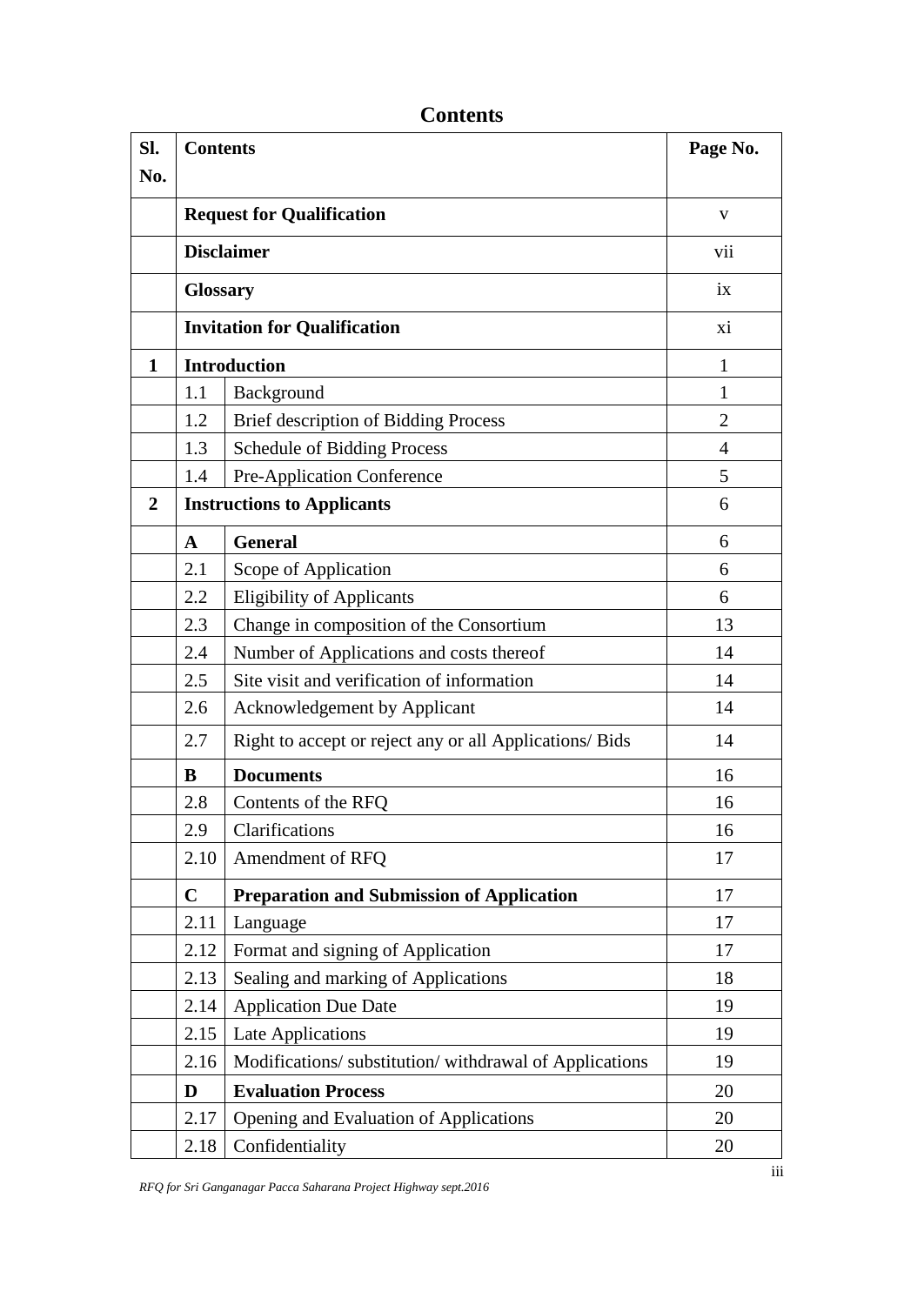|              | 2.19                                                       | Tests of responsiveness                                 | 21 |
|--------------|------------------------------------------------------------|---------------------------------------------------------|----|
|              | 2.20                                                       | Clarifications                                          | 22 |
|              | E                                                          | <b>Qualification and Bidding</b>                        | 22 |
|              | 2.21                                                       | Short-listing and notification                          | 22 |
|              | 2.22                                                       | Submission of Bids                                      | 22 |
|              | 2.23                                                       | Proprietary data                                        | 22 |
|              | 2.24                                                       | Correspondence with the Applicant                       | 23 |
| $\mathbf{3}$ | <b>Criteria for Evaluation</b>                             |                                                         | 24 |
|              | 3.1                                                        | <b>Evaluation parameters</b>                            | 24 |
|              | 3.2                                                        | Technical Capacity for purposes of evaluation           | 24 |
|              | 3.3                                                        | Details of Experience                                   | 26 |
|              | 3.4                                                        | Financial information for purposes of evaluation        | 26 |
|              | 3.5                                                        | <b>Short-listing of Applicants</b>                      | 27 |
| 4            | 28<br><b>Fraud and Corrupt Practices</b>                   |                                                         |    |
| 5            | 30<br><b>Pre-Application Conference</b>                    |                                                         |    |
| 6            | <b>Miscellaneous</b>                                       |                                                         | 31 |
|              |                                                            | <b>Appendices</b>                                       | 33 |
| I            | Letter Comprising the Application for Pre-Qualification    |                                                         | 35 |
|              | $Annex-I$                                                  | Particulars of the Applicant                            | 39 |
|              |                                                            | <b>Technical Capacity of Applicant</b><br>$Annex-II$    | 41 |
|              |                                                            | <b>Financial Capacity of Applicant</b><br>$Annex - III$ | 43 |
|              |                                                            | Details of Eligible Projects<br>$Annex - IV$            | 45 |
|              |                                                            | <b>Statement of Legal Capacity</b><br>$Annex - V$       | 50 |
| $\mathbf{I}$ |                                                            | Power of Attorney for signing of Application and Bid    | 51 |
| III          |                                                            | <b>Power of Attorney for Lead Member of Consortium</b>  | 53 |
| IV           | 56<br><b>Joint Bidding Agreement</b>                       |                                                         |    |
| V            | <b>Guidelines of the Department of Disinvestment</b><br>63 |                                                         |    |
| VI           | <b>List of Application-specific provisions</b><br>65       |                                                         |    |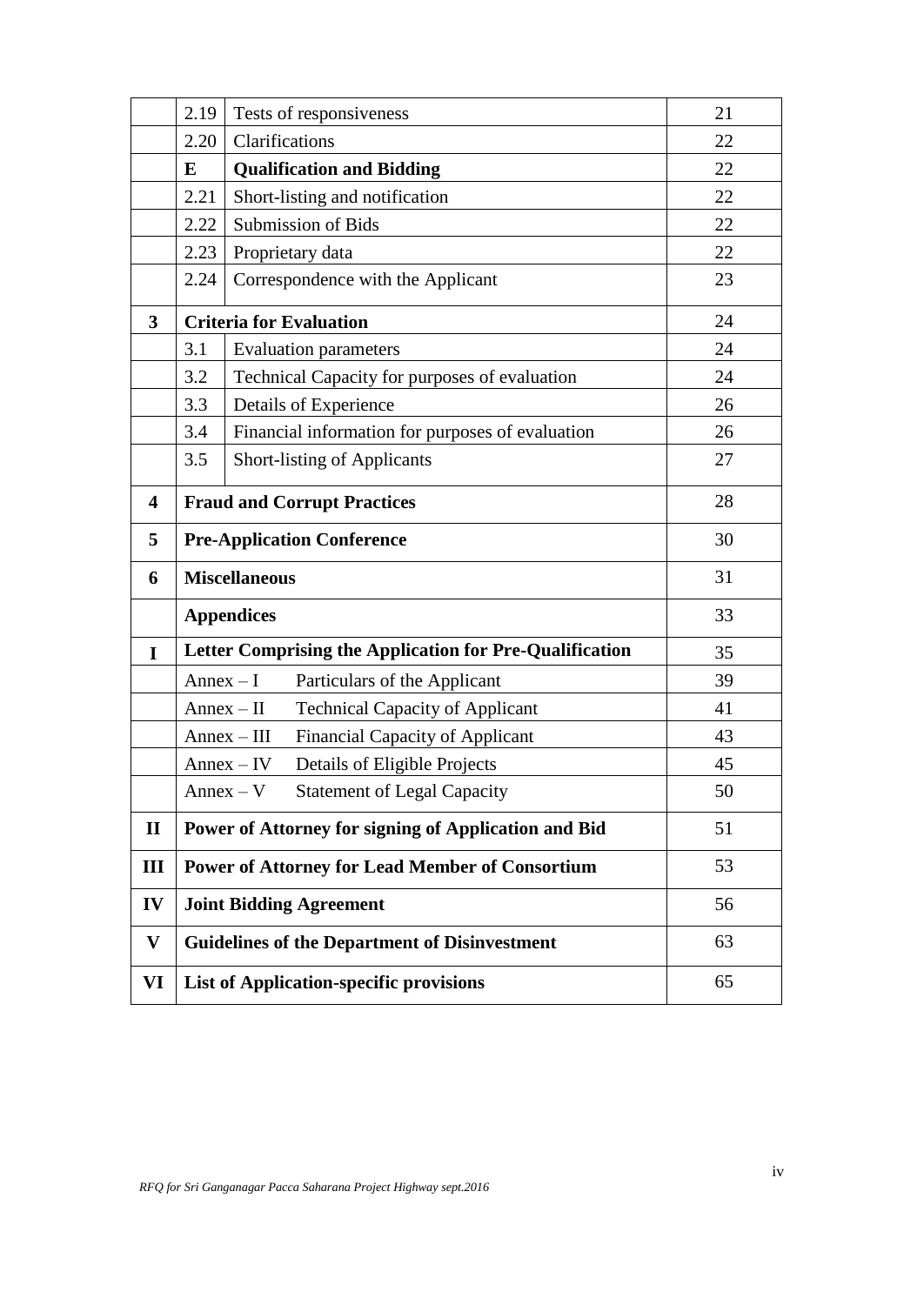**Request for Qualification (RFQ)**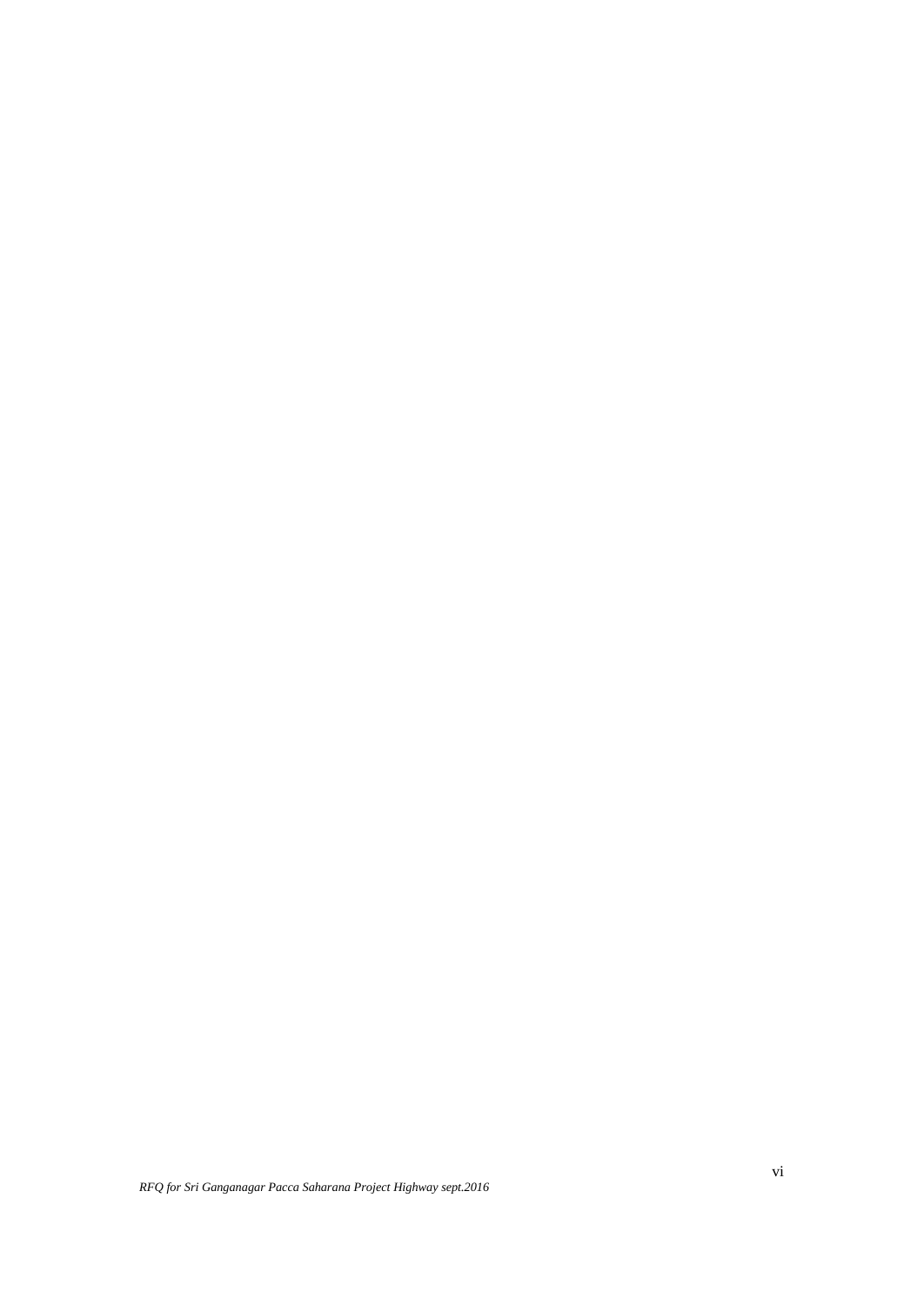# **Disclaimer**

The information contained in this Request for Qualification document (the "**RFQ**") or subsequently provided to Applicant(s), whether verbally or in documentary or any other form, by or on behalf of the Authority or any of its employees or advisors, is provided to Applicant(s) on the terms and conditions set out in this RFQ and such other terms and conditions subject to which such information is provided.

This RFQ is not an agreement and is neither an offer nor invitation by the Authority to the prospective Applicants or any other person. The purpose of this RFQ is to provide interested parties with information that may be useful to them in the formulation of their application for qualification pursuant to this RFQ (the "**Application**"). This RFQ includes statements, which reflect various assumptions and assessments arrived at by the Authority in relation to the Project. Such assumptions, assessments and statements do not purport to contain all the information that each Applicant may require. This RFQ may not be appropriate for all persons, and it is not possible for the Authority, its employees or advisors to consider the investment objectives, financial situation and particular needs of each party who reads or uses this RFQ. The assumptions, assessments, statements and information contained in this RFQ may not be complete, accurate, adequate or correct. Each Applicant should therefore, conduct its own investigations and analysis and should check the accuracy, adequacy, correctness, reliability and completeness of the assumptions, assessments, statements and information contained in this RFQ and obtain independent advice from appropriate sources.

Information provided in this RFQ to the Applicant(s) is on a wide range of matters, some of which may depend upon interpretation of law. The information given is not intended to be an exhaustive account of statutory requirements and should not be regarded as a complete or authoritative statement of law. The Authority accepts no responsibility for the accuracy or otherwise for any interpretation or opinion on law expressed herein.

The Authority, its employees and advisors make no representation or warranty and shall have no liability to any person, including any Applicant or Bidder, under any law, statute, rules or regulations or tort, principles of restitution or unjust enrichment or otherwise for any loss, damages, cost or expense which may arise from or be incurred or suffered on account of anything contained in this RFQ or otherwise, including the accuracy, adequacy, correctness, completeness or reliability of the RFQ and any assessment, assumption, statement or information contained therein or deemed to form part of this RFQ or arising in any way with pre-qualification of Applicants for participation in the Bidding Process.

The Authority also accepts no liability of any nature whether resulting from negligence or otherwise howsoever caused arising from reliance of any Applicant upon the statements contained in this RFQ.

The Authority may, in its absolute discretion but without being under any obligation to do so, update, amend or supplement the information, assessment or assumptions contained in this RFQ.

The issue of this RFQ does not imply that the Authority is bound to select and short-list pre-qualified Applications for Bid Stage or to appoint the selected Bidder or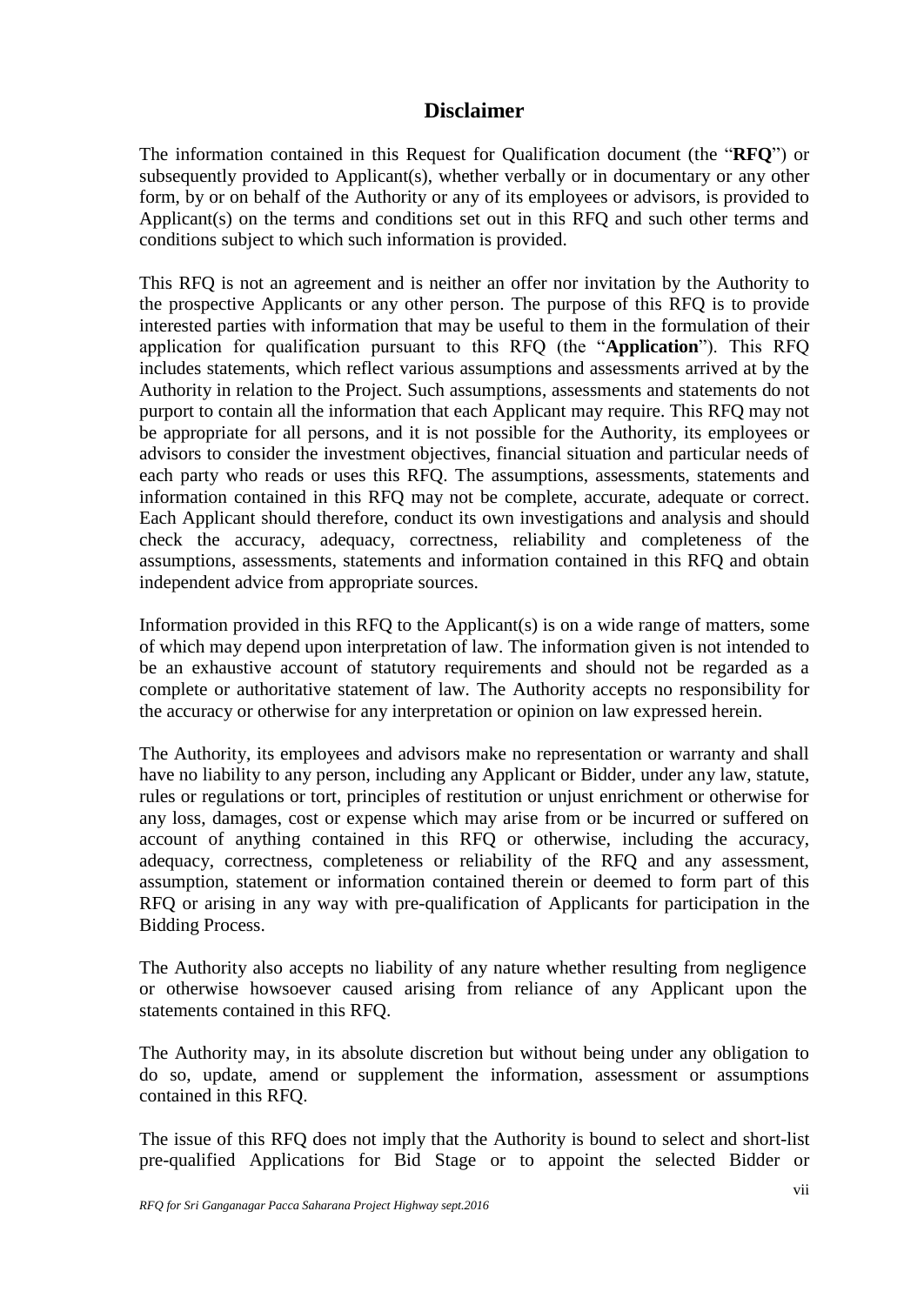Concessionaire, as the case may be, for the Project and the Authority reserves the right to reject all or any of the Applications or Bids without assigning any reasons whatsoever.

The Applicant shall bear all its costs associated with or relating to the preparation and submission of its Application including but not limited to preparation, copying, postage, delivery fees, expenses associated with any demonstrations or presentations which may be required by the Authority or any other costs incurred in connection with or relating to its Application. All such costs and expenses will remain with the Applicant and the Authority shall not be liable in any manner whatsoever for the same or for any other costs or other expenses incurred by an Applicant in preparation or submission of the Application, regardless of the conduct or outcome of the Bidding Process.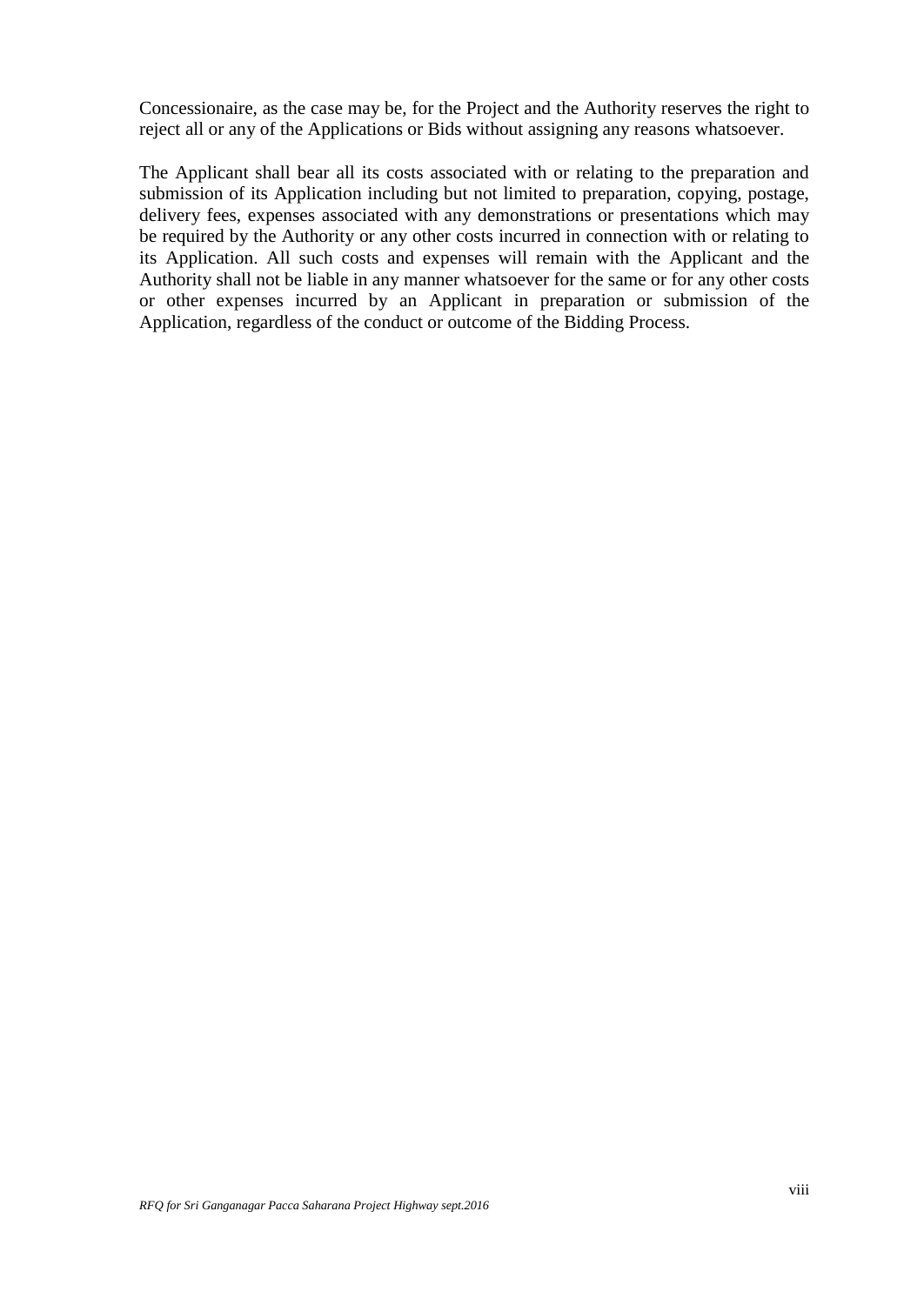# **Glossary**

**Applicant(s)** As defined in Clause 1.2.1 **Application** As defined in the Disclaimer **Application Due Date** As defined in Clause 1.1.5 **Associate** As defined in Clause 2.2.9 **Authority** As defined in Clause 1.1.1 **Bids** As defined in Clause 1.2.3 **Bid Due Date** As defined in Clause 1.2.3 **Bid Security** As defined in Clause 1.2.4 **Bidders As defined in Clause 1.1.1 Bidding Documents As defined in Clause 1.2.3 Bidding Process** As defined in Clause 1.2.1 **Bid Stage** As defined in Clause 1.2.1 **BOT** Build, Operate and Transfer **Concessionaire As defined in Clause 1.1.2 Concession Agreement** As defined in Clause 1.1.2 **Conflict of Interest** As defined in Clause 2.2.1(c) **Consortium** As defined in Clause 2.2.1(a) **DBFOT** As defined in Clause 1.1.1 **Eligible Experience** As defined in Clause 3.2.1 **Eligible Projects** As defined in Clause 3.2.1 **Estimated Project Cost** As defined in Clause 1.1.4 **Experience Score** As defined in Clause 3.2.6 **Financial Capacity** As defined in Clause 2.2.2 (B) **Government Government Government** of Rajasthan **Grant** As defined in Clause 1.2.8 **Highest Bidder** As defined in Clause 1.2.8 **Jt. Bidding Agreement** As defined in Clause 2.2.6 (g) **Lead Member** As defined in Clause 2.2.6 (c) **LOA** Letter of Award **Member** Member of a Consortium **Net Worth** As defined in Clause 2.2.4 (ii) **O&M** Operation and Maintenance **PPP** Public Private Partnership **Premium** As defined in Clause 1.2.8 **Project** As defined in Clause 1.1.1 **Qualification** As defined in Clause 1.2.1 **Qualification Stage** As defined in Clause 1.2.1 **Re. or Rs. or INR** Indian Rupee **RFP or Request for Proposals** As defined in Clause 1.2.1 **RFO** As defined in the Disclaimer **SPV** As defined in Clause 2.2.6 **Technical Capacity** As defined in Clause 2.2.2 (A) **Threshold Technical Capacity** As defined in Clause 2.2.2 (A)

The words and expressions beginning with capital letters and defined in this document shall, unless repugnant to the context, have the meaning ascribed thereto herein above.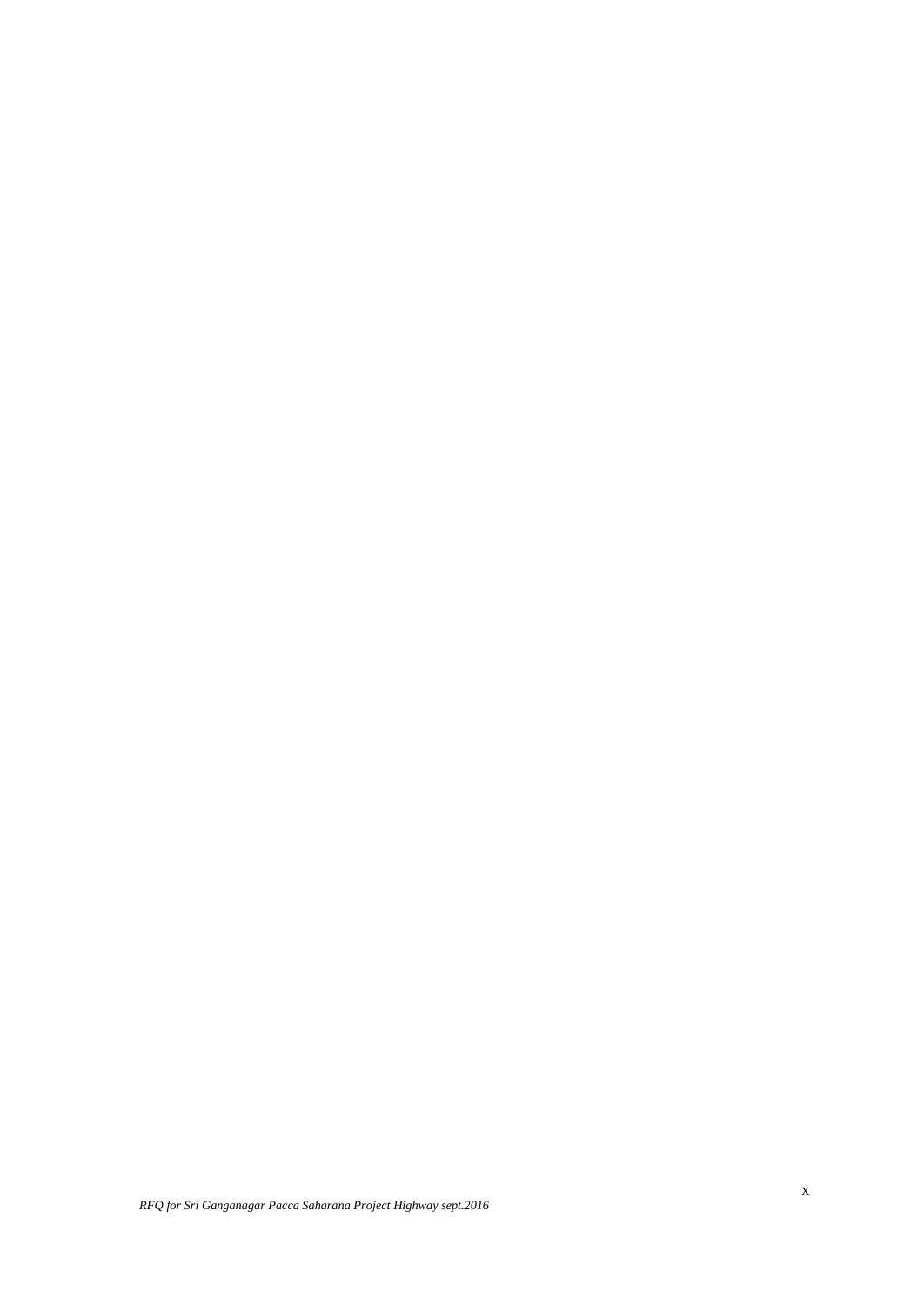**Invitation for Qualification**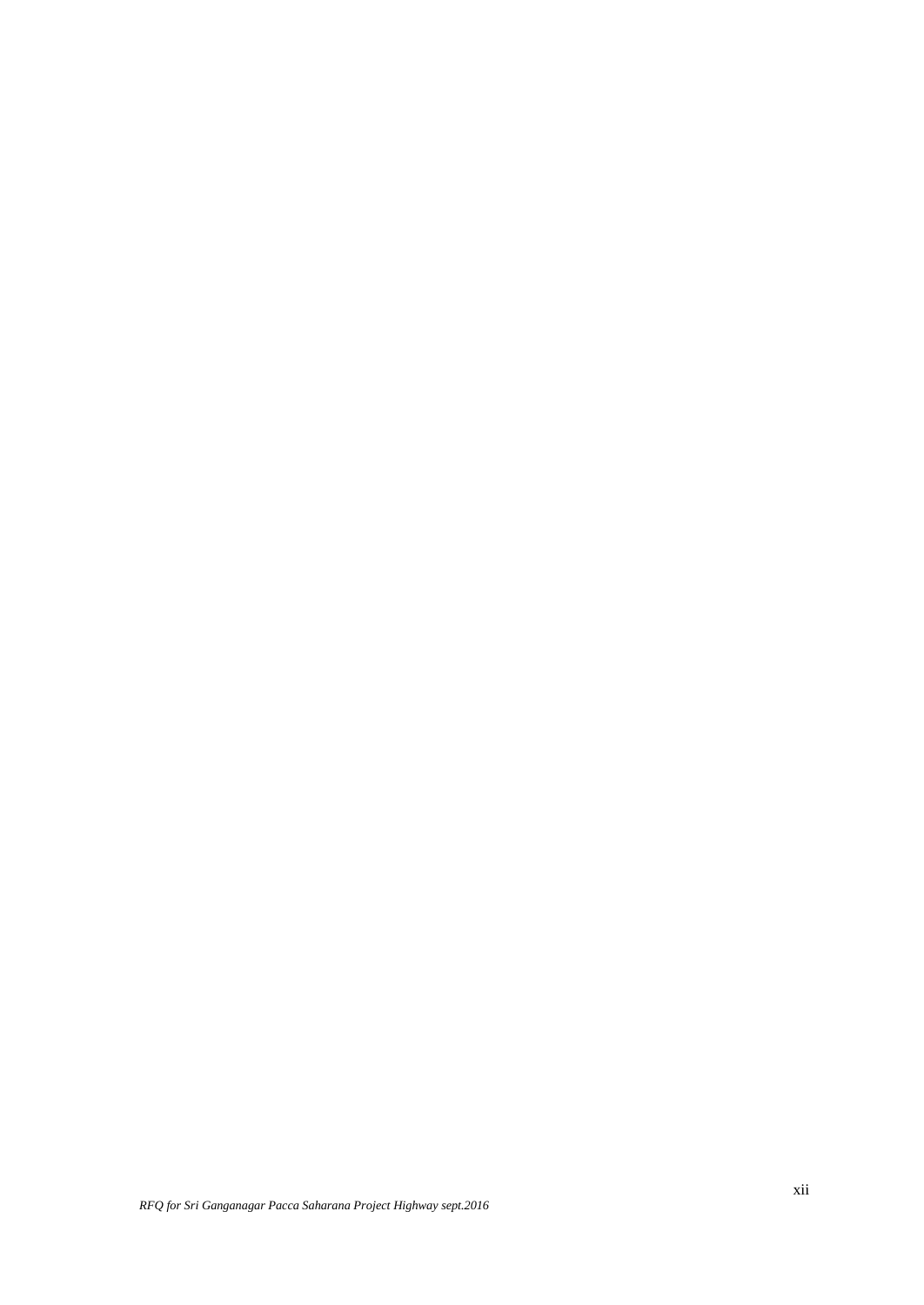# **GOVERNMENT OF RAJASTHAN PUBLIC WORKS DEPARTMENT**

# **1. INTRODUCTION**\$

#### **1.1 Background**

1.1.1 The Governor of Rajasthan, acting through its Secretary incharge, Public Works Department ,Government of Rajasthan , having its principal offices at Jacob Road, Civil lines,Jaipur-302005 (the "**Authority**") is engaged in the development of state highways and as part of this endeavour, the Authority has decided to undertake development and operation/ maintenance of the Sri Ganganagr- Pacca Saharana section of SH 36 (the "**Project**") through Public-Private Partnership (the "**PPP**") on Design, Build, Finance, Operate and Transfer (the "**DBFOT"**) basis, and has, therefore, decided to carry out the bidding process for selection of a bidder to whom the Project may be awarded. Brief particulars of the Project are as follows:

| Name of the Highway       | Length in Km | <b>Indicative Project Cost</b> |  |
|---------------------------|--------------|--------------------------------|--|
|                           |              | (In Rs. cr.)                   |  |
| Sri Ganganagr- Pacca      | 41           | 101                            |  |
| Saharana section of SH-36 |              |                                |  |

The Authority intends to pre-qualify and short-list suitable Applicants (the "**Bidders**") who will be eligible for participation in the Bid Stage, for awarding the Project through an open competitive bidding process in accordance with the procedure set out herein.

1.1.2 The selected Bidder, who is either a company incorporated under the Companies Act, 1956/2013 or undertakes to incorporate as such prior to execution of the concession agreement (the "**Concessionaire**") shall be responsible for designing, engineering, financing, procurement, construction, operation and maintenance of the Project under and in accordance with the provisions of a long - term concession agreement (the "**Concession Agreement**") to be entered into between the Concessionaire and the Authority in the form provided by the Authority as part of the Bidding Documents pursuant hereto.

<sup>\$</sup> **Instructions for Applicants**

**Note 1**: The provisions in curly brackets shall be suitably modified by the Applicant after the RFQ is issued. (See Appendix-VI)

**Note 2**: Blank spaces contain formats that are to be used by the Applicant after the RFQ is issued. (See Appendix-VI)

Note 3: Footnotes marked "\$" in the relevant Clauses of the RFQ are for guidance of the Applicants. In case of Appendices, the footnotes marked "\$" or in other non-numerical characters shall be omitted by the Applicants while submitting their respective Applications. (See Appendix-VI)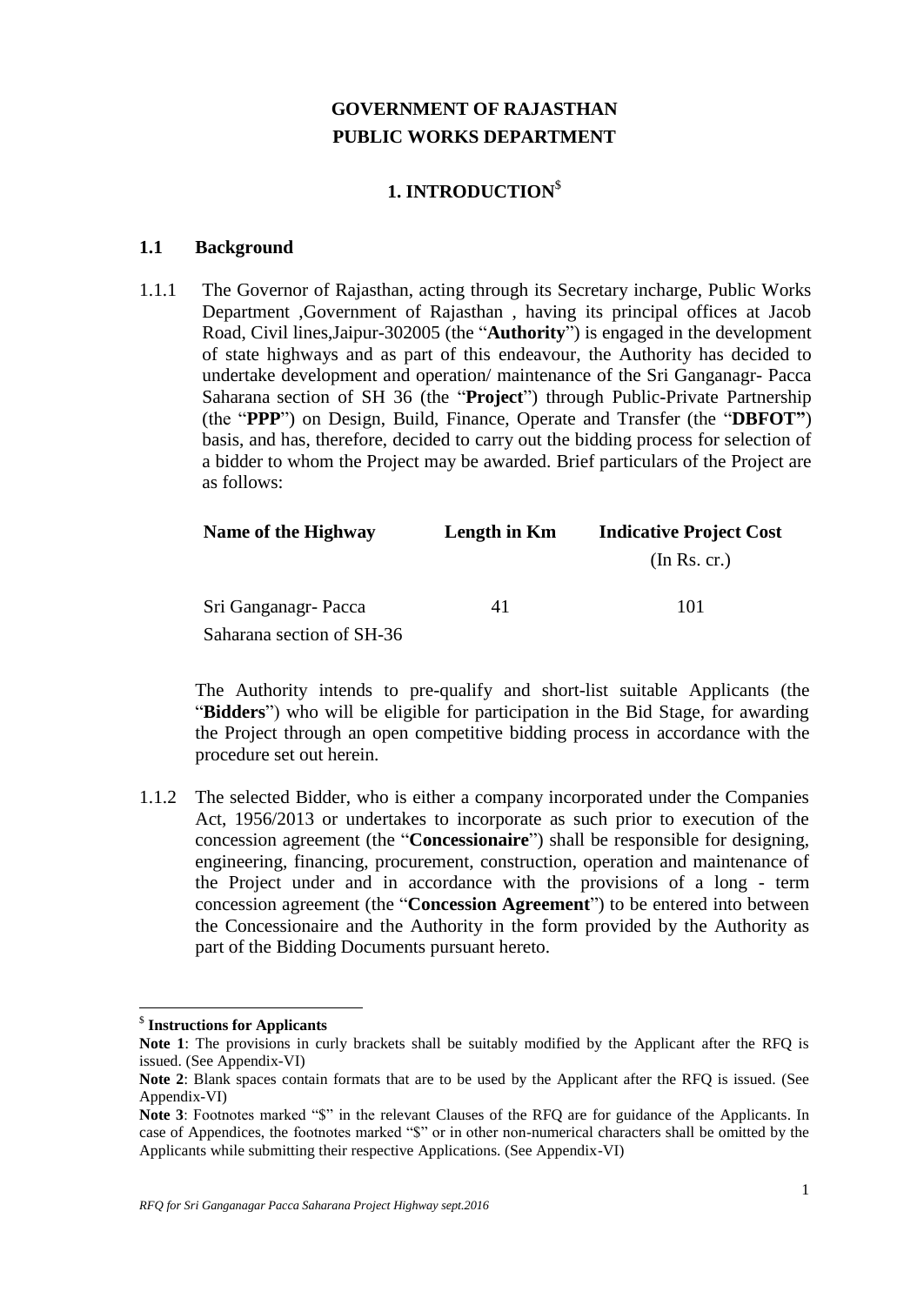- 1.1.3 The scope of work will broadly include rehabilitation, upgradation and widening of the existing carriageway, rehabilitation of existing pavement, construction and/or rehabilitation of major and minor bridges, culverts, road intersections, interchanges, drains, etc. and the management, operation and maintenance thereof.
- 1.1.4 Indicative capital cost of the Project (the "**Estimated Project Cost**") will be revised and specified in the Bidding Documents of the Project. The assessment of actual costs, however, will have to be made by the Bidders.
- 1.1.5 The Authority shall receive Applications pursuant to this RFQ in accordance with the terms set forth herein as modified, altered, amended and clarified from time to time by the Authority, and all Applications shall be prepared and submitted in accordance with such terms on or before the date specified in Clause 1.3 for submission of Applications (the "**Application Due Date**").

# **1.2 Brief description of Bidding Process**

1.2.1 The Authority has adopted a two-stage bidding process (collectively referred to as the "**Bidding Process**") for selection of the Bidder for award of the Project. The first stage (the "**Qualification Stage**") of the process involves qualification (the "**Qualification**") of interested parties/ consortia who make an Application in accordance with the provisions of this RFQ (the "**Applicant**"**,** which expression shall, unless repugnant to the context, include the Members of the Consortium). Prior to making an Application, the Applicant shall pay to the Authority a sum of Rs. 30, 000 (Rupees thirty thousand) in favour of Project Director, PPP-1, PWD, Jaipur as the cost of the RFQ process. At the end of this stage, the Authority expects to announce a short-list of up to 6 (six) suitable pre-qualified Applicants who shall be eligible for participation in the second stage of the Bidding Process (the "**Bid Stage**") comprising Request for Proposals (the "**Request for Proposals**" or "**RFP**").

Government of India has issued guidelines (see Appendix-V) for qualification of bidders seeking to acquire stakes in any public sector enterprise through the process of disinvestment. These guidelines shall apply *mutatis mutandis* to this Bidding Process. The Authority shall be entitled to disqualify an Applicant in accordance with the aforesaid guidelines at any stage of the Bidding Process. Applicants must satisfy themselves that they are qualified to bid, and should give an undertaking to this effect in the form at Appendix-I.

- 1.2.2 In the Qualification Stage, Applicants would be required to furnish all the information specified in this RFQ. Only those Applicants that are pre-qualified and short-listed by the Authority shall be invited to submit their Bids for the Project. The Authority is likely to provide a comparatively short time span for submission of the Bids for the Project. The Applicants are, therefore, advised to visit the site and familiarise themselves with the Project.
- 1.2.3 In the Bid Stage, the Bidders will be called upon to submit their financial offers (the "**Bids**") in accordance with the RFP and other documents to be provided by the Authority (collectively the "**Bidding Documents**"). The Bidding Documents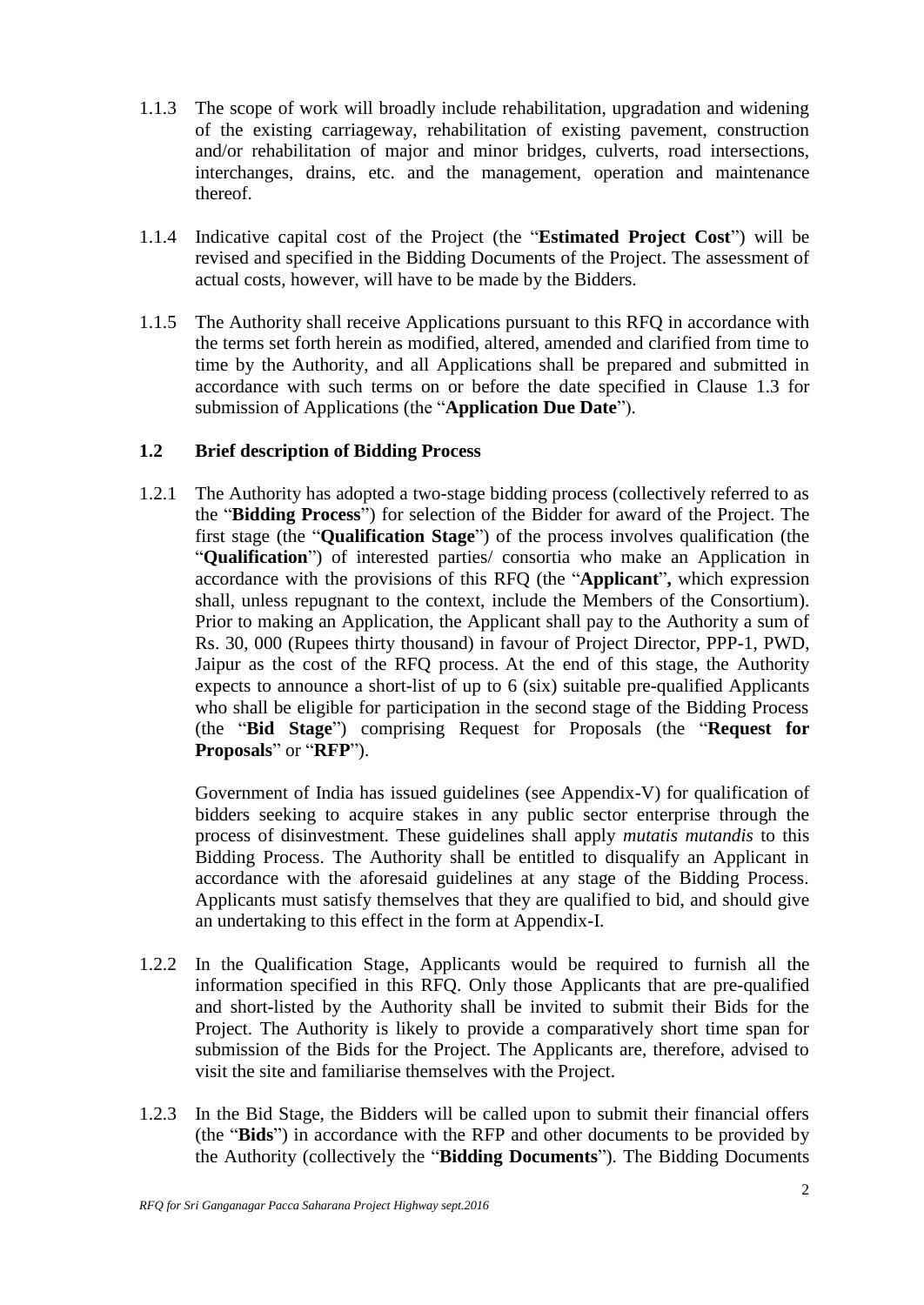for the Project will be provided to every Bidder on payment of a process fee for RFP which will be about four times the amount specified in Clause 1.2.1. The Bid shall be valid for a period of not less than 120 days from the date specified in Clause 1.3 for submission of Bids (the "**Bid Due Date**").

- 1.2.4 In terms of the RFP, a Bidder will be required to deposit, along with its Bid, a bid security equivalent to about 1% (one per cent) of the Estimated Project Cost (the "**Bid Security**"), refundable no later than 60 (sixty) days from the Bid Due Date, except in the case of the selected Bidder whose Bid Security shall be retained till it has provided a Performance Security under the Concession Agreement. The Bidders will have an option to provide Bid Security in the form of a demand draft or a bank guarantee acceptable to the Authority<sup>\$</sup>. In case a bank guarantee is provided, its validity period shall not be less than 180 (one hundred and eighty) days from the Bid Due Date, inclusive of a claim period of 60 (sixty) days, and may be extended as may be mutually agreed between the Authority and the Bidder from time to time. Where a demand draft is provided, its validity shall not be less than 80 (eighty) days from the Bid Due Date for the purposes of encashment thereof by the Authority. The Bid shall be summarily rejected if it is not accompanied by the Bid Security.
- 1.2.5 Generally, the Highest Bidder shall be the selected Bidder. The remaining Bidders shall be kept in reserve and may, in accordance with the process specified in the RFP, be invited to match the Bid submitted by the Highest Bidder in case such Highest Bidder withdraws or is not selected for any reason. In the event that none of the other Bidders match the Bid of the Highest Bidder, the Authority may, in its discretion, invite fresh Bids from the remaining Bidders or annul the Bidding Process, as the case may be.
- 1.2.6 During the Bid Stage, Bidders are invited to examine the Project in greater detail, and to carry out, at their cost, such studies as may be required for submitting their respective Bids for award of the concession including implementation of the Project.
- 1.2.7 As part of the Bidding Documents, the Authority will provide a draft Concession Agreement and feasibility report prepared by its consultants and other information pertaining/ relevant to the Project available with it.
- 1.2.8 Bids will be invited for the Project on the basis of the lowest financial grant (the "**Grant**") required by a Bidder for implementing the Project. A Bidder may, instead of seeking a Grant, offer to pay a premium in the form of revenue share and/ or upfront payment, as the case may be, (the "**Premium**") to the Authority for award of the concession. The concession period shall be pre-determined, and will be indicated in the draft Concession Agreement forming part of the Bidding Documents. The Grant/ Premium amount shall constitute the sole criteria for evaluation of Bids. The Project shall be awarded to the Bidder quoting the highest Premium, and in the event that no Bidder offers a Premium, then to the Bidder seeking the lowest Grant.

<sup>&</sup>lt;sup>\$</sup> The format for the bank guarantee has been published as part of the Model RFP document.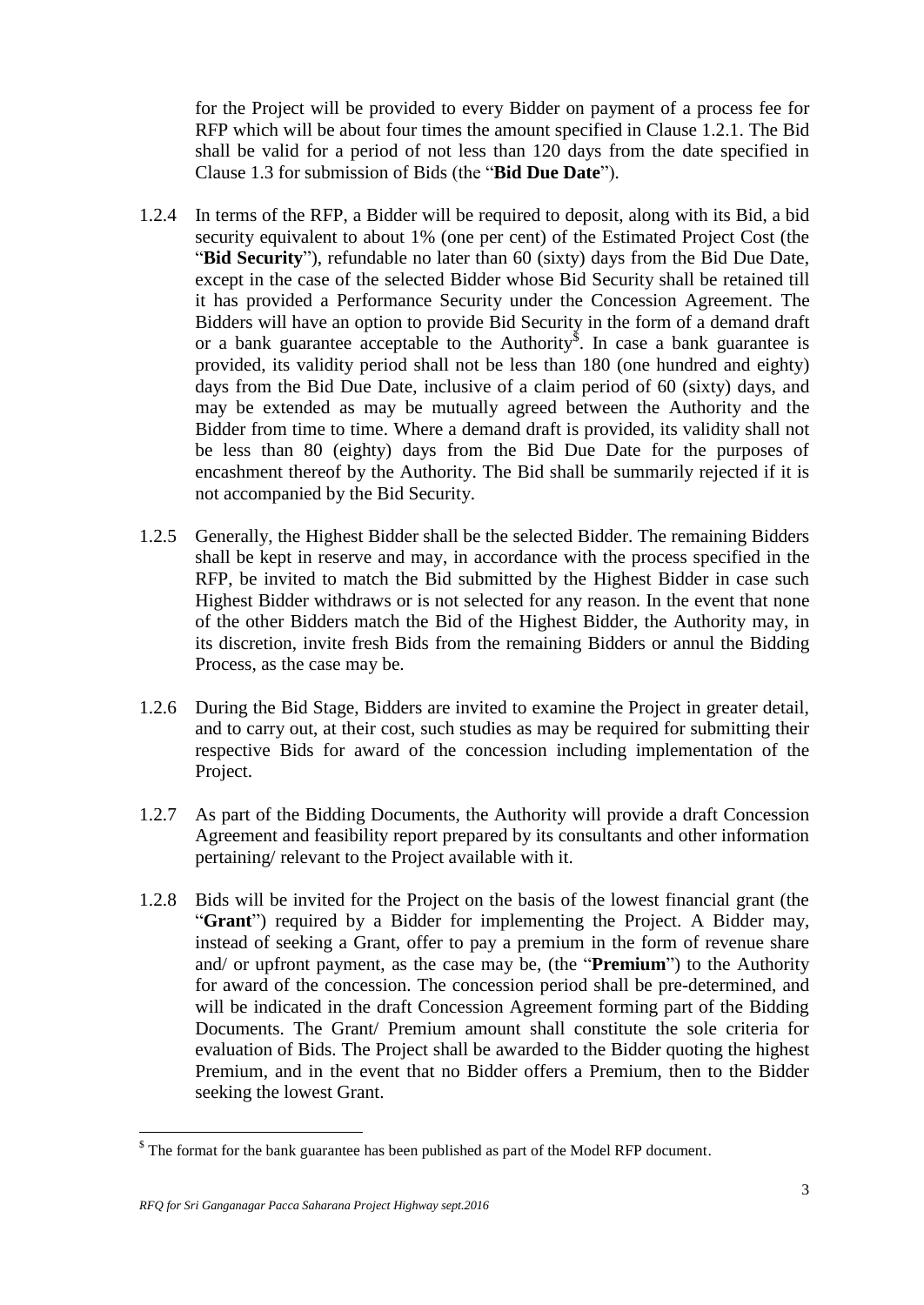In this RFQ, the term "**Highest Bidder**" shall mean the Bidder who is offering the highest Premium, and where no Bidder is offering a Premium, the Bidder seeking the lowest Grant shall be the Highest Bidder.

- 1.2.9 The Concessionaire shall, in consideration of its investment and services, be entitled to levy and collect a pre-determined user fee from users of the Project under and in accordance with The Rajasthan State Highways Fee (Determination of Rates and Collection) Rules 2015.
- 1.2.10 Details of the process to be followed at the Bid Stage and the terms thereof will be spelt out in the Bidding Documents.
- 1.2.11 Any queries or request for additional information concerning this RFQ shall be submitted in writing by speed post/ courier/ special messenger and by e-mail so as to reach the officer designated in Clause 2.13.3 by the specified date. The envelopes/ communications shall clearly bear the following identification/ title:

"Queries/ Request for Additional Information: RFQ for Sri Ganganagar- Pacca Saharana Highway Project".

#### **1.3 Schedule of Bidding Process**

The Authority shall endeavour to adhere to the following schedule:

|    | <b>Event Description</b>                | <b>Date</b>                                      |
|----|-----------------------------------------|--------------------------------------------------|
|    | <b>Qualification Stage</b>              |                                                  |
| 1. | Last date for receiving queries         | 7.10.2016                                        |
| 2. | Pre-Application Conference              | 13.10.2016 at 1100 hrs                           |
| 3. | Authority response to queries latest by | 18.10.2016                                       |
| 4. | <b>Application Due Date</b>             | 28.10.2016                                       |
| 5. | Announcement of short-list              | Within 15 days of<br><b>Application Due Date</b> |
|    | <b>Bid Stage</b>                        | <b>Estimated Date</b>                            |
| 1. | Sale of Bid Documents                   | To be specified                                  |
| 2. | Last date for receiving queries         | To be specified                                  |
| 3. | Pre-Bid Conference                      | To be specified                                  |
| 4. | Authority response to queries latest by | To be specified                                  |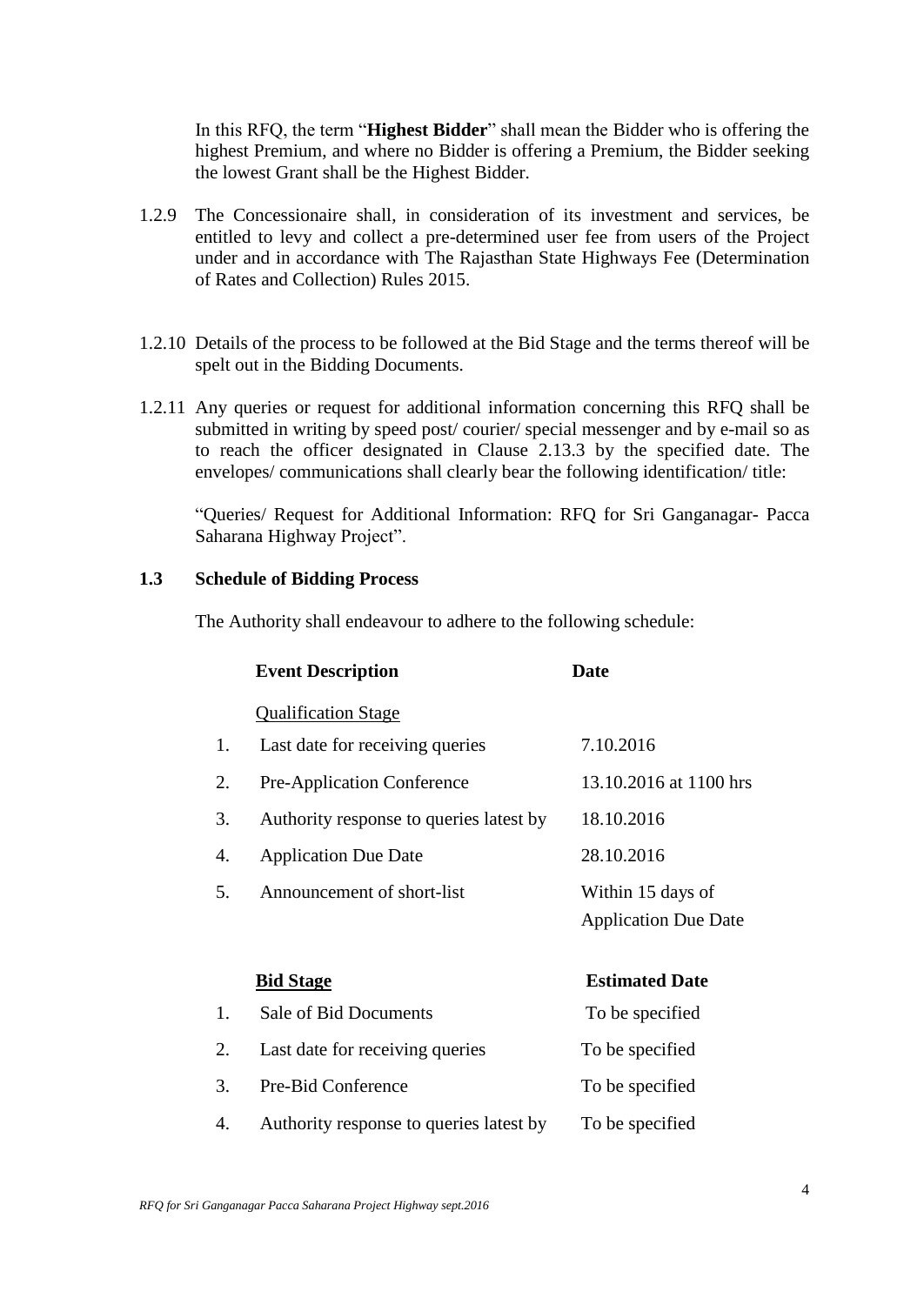| 5. | <b>Bid Due Date</b>             | To be specified                   |
|----|---------------------------------|-----------------------------------|
| 6. | <b>Opening of Bids</b>          | On Bid Due Date                   |
|    | Letter of Award (LOA)           | Within 30 days of Bid Due<br>Date |
| 8. | Validity of Bids                | 120 days of Bid Due Date          |
| 9. | Signing of Concession Agreement | Within 30 days of award of        |

# **1.4 Pre-Application Conference**

The date, time and venue of the Pre-Application Conference shall be:

Date: 13.10.2016

Time: 1100 hrs

Venue: Conference Hall, PPP Division, Chief Engineer"s Office, Public Works Department, Jacob Road, Civil Lines, Jaipur-302006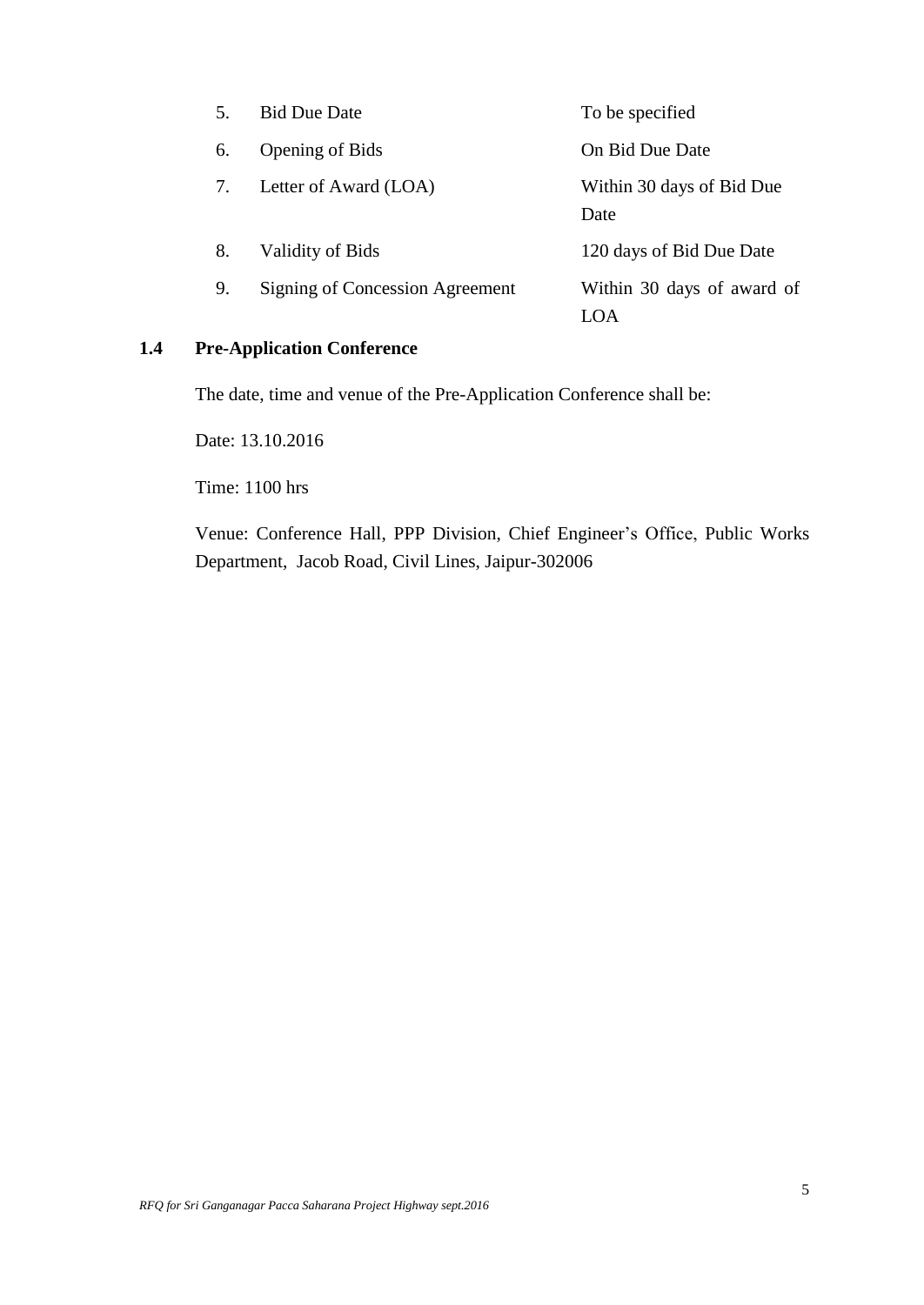# **2. INSTRUCTIONS TO APPLICANTS**

# **A. GENERAL**

#### **2.1 Scope of Application**

- 2.1.1 The Authority wishes to receive Applications for Qualification in order to shortlist experienced and capable Applicants for the Bid Stage.
- 2.1.2 Short-listed Applicants may be subsequently invited to submit the Bids for the Project.

# **2.2 Eligibility of Applicants**

2.2.1 For determining the eligibility of Applicants for their pre-qualification hereunder, the following shall apply:

(a) The Applicant for pre-qualification may be a single entity or a group of entities (the "**Consortium**"), coming together to implement the Project. However, no applicant applying individually or as a member of a Consortium, as the case may be, can be member of another Applicant. The term Applicant used herein would apply to both a single entity and a Consortium.

(b) An Applicant may be a natural person, private entity, government-owned entity or any combination of them with a formal intent to enter into an agreement or under an existing agreement to form a Consortium. A Consortium shall be eligible for consideration subject to the conditions set out in Clause 2.2.6 below.

(c) An Applicant shall not have a conflict of interest (the "**Conflict of Interest**") that affects the Bidding Process. Any Applicant found to have a Conflict of Interest shall be disqualified<sup>\$</sup>. An Applicant shall be deemed to have a Conflict of Interest affecting the Bidding Process, if:

(i) the Applicant, its Member or Associate (or any constituent thereof) and any other Applicant, its Member or any Associate thereof (or any constituent thereof) have common controlling shareholders or other ownership interest; provided that this disqualification shall not apply in cases where the direct or indirect shareholding of an Applicant, its Member or an Associate thereof (or any shareholder thereof having a shareholding of more than 5 per cent of the paid up and subscribed share capital of such Applicant, Member or Associate, as the case may be) in the other Applicant, its Member or Associate is less than 5 per cent of the subscribed and paid up equity share capital thereof; provided further that this disqualification shall not apply to any ownership by a bank, insurance company, pension fund or a public financial institution referred to in subsection (72) of section 2 of the Companies Act, 2013. For the purposes of this Clause 2.2.1(c), indirect shareholding held through one or more

 $\delta$  The provisions of sub-clauses (i), (iii) and (v) shall not apply to government companies.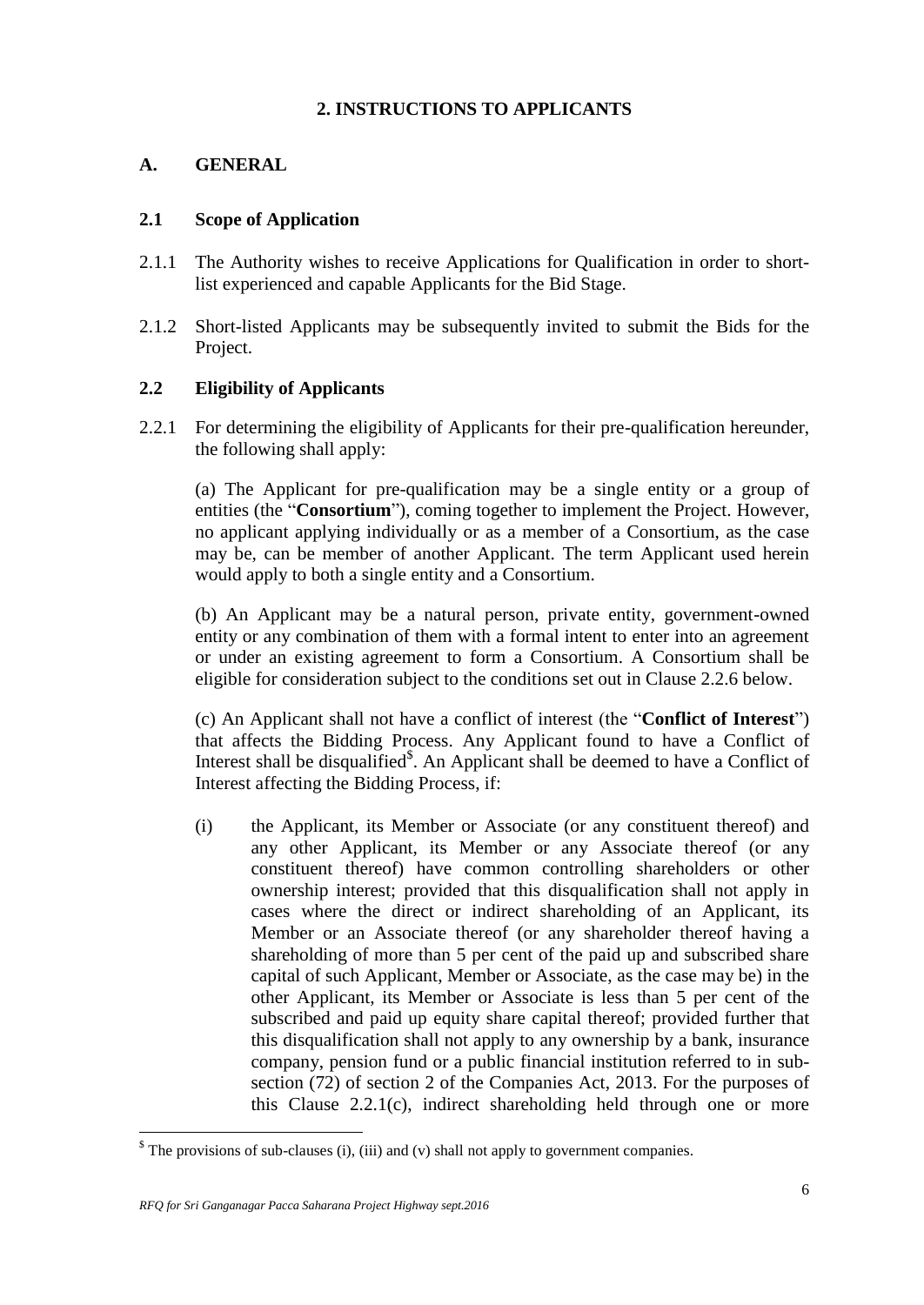intermediate persons shall be computed as follows: (aa) where any intermediary is controlled by a person through management control or otherwise, the entire shareholding held by such controlled intermediary in any other person (the "**Subject Person**") shall be taken into account for computing the shareholding of such controlling person in the Subject Person; and (bb) subject always to sub-clause (aa) above, where a person does not exercise control over an intermediary, which has shareholding in the Subject Person, the computation of indirect shareholding of such person in the Subject Person shall be undertaken on a proportionate basis; provided, however, that no such shareholding shall be reckoned under this sub-clause (bb) if the shareholding of such person in the intermediary is less than 26% of the subscribed and paid up equity shareholding of such intermediary; or

- (ii) a constituent of such Applicant is also a constituent of another Applicant; or
- (iii) such Applicant, or any Associate thereof receives or has received any direct or indirect subsidy, grant, concessional loan or subordinated debt from any other Applicant, or any Associate thereof or has provided any such subsidy, grant, concessional loan or subordinated debt to any other Applicant, its Member or any Associate thereof; or
- (iv) such Applicant has the same legal representative for purposes of this Application as any other Applicant; or
- (v) such Applicant, or any Associate thereof has a relationship with another Applicant, or any Associate thereof, directly or through common third party/ parties, that puts either or both of them in a position to have access to each other"s information about, or to influence the Application of either or each other; or
- (vi) such Applicant, or any Associate thereof has participated as a consultant to the Authority in the preparation of any documents, design or technical specifications of the Project.

(d) An Applicant shall be liable for disqualification if any legal, financial or technical adviser of the Authority in relation to the Project is engaged by the Applicant, its Member or any Associate thereof, as the case may be, in any manner for matters related to or incidental to the Project. For the avoidance of doubt, this disqualification shall not apply where such adviser was engaged by the Applicant, its Member or Associate in the past but its assignment expired or was terminated prior to the Application Due Date. Nor will this disqualification apply where such adviser is engaged after a period of 3 (three) years from the date of commercial operation of the Project.

*Explanation:* In case an Applicant is a Consortium, then the term Applicant as used in this Clause 2.2.1, shall include each Member of such Consortium.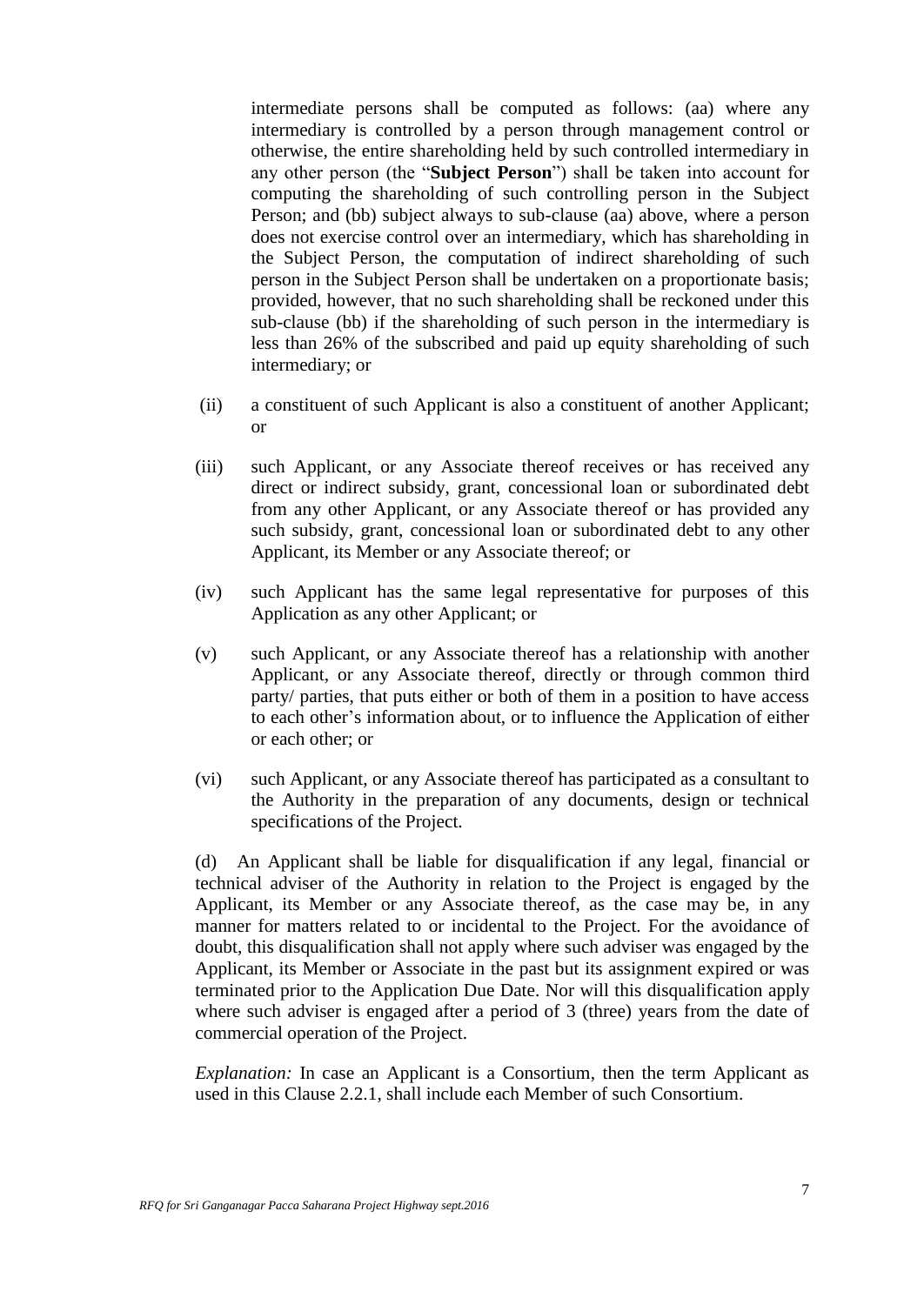- 2.2.2 To be eligible for pre-qualification and short-listing, an Applicant shall fulfil the following conditions of eligibility:
- (A) **Technical Capacity**: For demonstrating technical capacity and experience (the "**Technical Capacity**"), the Applicant shall, over the past 5 (five) financial years preceding the Application Due Date, have:
	- $(i)$  paid for, or received payments for, construction of Eligible Project(s); and/ or
	- (ii) paid for development of Eligible Project(s) in Category 1 and/or Category 2 specified in Clause 3.2.1; and/ or
	- (iii) collected and appropriated revenues from Eligible Project(s) in Category 1 and/or Category 2 specified in Clause 3.2.1,

such that the sum total of the above is more than Rs.202 crore (Rs. Two hundred and two crore) (the "**Threshold Technical Capacity**").

Provided that at least one fourth of the Threshold Technical Capacity shall be from the Eligible Projects in Category 1 and/ or Category 3 specified in Clause 3.2.1.

(B) **Financial Capacity**: The Applicant shall have a minimum Net Worth (the "**Financial Capacity**") of Rs. 26 crore (Rs. Twenty six crore) at the close of the preceding financial year.

In case of a Consortium, the combined technical capacity and Net Worth of those Members, who shall have an equity share of at least 26% (twenty six per cent) each in the SPV, should satisfy the above conditions of eligibility; provided that each such Member shall, for a period of 2 (two) years from the date of commercial operation of the Project, hold equity share capital not less than: (i) 26% (twenty six per cent) of the subscribed and paid up equity of the SPV; and (ii) 5% (five per cent) of the Total Project Cost specified in the Concession Agreement.

- 2.2.3 **O&M Experience**: In the event that the Applicant does not have the requisite O&M experience, it shall either enter into an agreement, for a period of 5 (five) years from COD, with an entity having the aforesaid experience relating to the performance of O&M obligations, or engage experienced and qualified personnel for discharging its O&M obligations in accordance with the provisions of the Concession Agreement, failing which the Concession Agreement shall be liable to termination.
- 2.2.4 The Applicant shall enclose with its Application, to be submitted as per the format at Appendix-I, complete with its Annexes, the following<sup>\$</sup>:

<sup>&</sup>lt;sup>\$</sup> In case duly certified audited annual financial statements containing the requisite details are provided, a separate certification by statutory auditors would not be necessary in respect of Clause 2.2.4. In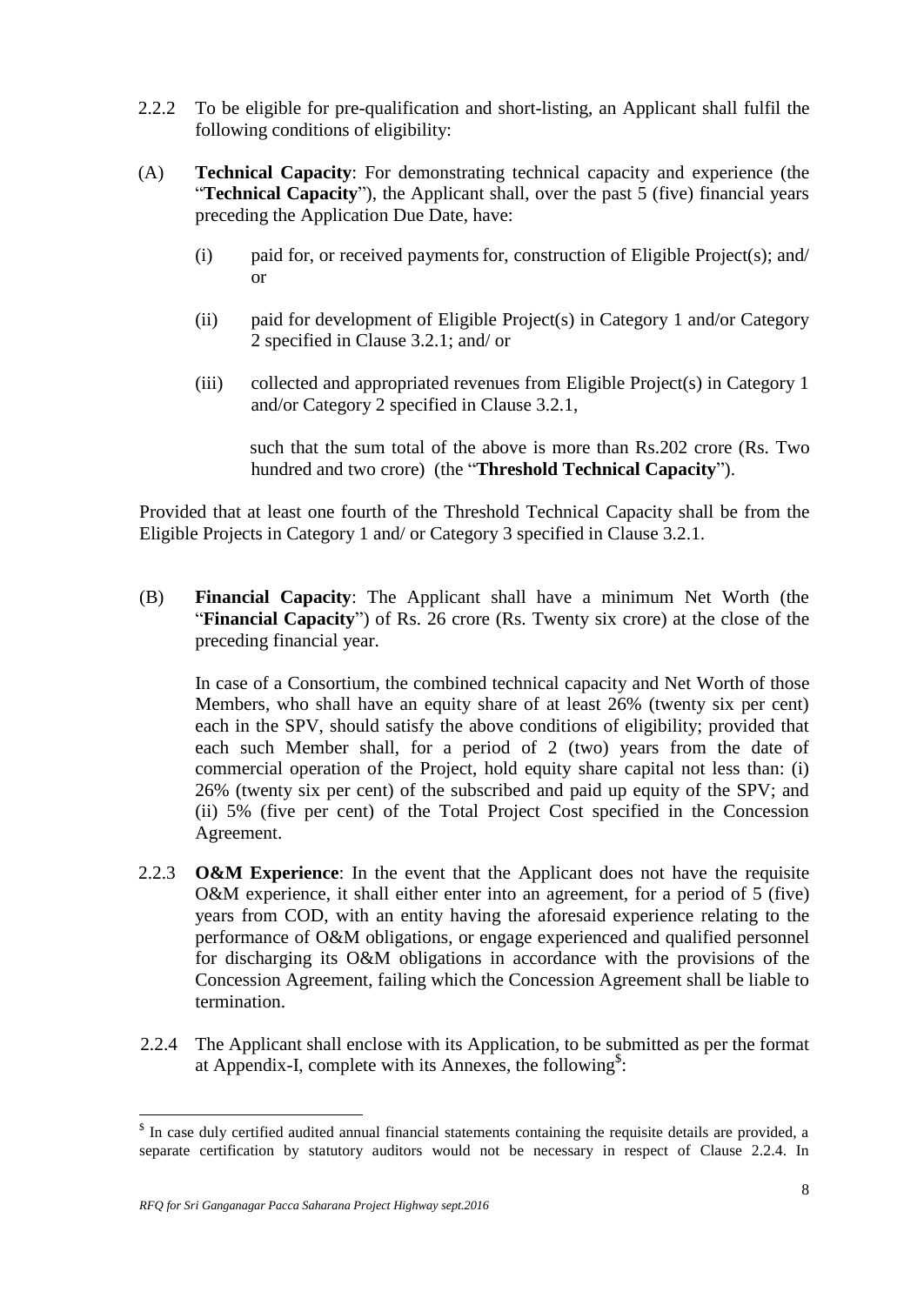- (i) Certificate(s) from statutory auditors of the Applicant or its Associates or the concerned client(s) stating the payments made/ received or works commissioned, as the case may be, during the past 5 (five) years in respect of the projects specified in paragraph 2.2.2 (A) above. In case a particular job/ contract has been jointly executed by the Applicant (as part of a consortium), it should further support its claim for the share in work done for that particular job/ contract by producing a certificate from its statutory auditor or the client; and
- (ii) certificate(s) from statutory auditors of the Applicant or its Associates specifying the Net Worth of the Applicant, as at the close of the preceding financial year, and also specifying that the methodology adopted for calculating such Net Worth conforms to the provisions of this Clause 2.2.4 (ii). For the purposes of this RFQ, net worth (the "**Net Worth**") shall mean the sum of subscribed and paid up equity and reserves from which shall be deducted the sum of revaluation reserves, miscellaneous expenditure not written off and reserves not available for distribution to equity share holders.
- 2.2.5 The Applicant should submit a Power of Attorney as per the format at Appendix-II, authorising the signatory of the Application to commit the Applicant. In the case of a Consortium, the Members should submit a Power of Attorney in favour of the Lead Member as per format at Appendix-III.
- 2.2.6 Where the Applicant is a single entity, it may be required to form an appropriate Special Purpose Vehicle, incorporated under the Indian Companies Act, 2013 (the "**SPV**"), to execute the Concession Agreement and implement the Project. In case the Applicant is a Consortium, it shall, in addition to forming an SPV, comply with the following additional requirements:
	- (a) Number of members in a consortium shall not exceed 6 (six), but information sought in the Application may be restricted to 4 (four) members in the order of their equity contribution;
	- (b) subject to the provisions of sub-clause (a) above, the Application should contain the information required for each member of the Consortium;
	- (c) members of the Consortium shall nominate one member as the lead member (the "**Lead Member**"), who shall have an equity share holding of at least 26% (twenty six per cent) of the paid up and subscribed equity of the SPV. The nomination(s) shall be supported by a Power of Attorney, as per the format at Appendix-III, signed by all the other members of the Consortium;

<u>.</u>

jurisdictions that do not have statutory auditors, the firm of auditors which audits the annual accounts of the Applicant or its Associate may provide the certificates required under this RFQ.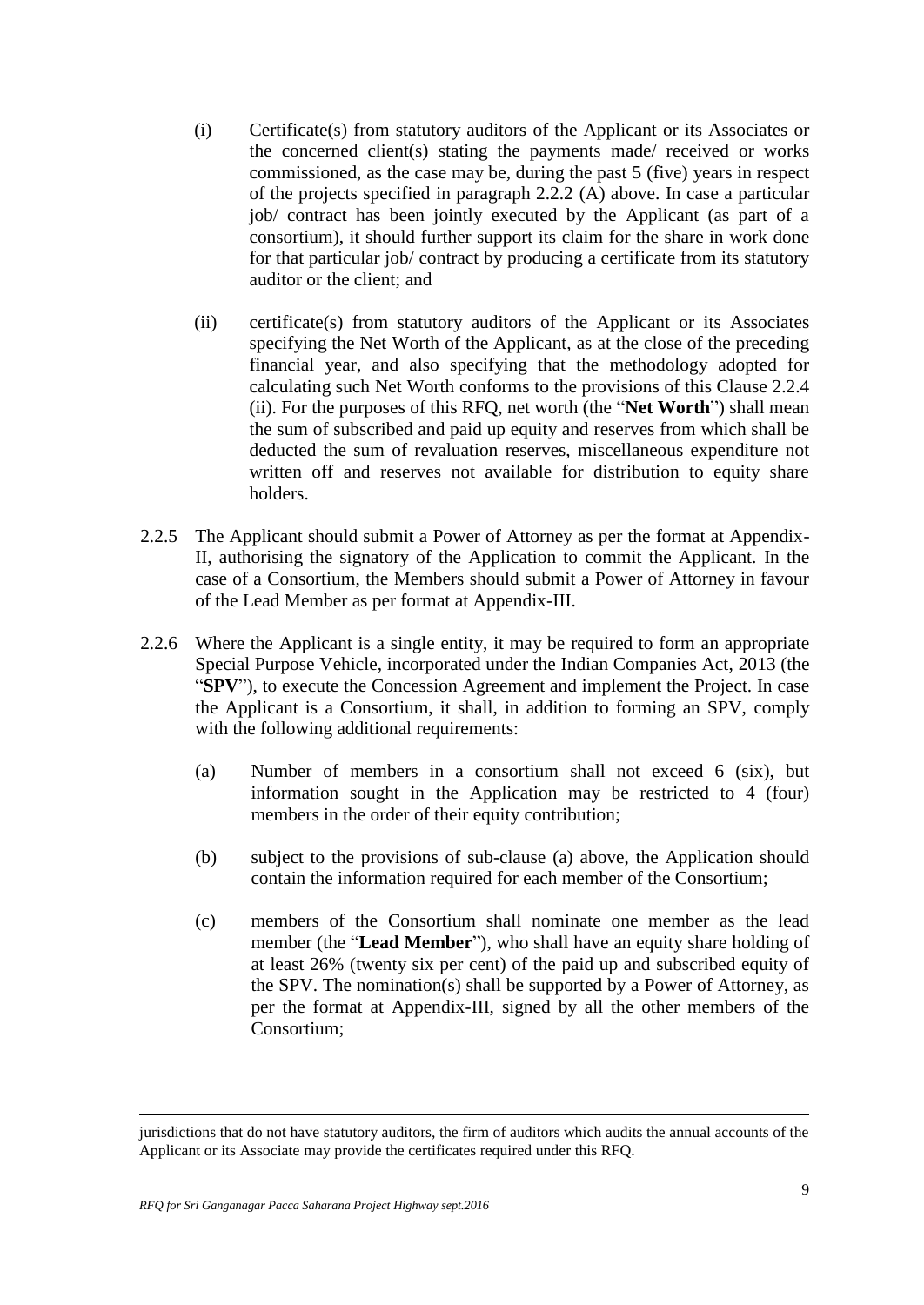- (d) the Application should include a brief description of the roles and responsibilities of individual members, particularly with reference to financial, technical and O&M obligations;
- (e) an individual Applicant cannot at the same time be member of a Consortium applying for pre-qualification. Further, a member of a particular Applicant Consortium cannot be member of any other Applicant Consortium applying for pre-qualification;
- (f) the members of a Consortium shall form an appropriate SPV to execute the Project, if awarded to the Consortium;
- (g) members of the Consortium shall enter into a binding Joint Bidding Agreement, substantially in the form specified at Appendix-IV (the "**Jt. Bidding Agreement**"), for the purpose of making the Application and submitting a Bid in the event of being short-listed. The Jt. Bidding Agreement, to be submitted along with the Application, shall, *inter alia*:
	- (i) convey the intent to form an SPV with shareholding/ ownership equity commitment(s) in accordance with this RFQ, which would enter into the Concession Agreement and subsequently perform all the obligations of the Concessionaire in terms of the Concession Agreement, in case the concession to undertake the Project is awarded to the Consortium;
	- (ii) clearly outline the proposed roles and responsibilities, if any, of each member;
	- (iii) commit the minimum equity stake to be held by each member;
	- (iv) commit that each of the members, whose experience will be evaluated for the purposes of this RFQ, shall subscribe to 26% (twenty six per cent) or more of the paid up and subscribed equity of the SPV and shall further commit that each such member shall, for a period of 2 (two) years from the date of commercial operation of the Project, hold equity share capital not less than: (i) 26% (twenty six per cent) of the subscribed and paid up equity share capital of the SPV; and (ii) 5% (five per cent) of the Total Project Cost specified in the Concession Agreement;
	- (v) members of the Consortium undertake that they shall collectively hold at least 51% (fifty one per cent) of the subscribed and paid up equity of the SPV at all times until the second anniversary of the commercial operation date of the Project; and
	- (vi) include a statement to the effect that all members of the Consortium shall be liable jointly and severally for all obligations of the Concessionaire in relation to the Project until the Financial Close of the Project is achieved in accordance with the Concession Agreement; and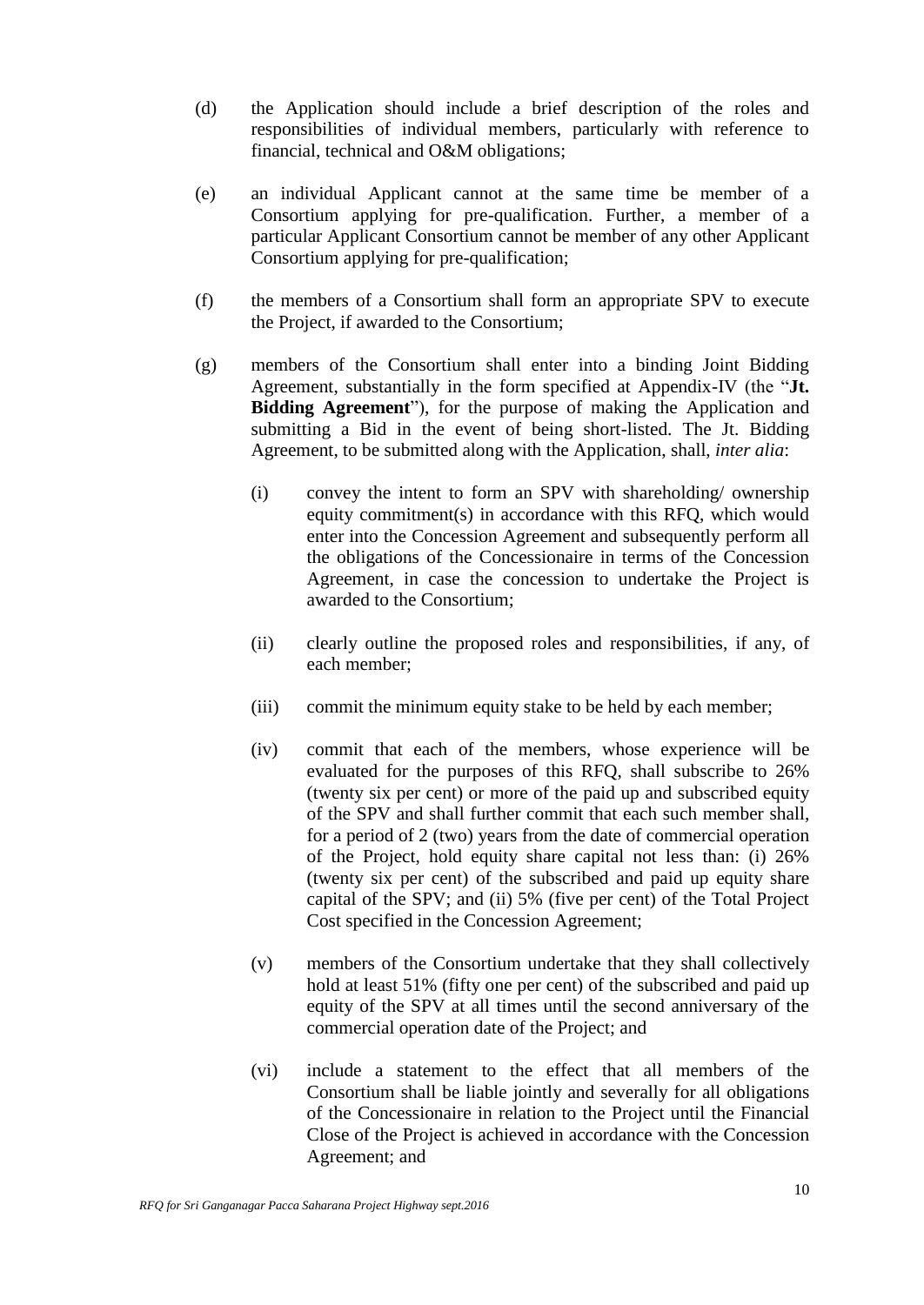- (h) except as provided under this RFQ and the Bidding Documents, there shall not be any amendment to the Jt. Bidding Agreement without the prior written consent of the Authority.
- 2.2.7 Any entity which has been barred by the Central/ State Government, or any entity controlled by it, from participating in any project (BOT or otherwise), and the bar subsists as on the date of Application, would not be eligible to submit an Application, either individually or as member of a Consortium.
- 2.2.8 An Applicant including any Consortium Member or Associate should, in the last 3 (three) years, have neither failed to perform on any contract, as evidenced by imposition of a penalty by an arbitral or judicial authority or a judicial pronouncement or arbitration award against the Applicant, Consortium Member or Associate, as the case may be, nor has been expelled from any project or contract by any public entity nor have had any contract terminated by any public entity for breach by such Applicant, Consortium Member or Associate. Provided, however, that where an Applicant claims that its disqualification arising on account of any cause or event specified in this Clause 2.2.8 is such that it does not reflect (a) any malfeasance on its part in relation to such cause or event; (b) any wilful default or patent breach of the material terms of the relevant contract; (c) any fraud, deceit or misrepresentation in relation to such contract; or (d) any rescinding or abandoning of such contract, it may make a representation to this effect to the Authority for seeking a waiver from the disqualification hereunder and the Authority may, in its sole discretion and for reasons to be recorded in writing, grant such waiver if it is satisfied with the grounds of such representation and is further satisfied that such waiver is not in any manner likely to cause a material adverse impact on the Bidding Process or on the implementation of the Project.
- 2.2.9 In computing the Technical Capacity and Net Worth of the Applicant/ Consortium Members under Clauses 2.2.2, 2.2.4 and 3.2, the Technical Capacity and Net Worth of their respective Associates would also be eligible hereunder.

For purposes of this RFQ, Associate means, in relation to the Applicant/ Consortium Member, a person who controls, is controlled by, or is under the common control with such Applicant/ Consortium Member (the "**Associate**"). As used in this definition, the expression "control" means, with respect to a person which is a company or corporation, the ownership, directly or indirectly, of more than 50% (fifty per cent) of the voting shares of such person, and with respect to a person which is not a company or corporation, the power to direct the management and policies of such person by operation of law.

- 2.2.10 The following conditions shall be adhered to while submitting an Application:
	- (a) Applicants should attach clearly marked and referenced continuation sheets in the event that the space provided in the prescribed forms in the Annexes is insufficient. Alternatively, Applicants may format the prescribed forms making due provision for incorporation of the requested information;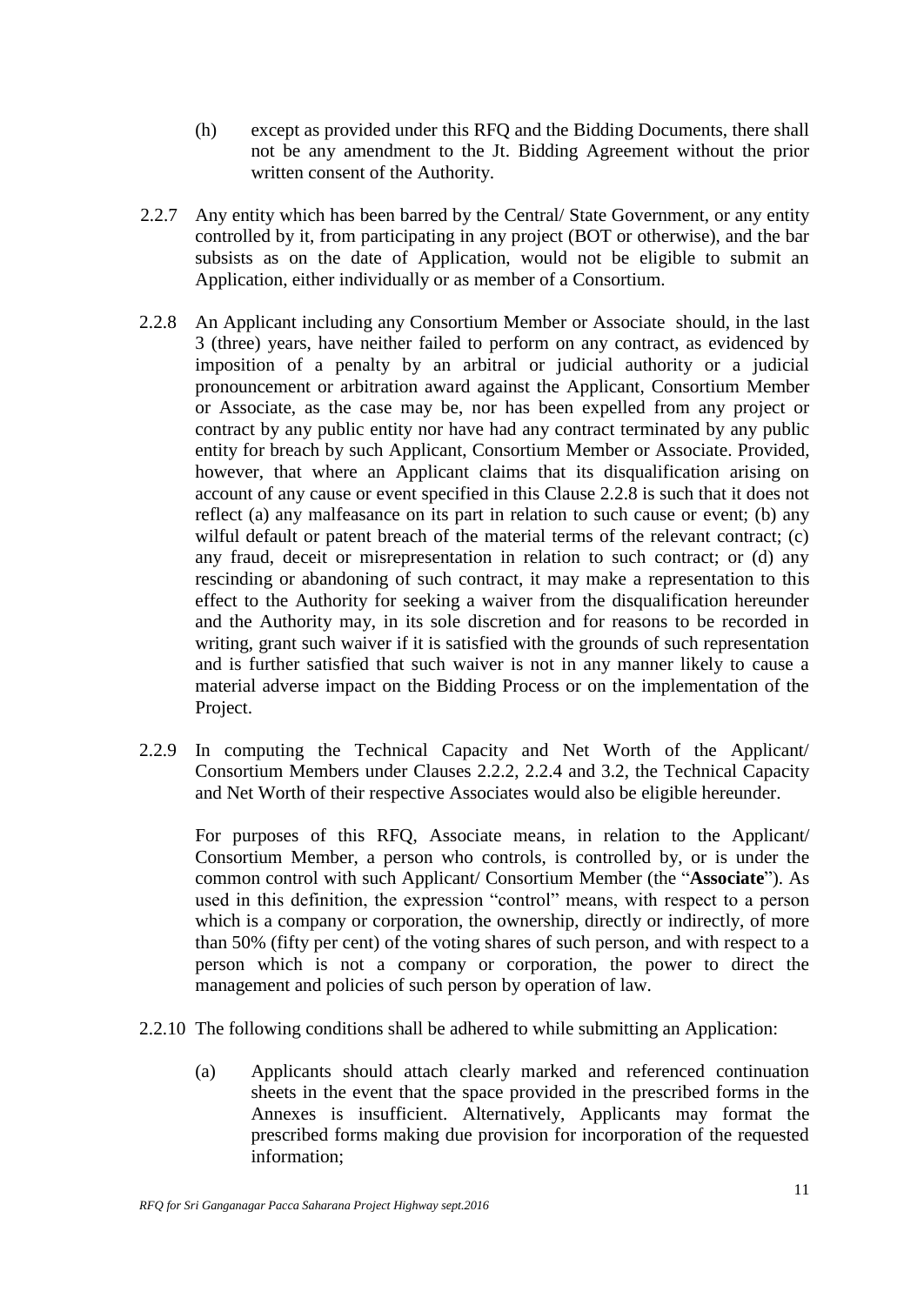- (b) information supplied by an Applicant (or other constituent Member if the Applicant is a Consortium) must apply to the Applicant, Member or Associate named in the Application and not, unless specifically requested, to other associated companies or firms. Invitation to submit Bids will be issued only to Applicants whose identity and/ or constitution is identical to that at pre-qualification;
- (c) in responding to the pre-qualification submissions, Applicants should demonstrate their capabilities in accordance with Clause 3.1 below; and
- (d) in case the Applicant is a Consortium, each Member should substantially satisfy the pre-qualification requirements to the extent specified herein.
- 2.2.11 While Qualification is open to persons from any country, the following provisions shall apply:
	- (a) Where, on the date of the Application, 25% (twenty five per cent) or more of the aggregate issued, subscribed and paid up equity share capital in an Applicant or its Member is held by persons resident outside India or where an Applicant or its Member is controlled by persons resident outside India; or
	- (b) if at any subsequent stage after the date of the Application, there is an acquisition of 25% (twenty five per cent) or more of the aggregate issued, subscribed and paid up equity share capital or control, by persons resident outside India, in or of the Applicant or its Member;

then the Qualification of such Applicant or in the event described in sub clause (b) above, the continued Qualification of the Applicant shall be subject to approval of the Authority from national security and public interest perspective. The decision of the Authority in this behalf shall be final and conclusive and binding on the Applicant.

The holding or acquisition of equity or control, as above, shall include direct or indirect holding/ acquisition, including by transfer, of the direct or indirect legal or beneficial ownership or control, by persons acting for themselves or in concert and in determining such holding or acquisition, the Authority shall be guided by the principles, precedents and definitions contained in the Securities and Exchange Board of India (Substantial Acquisition of Shares and Takeovers) Regulations, 2011, or any substitute thereof, as in force on the date of such acquisition.

The Applicant shall promptly inform the Authority of any change in the shareholding, as above, and failure to do so shall render the Applicant liable for disqualification from the Bidding Process.

2.2.12 Notwithstanding anything to the contrary contained herein, in the event that the Application Due Date falls within 3 (three) months of the closing of the latest financial year of an Applicant, it shall ignore such financial year for the purposes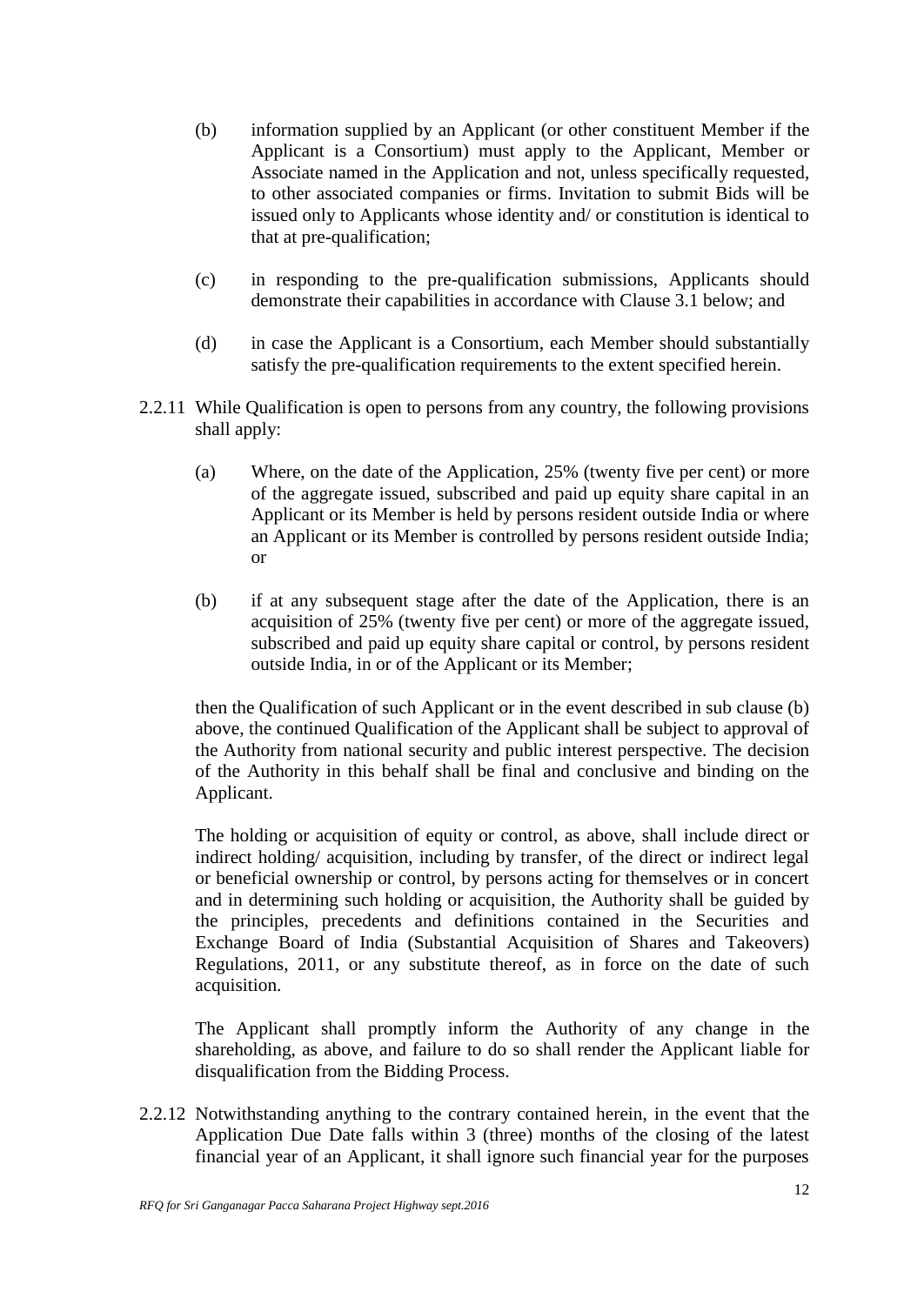of its Application and furnish all its information and certification with reference to the 5 (five) years or 1 (one) year, as the case may be, preceding its latest financial year. For the avoidance of doubt, financial year shall, for the purposes of an Application hereunder, mean the accounting year followed by the Applicant in the course of its normal business.

#### **2.3 Change in composition of the Consortium**

- 2.3.1 Change in the composition of a Consortium will not be permitted by the Authority during the Qualification Stage.
- 2.3.2 Where the Bidder<sup>\$</sup> is a Consortium, change in the composition of a Consortium may be permitted by the Authority during the Bid Stage, only where:
	- (a) the application for such change is made no later than 15 (fifteen) days prior to the Bid Due Date;
	- (b) the Lead Member continues to be the Lead Member of the Consortium;
	- (c) the substitute is at least equal, in terms of Technical Capacity, to the Consortium Member who is sought to be substituted and the modified Consortium shall continue to meet the pre-qualification and short-listing criteria for Applicants; and
	- (d) the new Member(s) expressly adopt(s) the Application already made on behalf of the Consortium as if it were a party to it originally, and is not an Applicant/Member/Associate of any other Consortium bidding for this Project.
- 2.3.3 Approval for change in the composition of a Consortium shall be at the sole discretion of the Authority and must be approved by the Authority in writing.
- 2.3.4 The modified/ reconstituted Consortium shall submit a revised Jt. Bidding Agreement before the Bid Due Date.
- 2.3.5 Notwithstanding anything to the contrary contained in sub-clause (c) (i) of Clause 2.2.1, an Applicant may, within 10 (ten) days after the Application Due Date, remove from its Consortium any Member who suffers from a Conflict of Interest, and such removal shall be deemed to cure the Conflict of Interest arising in respect thereof.

<sup>&</sup>lt;sup>\$</sup> The option of change in composition of the Consortium which is available under Clause 2.3.2 may be exercised by any Applicant who is pre-qualified either as a Consortium or as a single entity. In the case of a single entity Applicant adding a Consortium Member at the Bid Stage, the single entity Applicant shall be the Lead Member of the Consortium. Provided, however, that no member of such Consortium shall be an Applicant or the member of a Consortium which has been pre-qualified.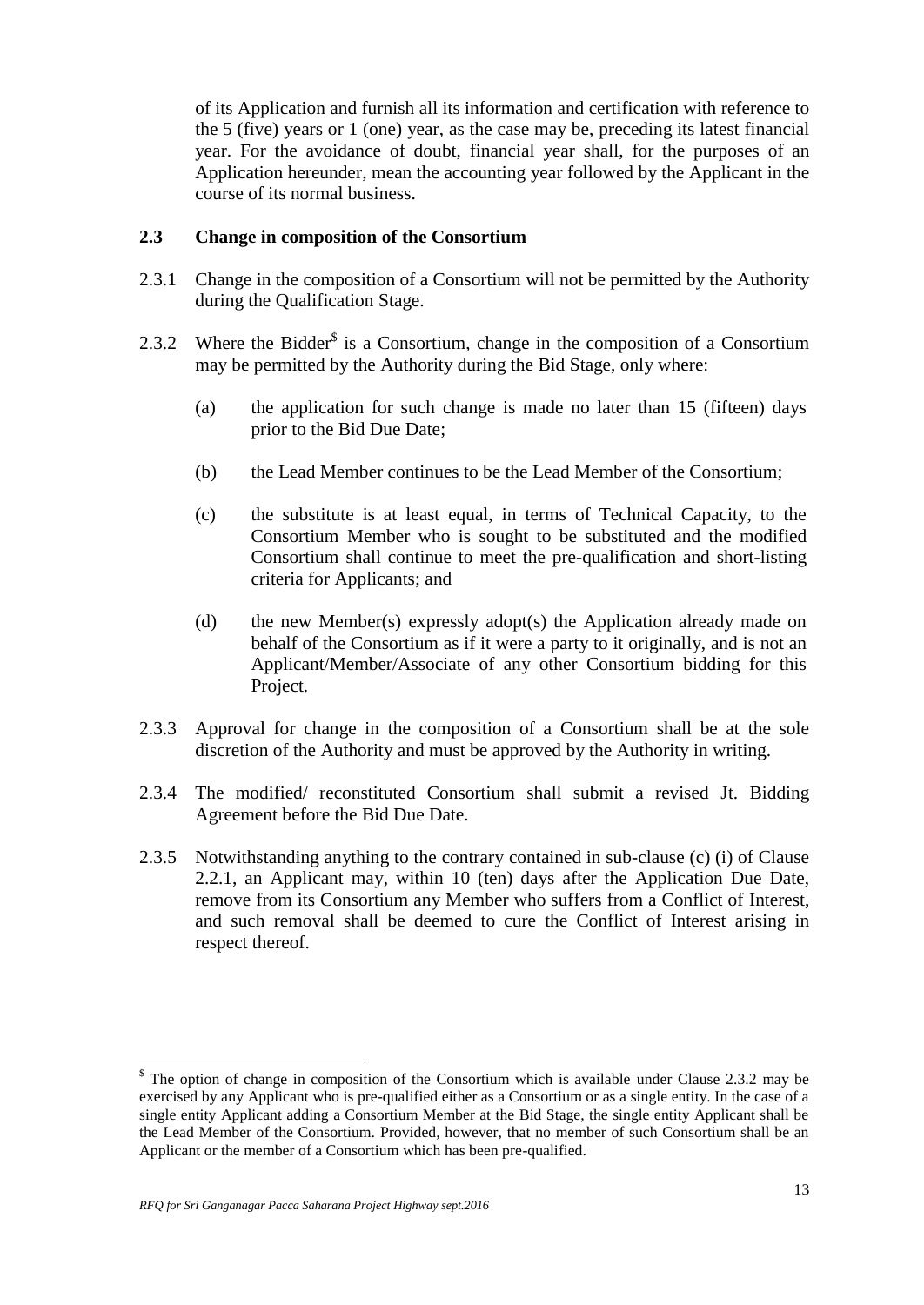# **2.4 Number of Applications and costs thereof**

- 2.4.1 No Applicant shall submit more than one Application for the Project. An applicant applying individually or as a member of a Consortium shall not be entitled to submit another Application either individually or as a member of any Consortium, as the case may be.
- 2.4.2 The Applicants shall be responsible for all of the costs associated with the preparation of their Applications and their participation in the Bidding Process. The Authority will not be responsible or in any way liable for such costs, regardless of the conduct or outcome of the Bidding Process.

# **2.5 Site visit and verification of information**

Applicants are encouraged to submit their respective Applications after visiting the Project site and ascertaining for themselves the site conditions, traffic, location, surroundings, climate, availability of power, water and other utilities for construction, access to site, handling and storage of materials, weather data, applicable laws and regulations, and any other matter considered relevant by them.

# **2.6 Acknowledgement by Applicant**

- 2.6.1 It shall be deemed that by submitting the Application, the Applicant has:
	- (a) made a complete and careful examination of the RFQ;
	- (b) received all relevant information requested from the Authority;
	- (c) accepted the risk of inadequacy, error or mistake in the information provided in the RFQ or furnished by or on behalf of the Authority relating to any of the matters referred to in Clause 2.5 above; and
	- (d) agreed to be bound by the undertakings provided by it under and in terms hereof.
- 2.6.2 The Authority shall not be liable for any omission, mistake or error in respect of any of the above or on account of any matter or thing arising out of or concerning or relating to the RFQ or the Bidding Process, including any error or mistake therein or in any information or data given by the Authority.

# **2.7 Right to accept or reject any or all Applications/ Bids**

2.7.1 Notwithstanding anything contained in this RFQ, the Authority reserves the right to accept or reject any Application and to annul the Bidding Process and reject all Applications/ Bids, at any time without any liability or any obligation for such acceptance, rejection or annulment, and without assigning any reasons therefor. In the event that the Authority rejects or annuls all the Bids, it may, in its discretion, invite all eligible Bidders to submit fresh Bids hereunder.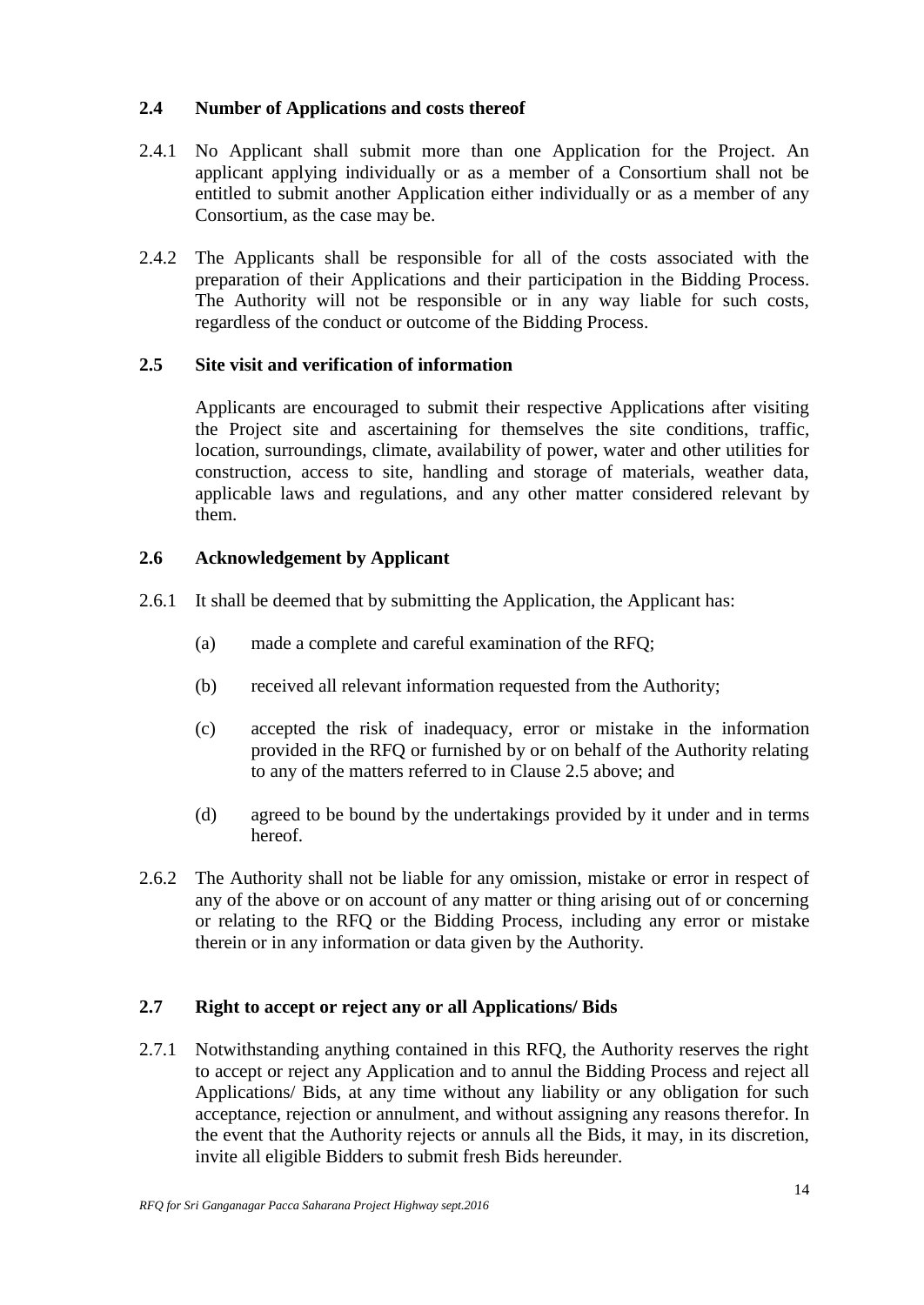- 2.7.2 The Authority reserves the right to reject any Application and/ or Bid if:
	- (a) at any time, a material misrepresentation is made or uncovered, or
	- (b) the Applicant does not provide, within the time specified by the Authority, the supplemental information sought by the Authority for evaluation of the Application.

If the Applicant/Bidder is a Consortium, then the entire Consortium may be disqualified/ rejected. If such disqualification/ rejection occurs after the Bids have been opened and the Highest Bidder gets disqualified/ rejected, then the Authority reserves the right to:

- (i) invite the remaining Bidders to match the Highest Bidder/ submit their Bids in accordance with the RFP; or
- (ii) take any such measure as may be deemed fit in the sole discretion of the Authority, including annulment of the Bidding Process.
- 2.7.3 In case it is found during the evaluation or at any time before signing of the Concession Agreement or after its execution and during the period of subsistence thereof, including the concession thereby granted by the Authority, that one or more of the pre-qualification conditions have not been met by the Applicant, or the Applicant has made material misrepresentation or has given any materially incorrect or false information, the Applicant shall be disqualified forthwith if not yet appointed as the Concessionaire either by issue of the LOA or entering into of the Concession Agreement, and if the Applicant/SPV has already been issued the LOA or has entered into the Concession Agreement, as the case may be, the same shall, notwithstanding anything to the contrary contained therein or in this RFQ, be liable to be terminated, by a communication in writing by the Authority to the Applicant, without the Authority being liable in any manner whatsoever to the Applicant and without prejudice to any other right or remedy which the Authority may have under this RFQ, the Bidding Documents, the Concession Agreement or under applicable law.
- 2.7.4 The Authority reserves the right to verify all statements, information and documents submitted by the Applicant in response to the RFQ. Any such verification or lack of such verification by the Authority shall not relieve the Applicant of its obligations or liabilities hereunder nor will it affect any rights of the Authority thereunder.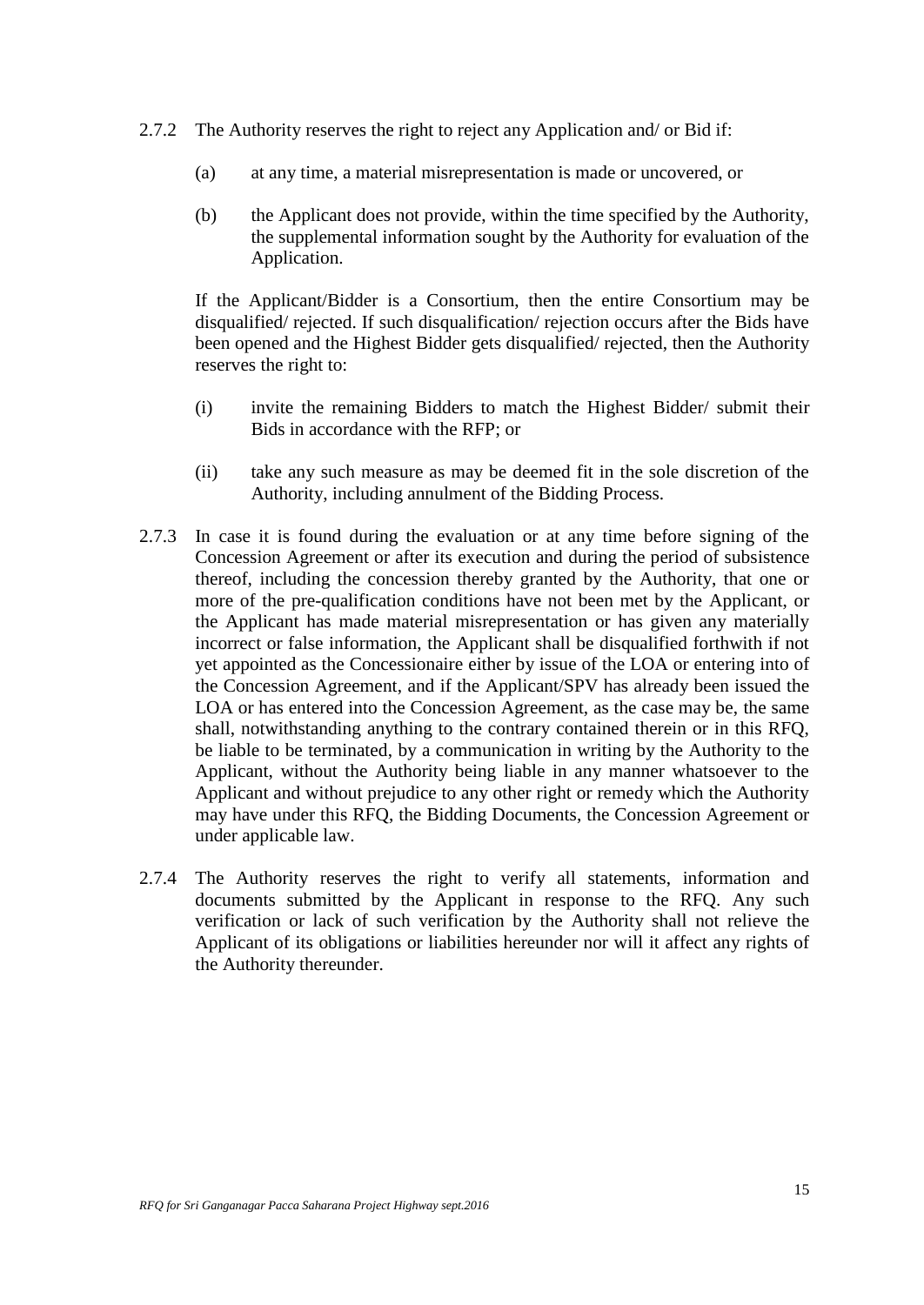# **B. DOCUMENTS**

#### **2.8 Contents of the RFQ**

This RFQ comprises the disclaimer set forth hereinabove, the contents as listed below, and will additionally include any Addenda issued in accordance with Clause 2.10.

#### **Invitation for Qualification**

| Section 1. | Introduction                      |
|------------|-----------------------------------|
| Section 2. | <b>Instructions to Applicants</b> |
| Section 3. | Criteria for Evaluation           |
| Section 4. | Fraud & Corrupt Practices         |
| Section 5. | <b>Pre Application Conference</b> |
| Section 6. | Miscellaneous                     |
|            |                                   |

# **Appendices**

- I. Letter comprising the Application
- II. Power of Attorney for signing of Application
- III. Power of Attorney for Lead Member of Consortium
- IV. Joint Bidding Agreement for Consortium
- V. Guidelines of the Department of Disinvestment
- VI. List of Application-specific provisions

# **2.9 Clarifications**

- 2.9.1 Applicants requiring any clarification on the RFQ may notify the Authority in writing by speed post/ courier/ special messenger and by e-mail in accordance with Clause 1.2.11. They should send in their queries before the date specified in the schedule of Bidding Process contained in Clause 1.3. The Authority shall endeavour to respond to the queries within the period specified therein, but no later than 10 (ten) days prior to the Application Due Date. The responses will be sent by e-mail. The Authority will forward all the queries and its responses thereto, to all purchasers of the RFQ without identifying the source of queries.
- 2.9.2 The Authority shall endeavour to respond to the questions raised or clarifications sought by the Applicants. However, the Authority reserves the right not to respond to any question or provide any clarification, in its sole discretion, and nothing in this Clause shall be taken or read as compelling or requiring the Authority to respond to any question or to provide any clarification.
- 2.9.3 The Authority may also on its own motion, if deemed necessary, issue interpretations and clarifications to all Applicants. All clarifications and interpretations issued by the Authority shall be deemed to be part of the RFQ. Verbal clarifications and information given by Authority or its employees or representatives shall not in any way or manner be binding on the Authority.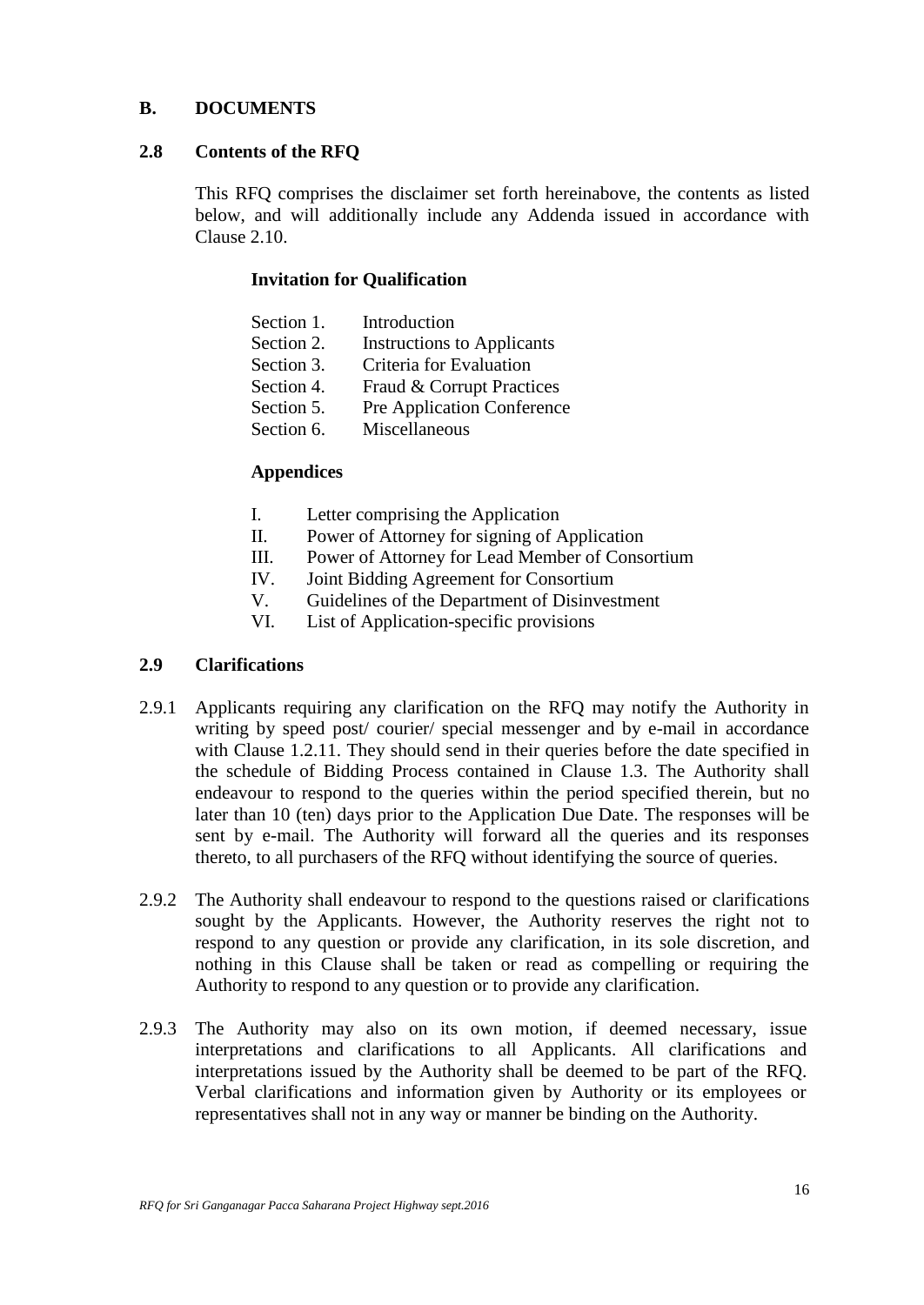# **2.10 Amendment of RFQ**

- 2.10.1 At any time prior to the deadline for submission of Application, the Authority may, for any reason, whether at its own initiative or in response to clarifications requested by an Applicant, modify the RFQ by the issuance of Addenda.
- 2.10.2 Any Addendum thus issued will be sent in writing to all those who have purchased the RFQ.
- 2.10.3 In order to afford the Applicants a reasonable time for taking an Addendum into account, or for any other reason, the Authority may, in its sole discretion, extend the Application Due Date.<sup>\$</sup>

#### **C. PREPARATION AND SUBMISSION OF APPLICATION**

#### **2.11 Language**

 $\overline{a}$ 

The Application and all related correspondence and documents in relation to the Bidding Process shall be in English language. Supporting documents and printed literature furnished by the Applicant with the Application may be in any other language provided that they are accompanied by translations of all the pertinent passages in the English language, duly authenticated and certified by the Applicant. Supporting materials, which are not translated into English, may not be considered. For the purpose of interpretation and evaluation of the Application, the English language translation shall prevail.

#### **2.12 Format and signing of Application**

- 2.12.1 The Applicant shall provide all the information sought under this RFQ. The Authority will evaluate only those Applications that are received in the required formats and complete in all respects. Incomplete and /or conditional Applications shall be liable to rejection.
- 2.12.2 The Applicant shall prepare 1 (one) original set of the Application (together with the documents required to be submitted pursuant to this RFQ) and clearly marked as "ORIGINAL". In addition, the Applicant shall submit 1 (one) copy of such Application and documents, which shall be marked as "COPY". The Applicant shall also provide 2 (two) soft copies thereof on a Compact Disc (CD). In the event of any discrepancy between the original and the copy, the original shall prevail.
- 2.12.3 The Application and its copy shall be typed or written in indelible ink. It shall be signed by the authorised signatory of the Applicant who shall also initial each page of the Application (including each Appendix and Annex) in blue ink. In case of printed and published documents, only the cover shall be initialled. All the

<sup>&</sup>lt;sup>\$</sup> While extending the Application Due Date on account of an addendum, the Authority shall have due regard for the time required by Applicants to address the amendments specified therein. In the case of significant amendments, at least 15 (fifteen) days shall be provided between the date of amendment and the Application Due Date, and in the case of minor amendments, at least 7 (seven) days shall be provided.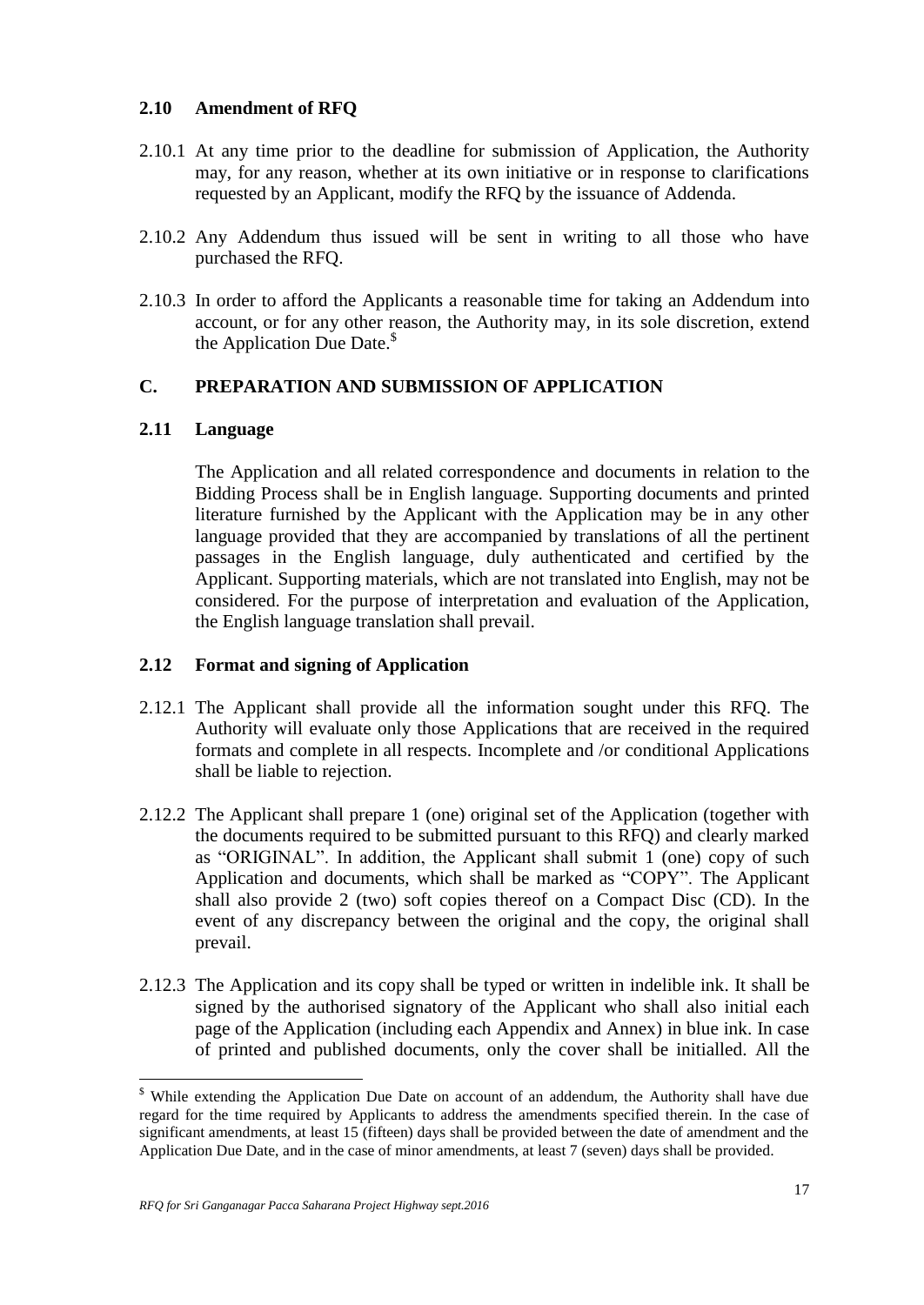alterations, omissions, additions or any other amendments made to the Application shall be initialled by the person(s) signing the Application. The Application shall contain page numbers and shall be bound together in a manner that does not allow replacement of any page.

#### **2.13 Sealing and Marking of Applications**

- 2.13.1 The Applicant shall submit the Application in the format specified at Appendix-I, together with the documents specified in Clause 2.14.2, and seal it in an envelope and mark the envelope as "APPLICATION". The Applicant shall seal the original and the copy of the Application, together with their respective enclosures, in separate envelopes duly marking the envelopes as "ORIGINAL" and "COPY". The envelopes shall then be sealed in an outer envelope which shall also be marked in accordance with Clauses 2.14.2 and 2.14.3.
- 2.13.2 Each envelope shall contain:
	- (i) Application in the prescribed format (Appendix-I) along with Annexes and supporting documents;
	- (ii) Power of Attorney for signing the Application as per the format at Appendix-II;
	- (iii) if applicable, the Power of Attorney for Lead Member of Consortium as per the format at Appendix-III;
	- (iv) copy of the Jt. Bidding Agreement, in case of a Consortium, substantially in the format at Appendix-IV;
	- (v) copy of Memorandum and Articles of Association, if the Applicant is a body corporate, and if a partnership then a copy of its partnership deed;
	- (vi) copies of Applicant"s duly audited balance sheet and profit and loss account for the preceding five years; and
	- (vii) 2 (two) soft copies of the Application on a Compact Disc (CD).

Each of the envelopes shall clearly bear the following identification:

"Application for Qualification: Sri Ganganagar- Pacca Saharana Highway Project"

and shall clearly indicate the name and address of the Applicant. In addition, the Application Due Date should be indicated on the right hand corner of each of the envelopes.

2.13.3 Each of the envelopes shall be addressed to:

| Kind Attention: | Shri Anoop Kulshreshtha    |  |
|-----------------|----------------------------|--|
|                 | Addl. Chief Engineer (PPP) |  |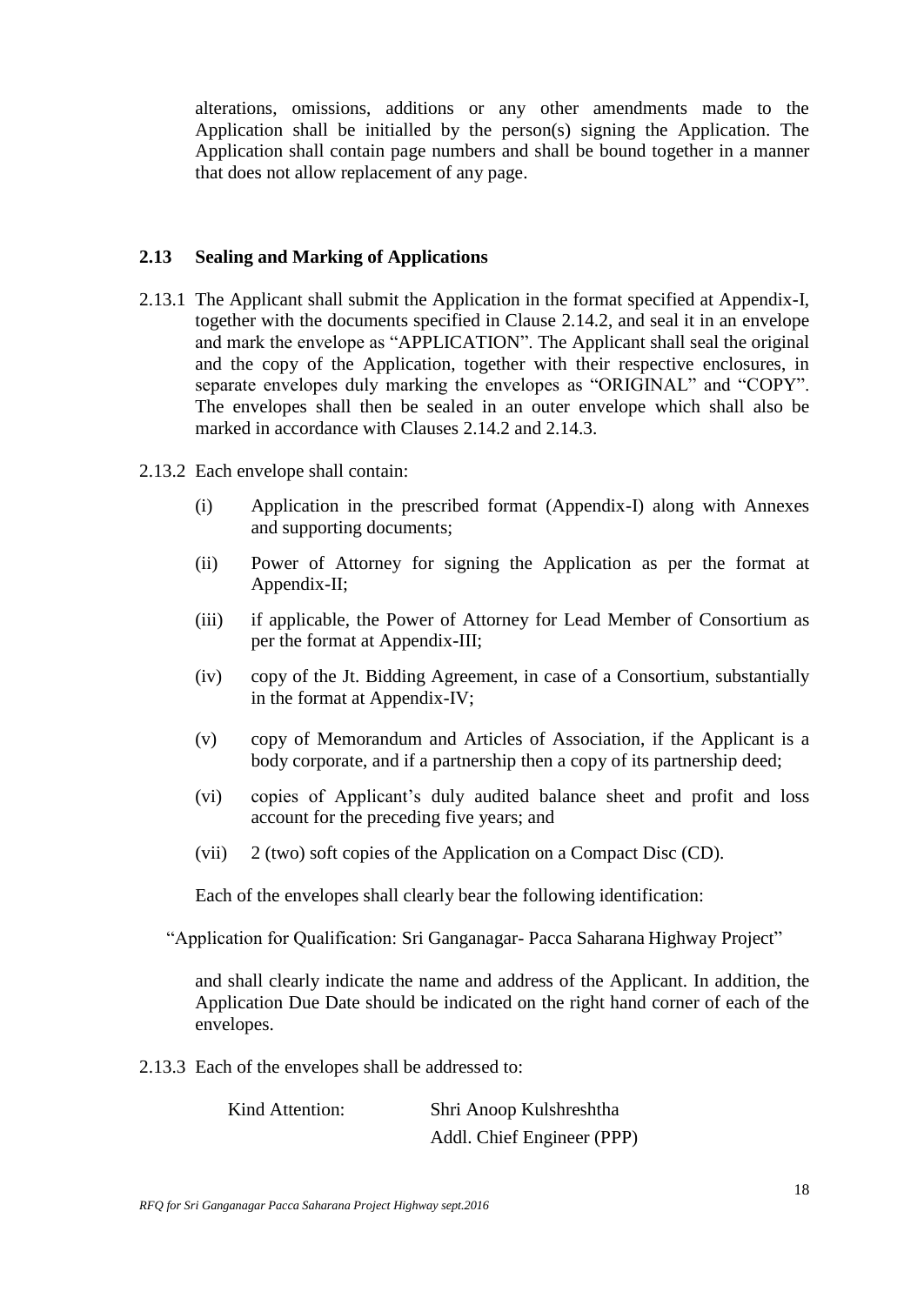| <b>ADDRESS:</b>      | Public Works Department, Jacob Road, |
|----------------------|--------------------------------------|
|                      | Civil Lines , Jaipur-302006          |
| <b>TELEPHONE NO:</b> | 0141-5110547                         |
| E-MAIL ADDRESS:      | aceppp.pwd@rajasthan.gov.in          |

- 2.13.4 If the envelopes are not sealed and marked as instructed above, the Authority assumes no responsibility for the misplacement or premature opening of the contents of the Application and consequent losses, if any, suffered by the Applicant.
- 2.13.5 Applications submitted by fax, telex, telegram or e-mail shall not be entertained and shall be rejected.

#### **2.14 Application Due Date**

- 2.14.1 Applications should be submitted before 1100 hours IST on the Application Due Date, at the address provided in Clause 2.14.3 in the manner and form as detailed in this RFQ. A receipt thereof should be obtained from the person specified in Clause 2.14.3.
- 2.14.2 The Authority may, in its sole discretion, extend the Application Due Date by issuing an Addendum in accordance with Clause 2.10 uniformly for all Applicants.

#### **2.15 Late Applications**

Applications received by the Authority after the specified time on the Application Due Date shall not be eligible for consideration and shall be summarily rejected.

#### **2.16 Modifications/ substitution/ withdrawal of Applications**

- 2.16.1 The Applicant may modify, substitute or withdraw its Application after submission, provided that written notice of the modification, substitution or withdrawal is received by the Authority prior to the Application Due Date. No Application shall be modified, substituted or withdrawn by the Applicant on or after the Application Due Date.
- 2.16.2 The modification, substitution or withdrawal notice shall be prepared, sealed, marked, and delivered in accordance with Clause 2.14, with the envelopes being additionally marked "MODIFICATION", "SUBSTITUTION" or "WITHDRAWAL", as appropriate.
- 2.16.3 Any alteration/ modification in the Application or additional information supplied subsequent to the Application Due Date, unless the same has been expressly sought for by the Authority, shall be disregarded.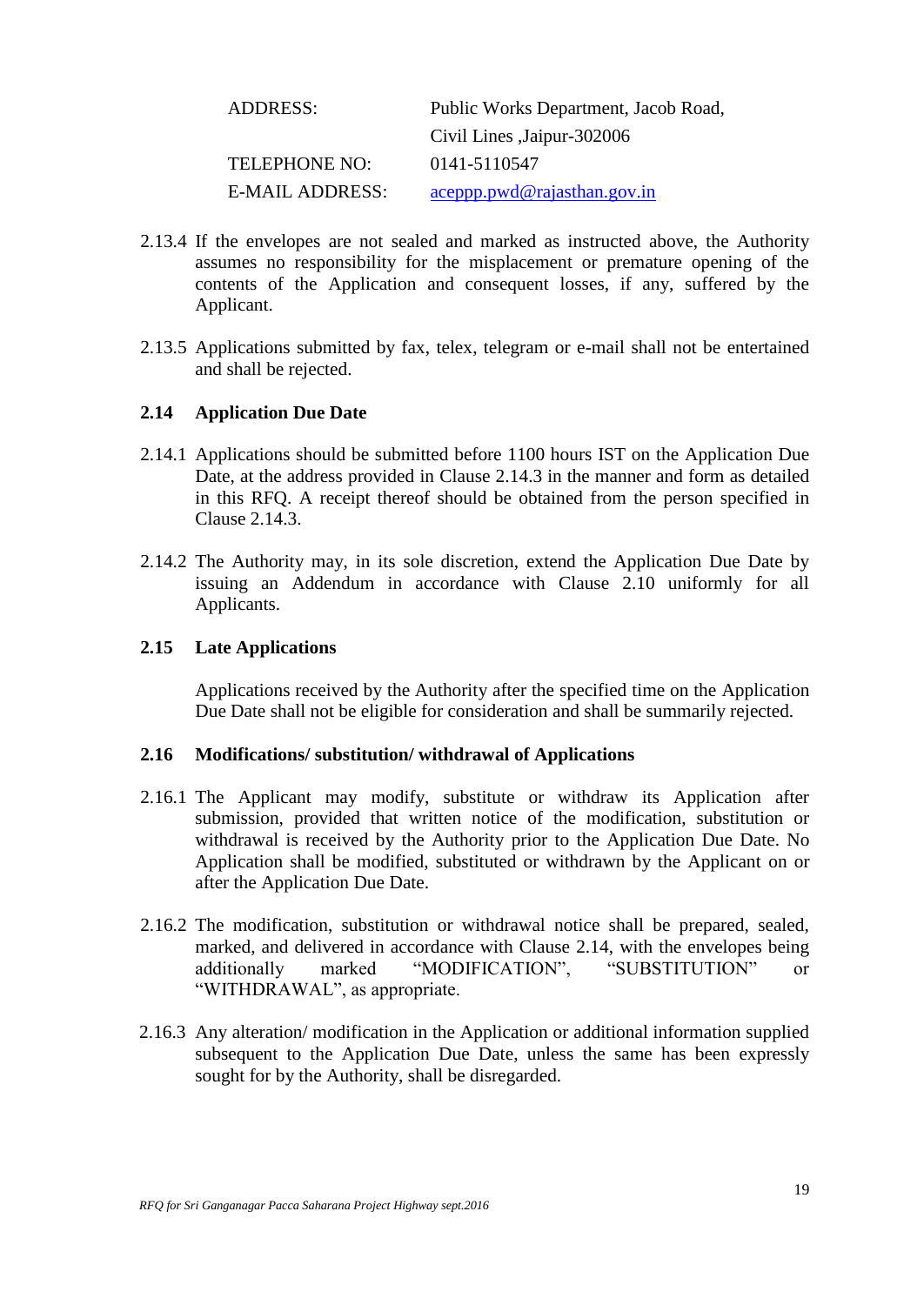# **D. EVALUATION PROCESS**

#### **2.17 Opening and Evaluation of Applications**

- 2.17.1 The Authority shall open the Applications at 1130 hours IST on the Application Due Date, at the place specified in Clause 2.14.3 and in the presence of the Applicants who choose to attend.
- 2.17.2 Applications for which a notice of withdrawal has been submitted in accordance with Clause 2.17 shall not be opened.
- 2.17.3 The Authority will subsequently examine and evaluate Applications in accordance with the provisions set out in Section 3.
- 2.17.4 Applicants are advised that pre-qualification of Applicants will be entirely at the discretion of the Authority. Applicants will be deemed to have understood and agreed that no explanation or justification on any aspect of the Bidding Process or selection will be given.
- 2.17.5 Any information contained in the Application shall not in any way be construed as binding on the Authority, its agents, successors or assigns, but shall be binding against the Applicant if the Project is subsequently awarded to it on the basis of such information.
- 2.17.6 The Authority reserves the right not to proceed with the Bidding Process at any time without notice or liability and to reject any or all Application(s) without assigning any reasons.
- 2.17.7 If any information furnished by the Applicant is found to be incomplete, or contained in formats other than those specified herein, the Authority may, in its sole discretion, exclude the relevant project from computation of the Experience Score of the Applicant.
- 2.17.8 In the event that an Applicant claims credit for an Eligible Project, and such claim is determined by the Authority as incorrect or erroneous, the Authority shall reject such claim and exclude the same from computation of the Experience Score, and may also, while computing the aggregate Experience Score of the Applicant, make a further deduction equivalent to the claim rejected hereunder. Where any information is found to be patently false or amounting to a material misrepresentation, the Authority reserves the right to reject the Application and/ or Bid in accordance with the provisions of Clauses 2.7.2 and 2.7.3.

# **2.18 Confidentiality**

Information relating to the examination, clarification, evaluation, and recommendation for the short-listed pre-qualified Applicants shall not be disclosed to any person who is not officially concerned with the process or is not a retained professional advisor advising the Authority in relation to, or matters arising out of, or concerning the Bidding Process. The Authority will treat all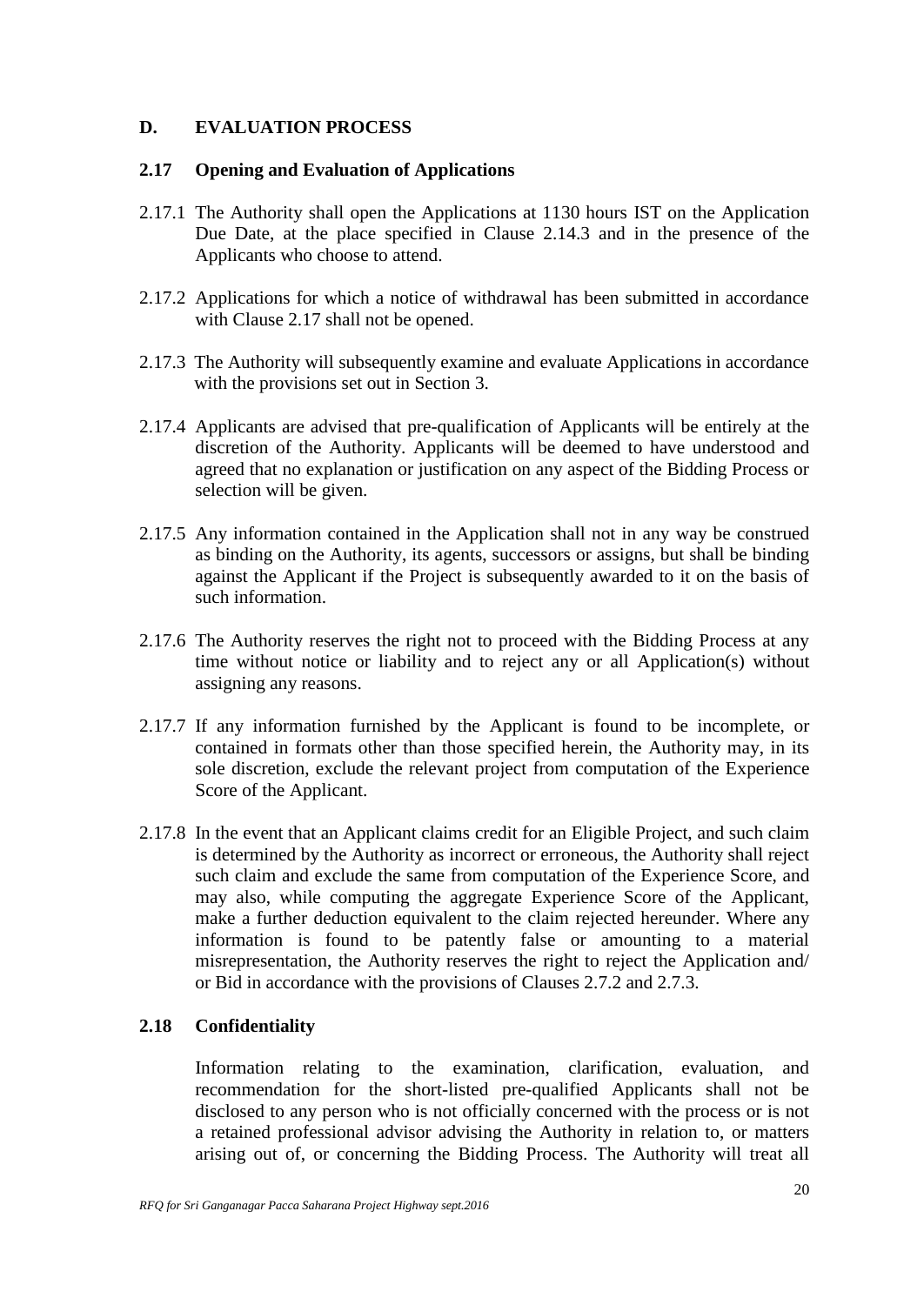information, submitted as part of Application, in confidence and will require all those who have access to such material to treat the same in confidence. The Authority may not divulge any such information unless it is directed to do so by any statutory entity that has the power under law to require its disclosure or is to enforce or assert any right or privilege of the statutory entity and/ or the Authority or as may be required by law or in connection with any legal process.

#### **2.19 Tests of responsiveness**

- 2.19.1 Prior to evaluation of Applications, the Authority shall determine whether each Application is responsive to the requirements of the RFQ. An Application shall be considered responsive if:
	- (a) it is received as per format at Appendix-I;
	- (b) it is received by the Application Due Date including any extension thereof pursuant to Clause 2.15.2;
	- (c) it is signed, sealed, bound together in hard cover, and marked as stipulated in Clauses 2.12 and 2.14;
	- (d) it is accompanied by the Power of Attorney as specified in Clause 2.2.5, and in the case of a Consortium, the Power of Attorney as specified in Clause 2.2.6 (c);
	- (e) it contains all the information and documents (complete in all respects) as requested in this RFQ;
	- (f) it contains information in formats same as those specified in this RFQ;
	- (g) it contains certificates from its statutory auditors<sup>\$</sup> in the formats specified at Appendix-I of the RFQ for each Eligible Project;
	- (h) it contains an attested copy of the receipt of the Authority towards the cost of the RFQ process as specified in Clause 1.2.1;
	- (i) it is accompanied by the Jt. Bidding Agreement (for Consortium), specific to the Project, as stipulated in Clause  $2.2.6(g)$ ;
	- (j) it does not contain any condition or qualification; and
	- (k) it is not non-responsive in terms hereof.
- 2.19.2 The Authority reserves the right to reject any Application which is non-responsive and no request for alteration, modification, substitution or withdrawal shall be

<sup>&</sup>lt;sup>\$</sup> In case duly certified audited annual financial statements containing the requisite details are provided, a separate certification by statutory auditors would not be necessary in respect of Clause 2.20.1 (g). In jurisdictions that do not have statutory auditors, the firm of auditors which audits the annual accounts of the Applicant may provide the certificates required under this RFQ.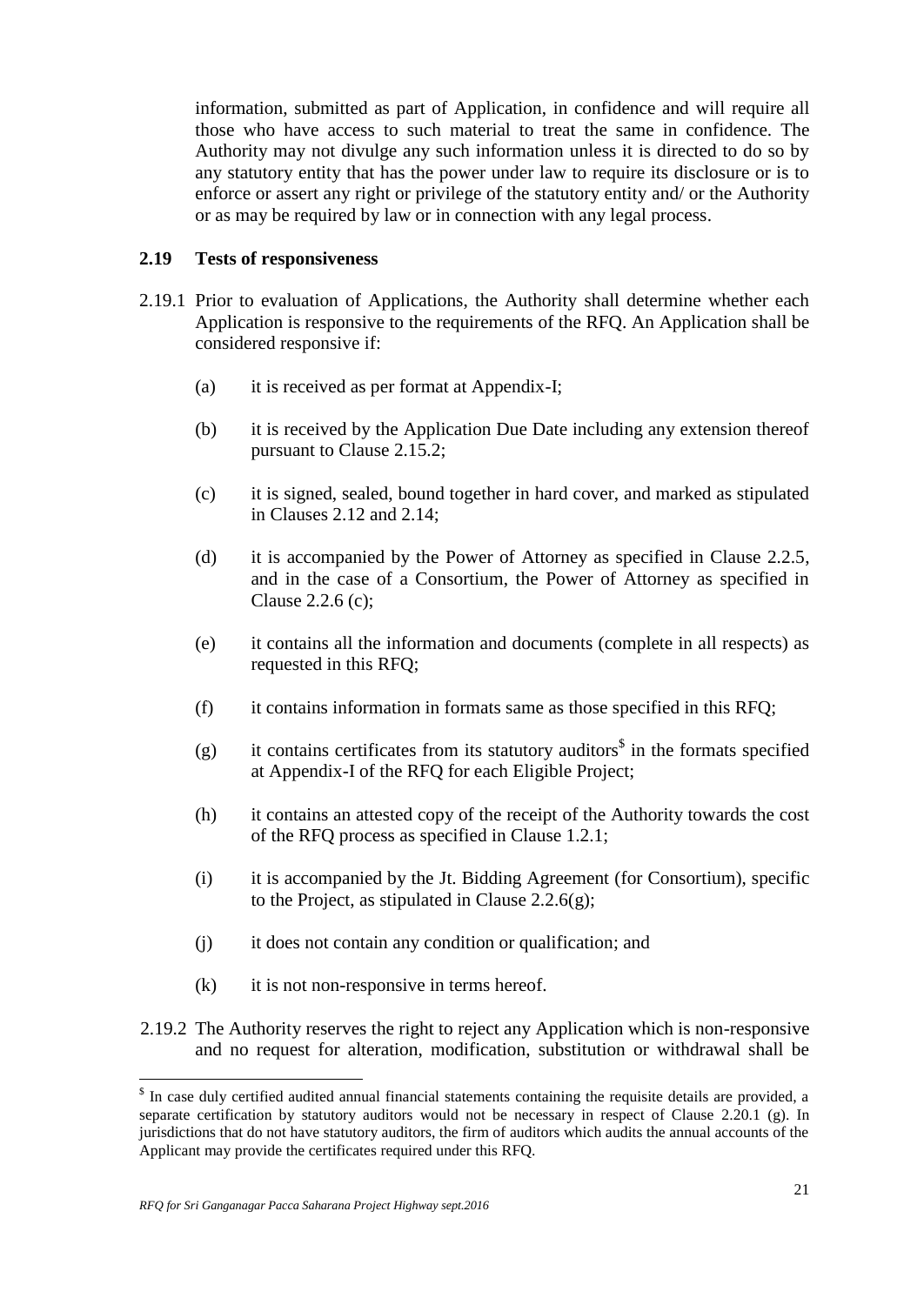entertained by the Authority in respect of such Application. Provided, however, that the Authority may, in its discretion, allow the Applicant to rectify any infirmities or omissions if the same do not constitute a material modification of the Application.

#### **2.20 Clarifications**

- 2.20.1 To facilitate evaluation of Applications, the Authority may, at its sole discretion, seek clarifications from any Applicant regarding its Application. Such clarification(s) shall be provided within the time specified by the Authority for this purpose. Any request for clarification(s) and all clarification(s) in response thereto shall be in writing.
- 2.20.2 If an Applicant does not provide clarifications sought under Clause 2.21.1 above within the prescribed time, its Application shall be liable to be rejected. In case the Application is not rejected, the Authority may proceed to evaluate the Application by construing the particulars requiring clarification to the best of its understanding, and the Applicant shall be barred from subsequently questioning such interpretation of the Authority.

# **E. QUALIFICATION AND BIDDING**

#### **2.21 Short-listing and notification**

After the evaluation of Applications, the Authority would announce a list of shortlisted pre-qualified Applicants (Bidders) who will be eligible for participation in the Bid Stage. At the same time, the Authority would notify the other Applicants that they have not been short-listed. The Authority will not entertain any query or clarification from Applicants who fail to qualify.

#### **2.22 Submission of Bids**

The Bidders will be requested to submit a Bid in the form and manner to be set out in the Bidding Documents.

Only pre-qualified Applicants shall be invited by the Authority to submit their Bids for the Project. The Authority is likely to provide a comparatively short time span for submission of the Bids for the Project. The Applicants are therefore advised to visit the site and familiarise themselves with the Project by the time of submission of the Application. No extension of time is likely to be considered for submission of Bids pursuant to invitation that may be issued by the Authority.

# **2.23 Proprietary data**

All documents and other information supplied by the Authority or submitted by an Applicant to the Authority shall remain or become the property of the Authority. Applicants are to treat all information as strictly confidential and shall not use it for any purpose other than for preparation and submission of their Application. The Authority will not return any Application or any information provided along therewith.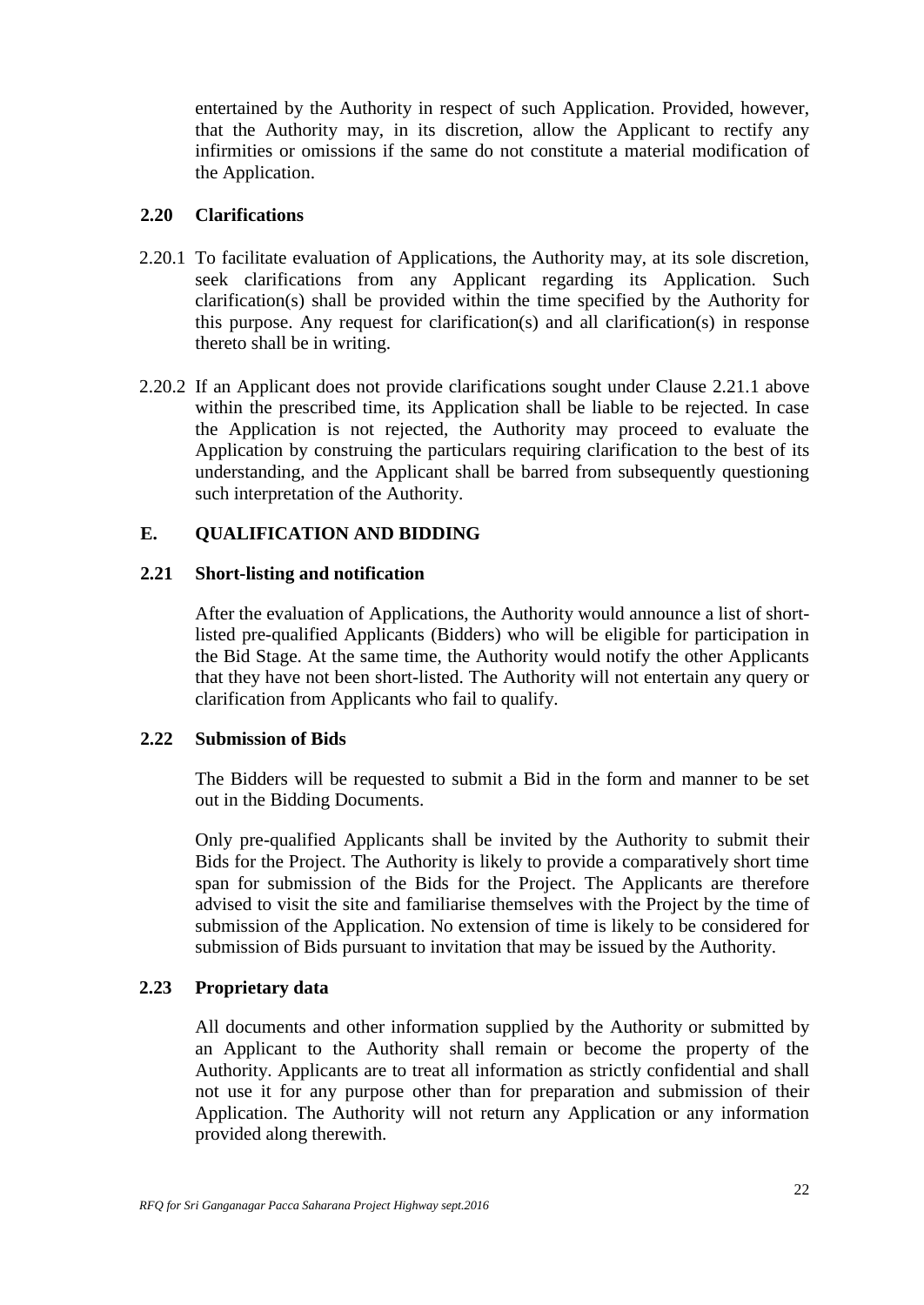# **2.24 Correspondence with the Applicant**

Save and except as provided in this RFQ, the Authority shall not entertain any correspondence with any Applicant in relation to the acceptance or rejection of any Application.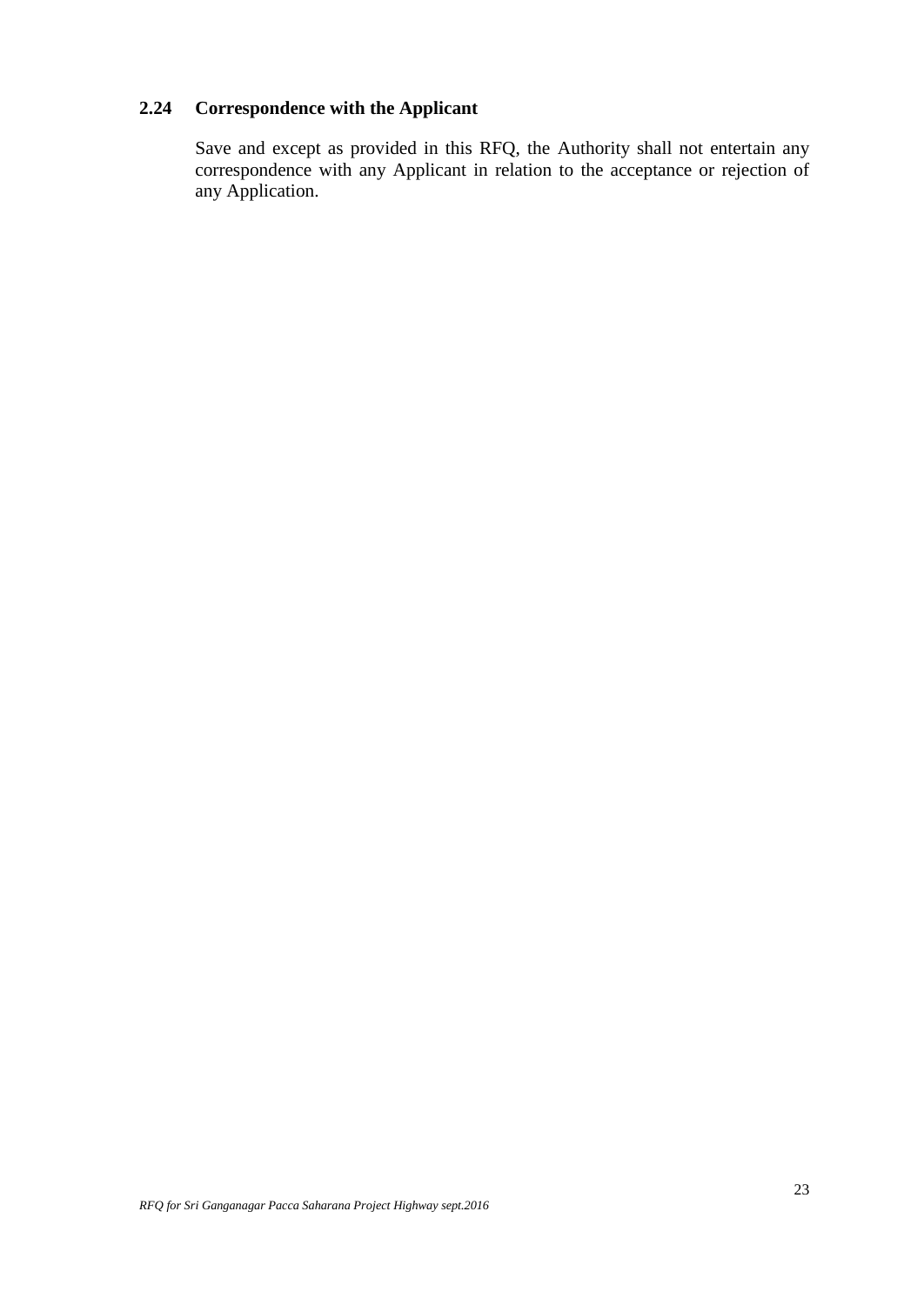# **3. CRITERIA FOR EVALUATION**

#### **3.1 Evaluation parameters**

- 3.1.1 Only those Applicants who meet the eligibility criteria specified in Clauses 2.2.2 and 2.2.3 shall qualify for evaluation under this Section 3. Applications of firms/ consortia who do not meet these criteria shall be rejected.
- 3.1.2 The Applicant"s competence and capability is proposed to be established by the following parameters:
	- (a) Technical Capacity; and
	- (b) Financial Capacity.

#### **3.2 Technical Capacity for purposes of evaluation**

- 3.2.1 Subject to the provisions of Clause 2.2, the following categories of experience would qualify as Technical Capacity and eligible experience (the "**Eligible Experience**") in relation to eligible projects as stipulated in Clauses 3.2.3 and 3.2.4 (the "**Eligible Projects**"):
	- Category 1: Project experience on Eligible Projects in highways sector that qualify under Clause 3.2.3
	- Category 2: Project experience on Eligible Projects in core sector that qualify under Clause 3.2.3
	- Category 3: Construction experience on Eligible Projects in highways sector that qualify under Clause 3.2.4
	- Category 4: Construction experience on Eligible Projects in core sector that qualify under Clause 3.2.4

For the purpose of this RFQ:

- (i) highways sector would be deemed to include highways, expressways, bridges, tunnels and airfields; and
- (ii) core sector would be deemed to include power, telecom, ports, airports, railways, metro rail, industrial parks/ estates, logistic parks, pipelines, irrigation, water supply, sewerage and real estate development.<sup>\$</sup>
- 3.2.2 Eligible Experience in respect of each category shall be measured only for Eligible Projects.
- 3.2.3 For a project to qualify as an Eligible Project under Categories 1 and 2:

<sup>\$</sup> Real estate development shall not include residential flats unless they form part of a real estate complex or township which has been built by the Applicant.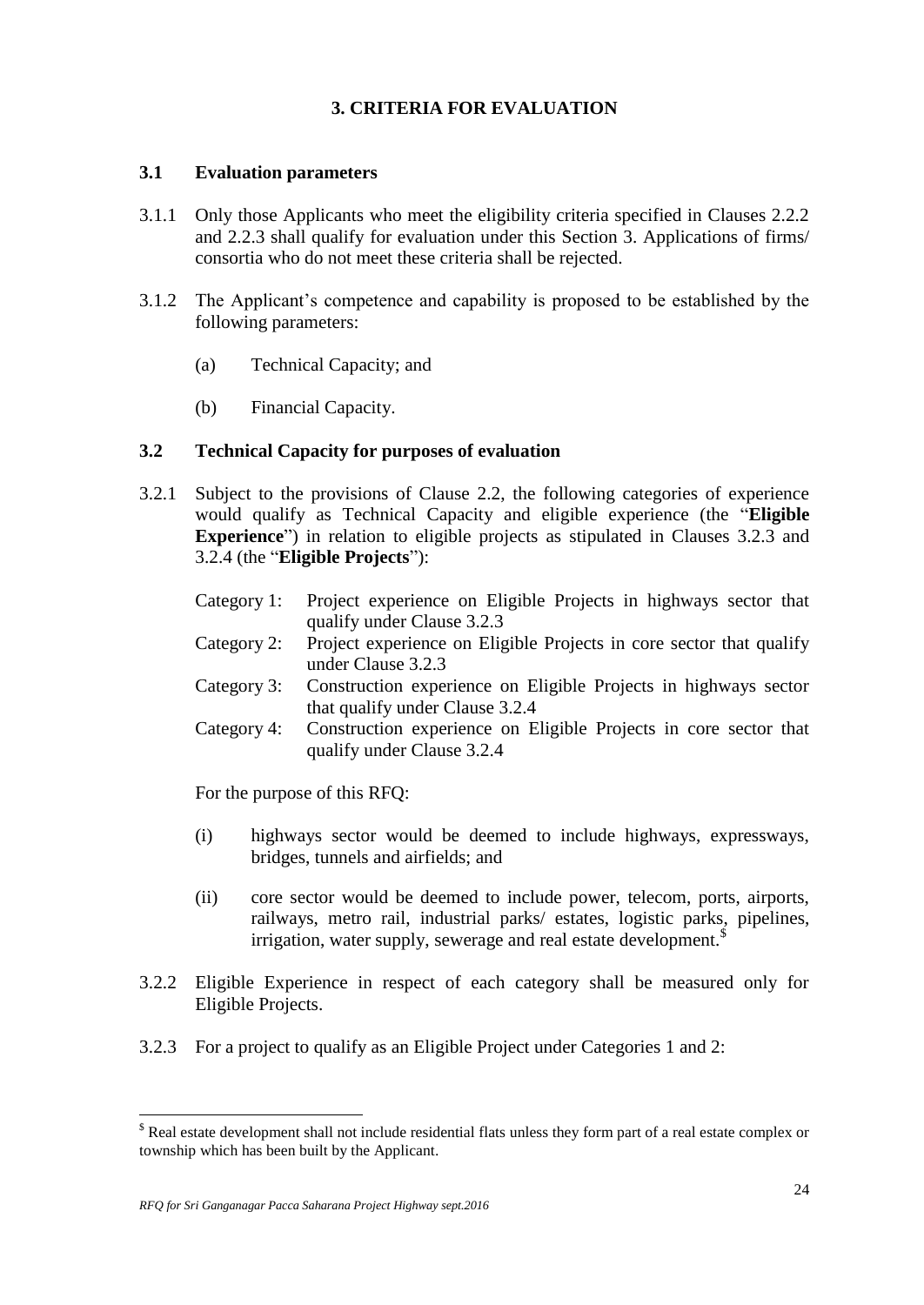- (a) It should have been undertaken as a PPP project on BOT, BOLT, BOO, BOOT or other similar basis for providing its output or services to a public sector entity or for providing non-discriminatory access to users in pursuance of its charter, concession or contract, as the case may be. For the avoidance of doubt, a project which constitutes a natural monopoly such as an airport or port should normally be included in this category even if it is not based on a long-term agreement with a public entity;
- (b) the entity claiming experience should have held, in the company owning the Eligible Project, a minimum of 26% (twenty six per cent) equity during the entire year for which Eligible Experience is being claimed;
- (c) the capital cost of the project should be more than Rs. 21 crore (Rs. twenty one crore); and
- (d) the entity claiming experience shall, during the last 5 (five) financial years preceding the Application Due Date, have (i) paid for development of the project (excluding the cost of land), and/ or (ii) collected and appropriated the revenues from users availing of non-discriminatory access to or use of fixed project assets, such as revenues from highways, airports, ports and railway infrastructure, but shall not include revenues from sale or provision of goods or services such as electricity, gas, petroleum products, telecommunications or fare/freight revenues and other incomes of the company owning the Project.
- 3.2.4 For a project to qualify as an Eligible Project under Categories 3 and 4, the Applicant should have paid for execution of its construction works or received payments from its client(s) for construction works executed, fully or partially, during the 5 (five) financial years immediately preceding the Application Due Date, and only the payments (gross) actually made or received, as the case may be, during such 5 (five) financial years shall qualify for purposes of computing the Experience Score. However, payments/receipts of less than Rs.21 crore (Rs. twenty one crore) shall not be reckoned as payments/receipts for Eligible Projects. For the avoidance of doubt, construction works shall not include supply of goods or equipment except when such goods or equipment form part of a turn-key construction contract/ EPC contract for the project. Further, the cost of land shall not be included hereunder.
- 3.2.5 The Applicant shall quote experience in respect of a particular Eligible Project under any one category only, even though the Applicant (either individually or along with a member of the Consortium) may have played multiple roles in the cited project. Double counting for a particular Eligible Project shall not be permitted in any form.
- 3.2.6 Subject to the provisions of Clause 3.2.7, an Applicant"s experience shall be measured and stated in terms of a score (the "**Experience Score**"). The Experience Score for an Eligible Project in a given category would be the eligible payments and/or receipts specified in Clause 2.2.2 (A), divided by one crore and then multiplied by the applicable factor in Table 3.2.6 below. In case the Applicant has experience across different categories, the score for each category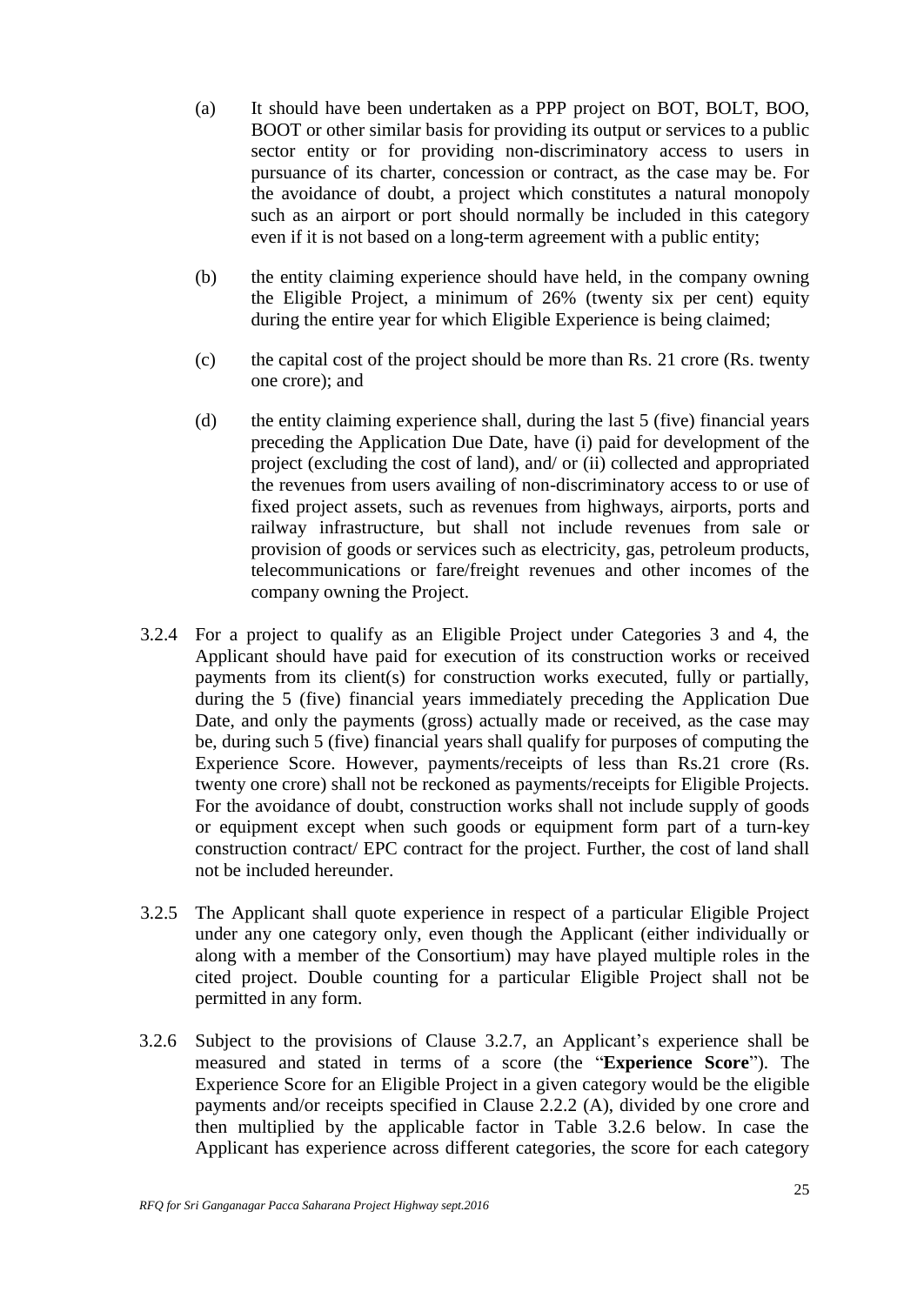would be computed as above and then aggregated to arrive at its Experience Score.

| Categories | Factor |
|------------|--------|
| Category 1 | 1.45   |
| Category 2 | 0.85   |
| Category 3 | 0.85   |
| Category 4 | 0.45   |

**Table 3.2.6: Factors for Experience across categories**

- 3.2.7 The Experience Score determined in accordance with Clause 3.2.6 in respect of an Eligible Project situated in a developed country which is a member of OECD shall be further multiplied by a factor of 0.5 (zero point five) and the product thereof shall be the Experience Score for such Eligible Project.
- 3.2.8 Experience for any activity relating to an Eligible Project shall not be claimed by two or more Members of the Consortium. In other words, no double counting by a Consortium in respect of the same experience shall be permitted in any manner whatsoever.

## **3.3 Details of Experience**

- 3.3.1 The Applicant should furnish the details of Eligible Experience for the last 5 (five) financial years immediately preceding the Application Due Date.
- 3.3.2 The Applicants must provide the necessary information relating to Technical Capacity as per format at Annex-II of Appendix-I.
- 3.3.3 The Applicant should furnish the required Project-specific information and evidence in support of its claim of Technical Capacity, as per format at Annex-IV of Appendix-I.

#### **3.4 Financial information for purposes of evaluation**

- 3.4.1 The Application must be accompanied by the Audited Annual Reports of the Applicant (of each Member in case of a Consortium) for the last 5 (five) financial years, preceding the year in which the Application is made.
- 3.4.2 In case the annual accounts for the latest financial year are not audited and therefore the Applicant cannot make it available, the Applicant shall give an undertaking to this effect and the statutory auditor shall certify the same. In such a case, the Applicant shall provide the Audited Annual Reports for 5 (five) years preceding the year for which the Audited Annual Report is not being provided.
- 3.4.3 The Applicant must establish the minimum Net Worth specified in Clause 2.2.2 (B), and provide details as per format at Annex-III of Appendix-I.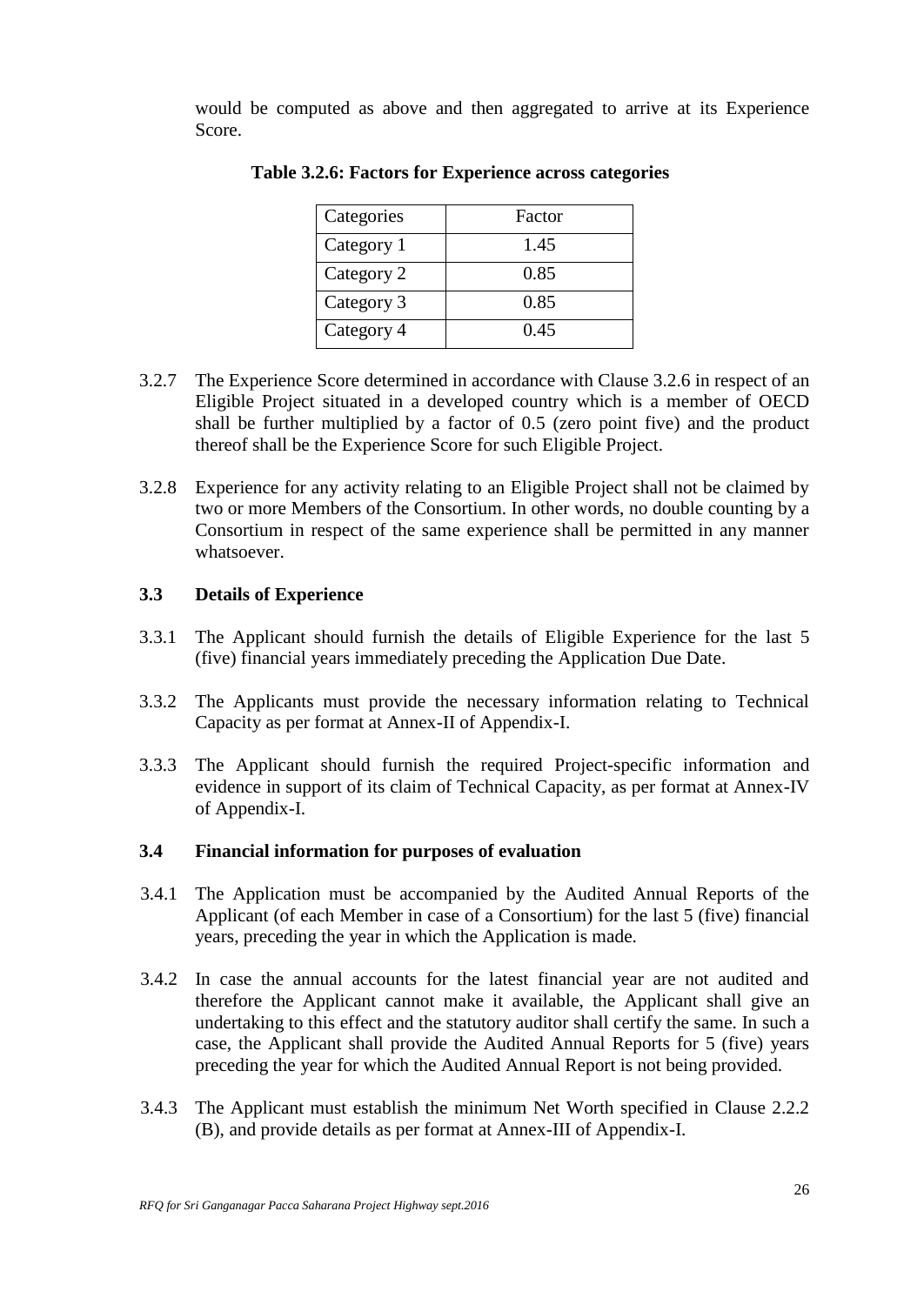### **3.5 Short-listing of Applicants**

- 3.5.1 The credentials of eligible Applicants shall be measured in terms of their Experience Score. The sum total of the Experience Scores for all Eligible Projects shall be the "Aggregate Experience Score" of a particular Applicant. In case of a Consortium, the Aggregate Experience Score of each of its Members, who have an equity share of at least 26% in such Consortium, shall be summed up for arriving at the combined Aggregate Experience Score of the Consortium.
- 3.5.2 The Applicants shall then be ranked on the basis of their respective Aggregate Experience Scores and short-listed for submission of Bids. The Authority expects to short-list upto 6 (six) pre-qualified Applicants for participation in the Bid Stage.
- 3.5.3 The Authority may, in its discretion, maintain a reserve list of pre-qualified Applicants who may be invited to substitute the short-listed Applicants in the event of their withdrawal from the Bidding Process or upon their failure to conform to the conditions specified herein; provided that a substituted Applicant shall be given at least 30 (thirty) days to submit its Bid.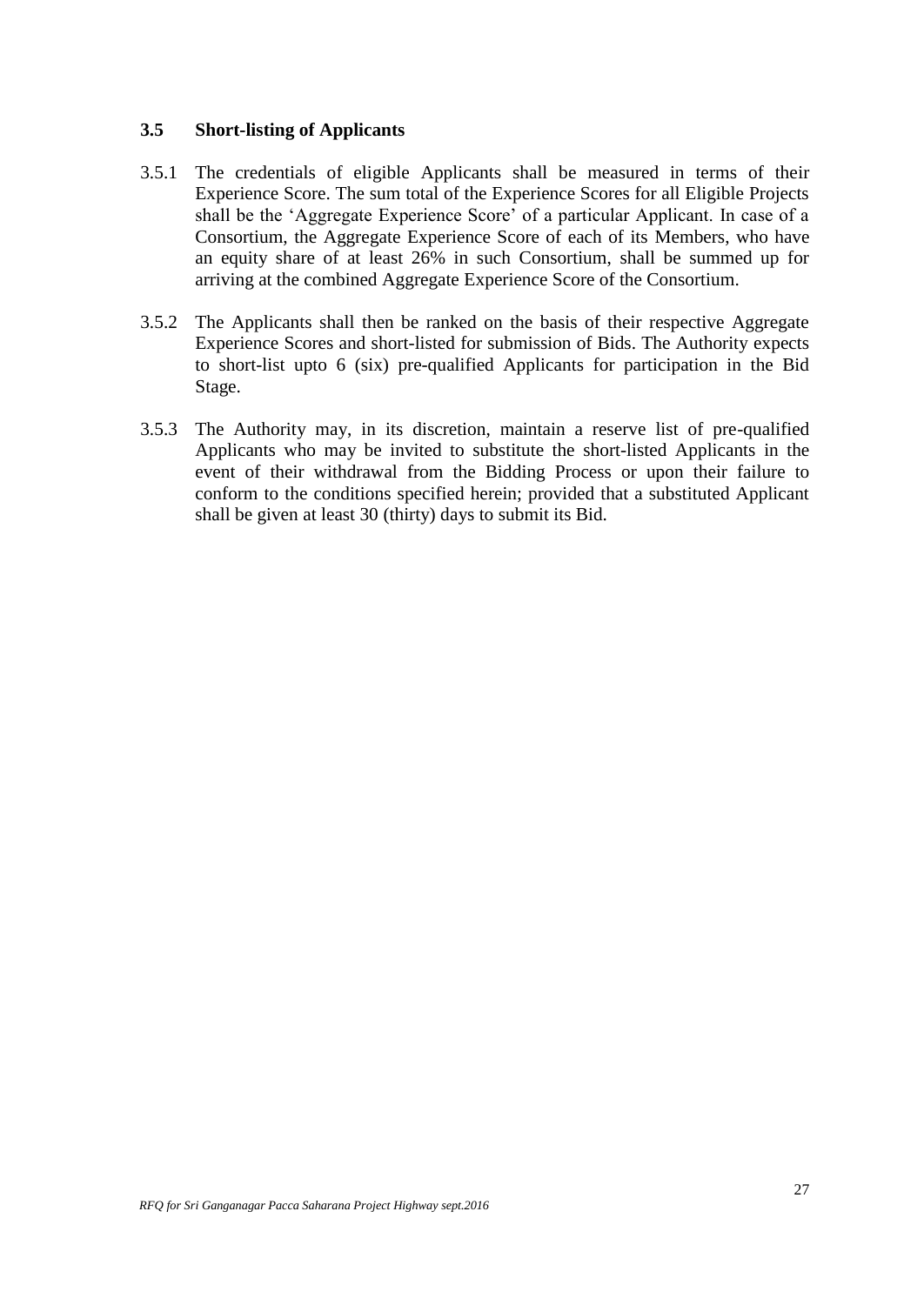# **4. FRAUD AND CORRUPT PRACTICES**

- 4.1 The Applicants and their respective officers, employees, agents and advisers shall observe the highest standard of ethics during the Bidding Process. Notwithstanding anything to the contrary contained herein, the Authority may reject an Application without being liable in any manner whatsoever to the Applicant if it determines that the Applicant has, directly or indirectly or through an agent, engaged in corrupt practice, fraudulent practice, coercive practice, undesirable practice or restrictive practice in the Bidding Process.
- 4.2 Without prejudice to the rights of the Authority under Clause 4.1 hereinabove, if an Applicant is found by the Authority to have directly or indirectly or through an agent, engaged or indulged in any corrupt practice, fraudulent practice, coercive practice, undesirable practice or restrictive practice during the Bidding Process, such Applicant shall not be eligible to participate in any tender or RFQ issued by the Authority during a period of 2 (two) years from the date such Applicant is found by the Authority to have directly or indirectly or through an agent, engaged or indulged in any corrupt practice, fraudulent practice, coercive practice, undesirable practice or restrictive practice, as the case may be.
- 4.3 For the purposes of this Clause 4, the following terms shall have the meaning hereinafter respectively assigned to them:
	- (a) "**corrupt practice**" means (i) the offering, giving, receiving, or soliciting, directly or indirectly, of anything of value to influence the actions of any person connected with the Bidding Process (for avoidance of doubt, offering of employment to, or employing, or engaging in any manner whatsoever, directly or indirectly, any official of the Authority who is or has been associated in any manner, directly or indirectly, with the Bidding Process or the LOA or has dealt with matters concerning the Concession Agreement or arising therefrom, before or after the execution thereof, at any time prior to the expiry of one year from the date such official resigns or retires from or otherwise ceases to be in the service of the Authority, shall be deemed to constitute influencing the actions of a person connected with the Bidding Process); or (ii) save and except as permitted under sub clause (d) of Clause 2.2.1, engaging in any manner whatsoever, whether during the Bidding Process or after the issue of the LOA or after the execution of the Concession Agreement, as the case may be, any person in respect of any matter relating to the Project or the LOA or the Concession Agreement, who at any time has been or is a legal, financial or technical adviser of the Authority in relation to any matter concerning the Project;
	- (b) "**fraudulent practice**" means a misrepresentation or omission of facts or suppression of facts or disclosure of incomplete facts, in order to influence the Bidding Process;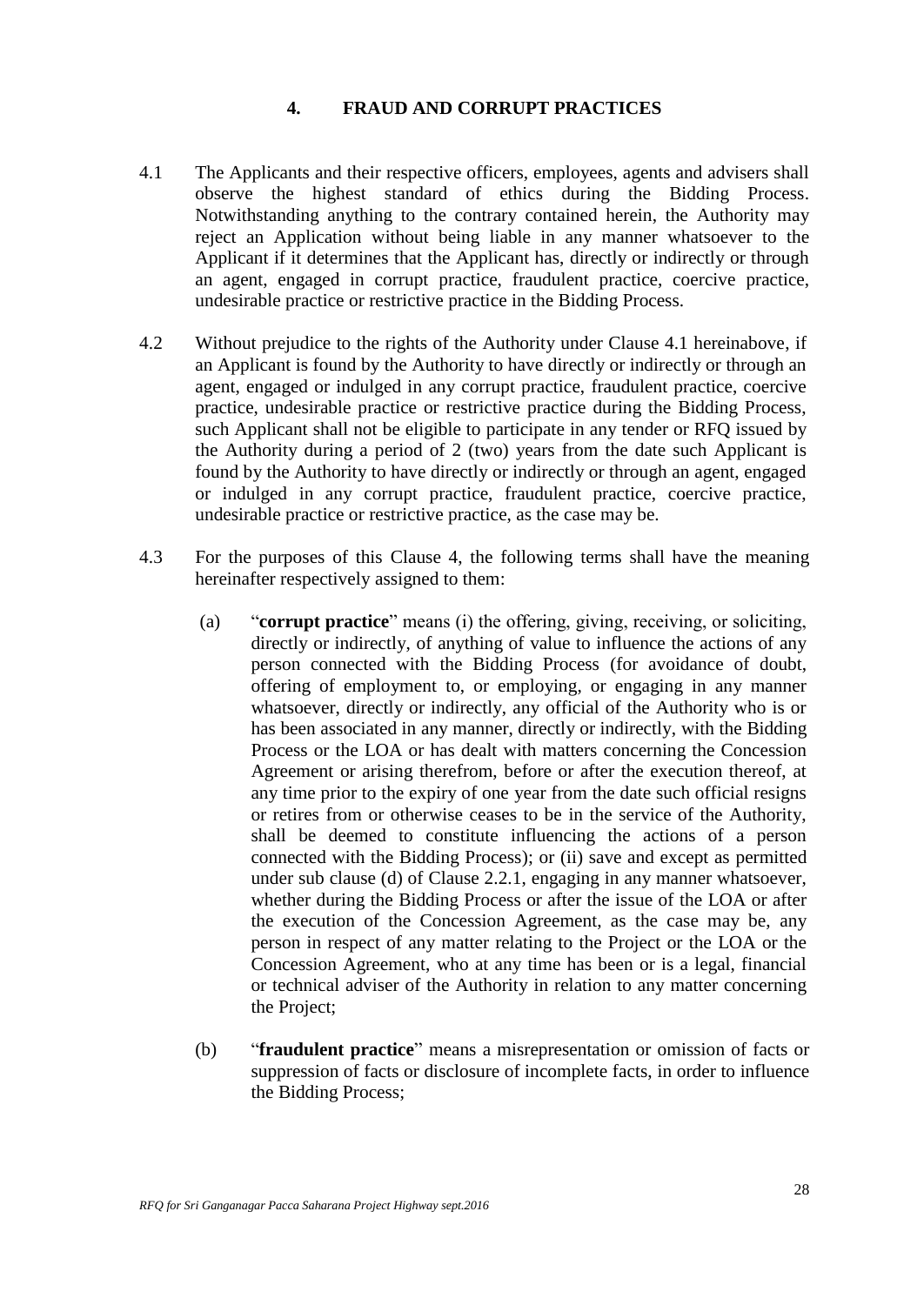- (c) "**coercive practice**" means impairing or harming or threatening to impair or harm, directly or indirectly, any person or property to influence any person"s participation or action in the Bidding Process;
- (d) "**undesirable practice**" means (i) establishing contact with any person connected with or employed or engaged by the Authority with the objective of canvassing, lobbying or in any manner influencing or attempting to influence the Bidding Process; or (ii) having a Conflict of Interest; and
- (e) "**restrictive practice**" means forming a cartel or arriving at any understanding or arrangement among Applicants with the objective of restricting or manipulating a full and fair competition in the Bidding Process.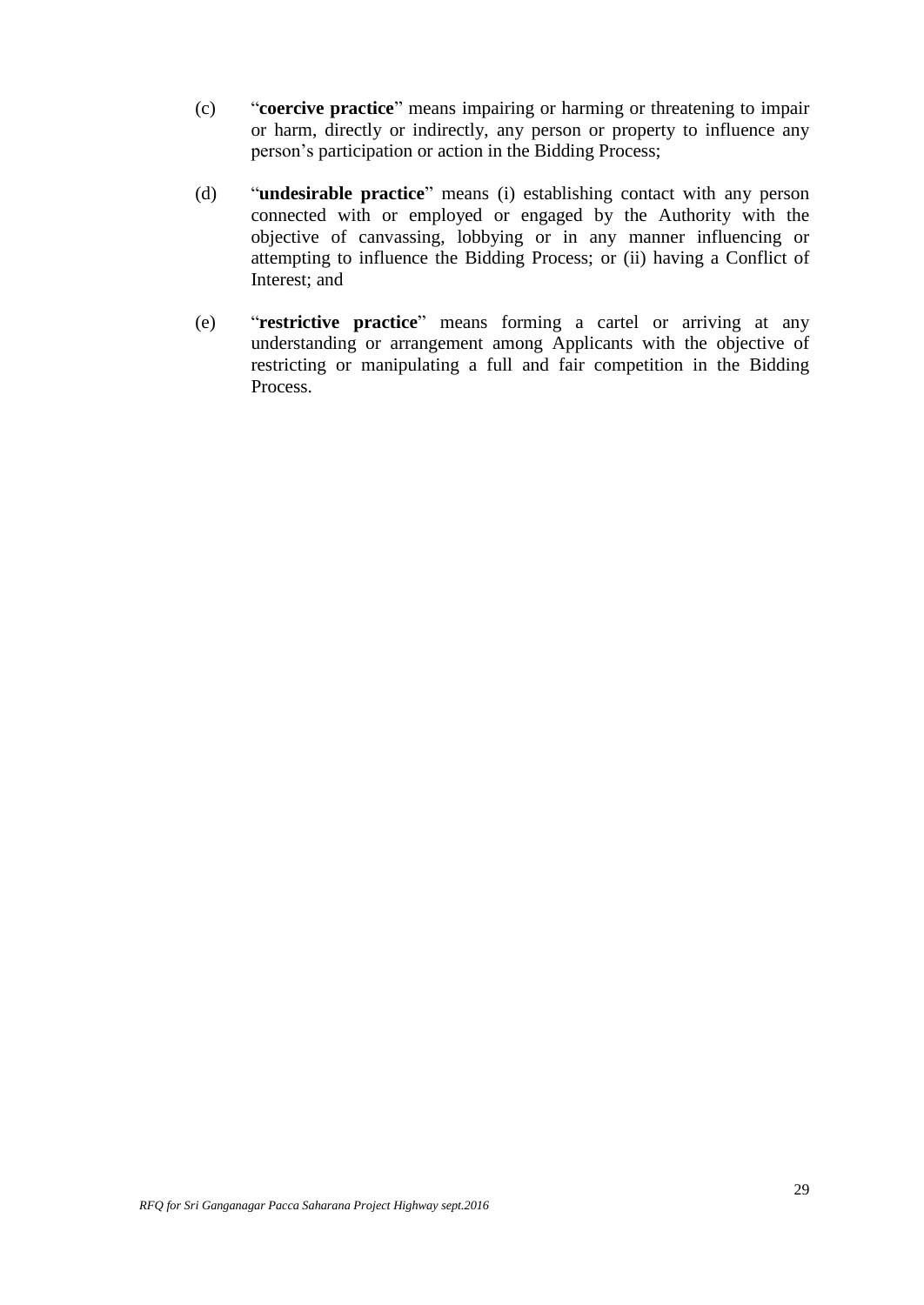# **5. PRE-APPLICATION CONFERENCE**

- 5.1 A Pre-Application Conference of the interested parties shall be convened at the designated date, time and place. Only those persons who have purchased the RFQ document shall be allowed to participate in the Pre-Application Conference. Applicants who have downloaded the RFQ document from the Authority"s website [\(www.pwd.rajasthan.gov.in\)](http://www.pwd.rajasthan.gov.in/) should submit a Demand Draft for the amount specified in Clause 1.2.1 towards the cost of the RFQ process, through their representative attending the conference. A maximum of three representatives of each Applicant shall be allowed to participate on production of authority letter from the Applicant.
- 5.2 During the course of Pre-Application Conference, the Applicants will be free to seek clarifications and make suggestions for consideration of the Authority. The Authority shall endeavour to provide clarifications and such further information as it may, in its sole discretion, consider appropriate for facilitating a fair, transparent and competitive Bidding Process.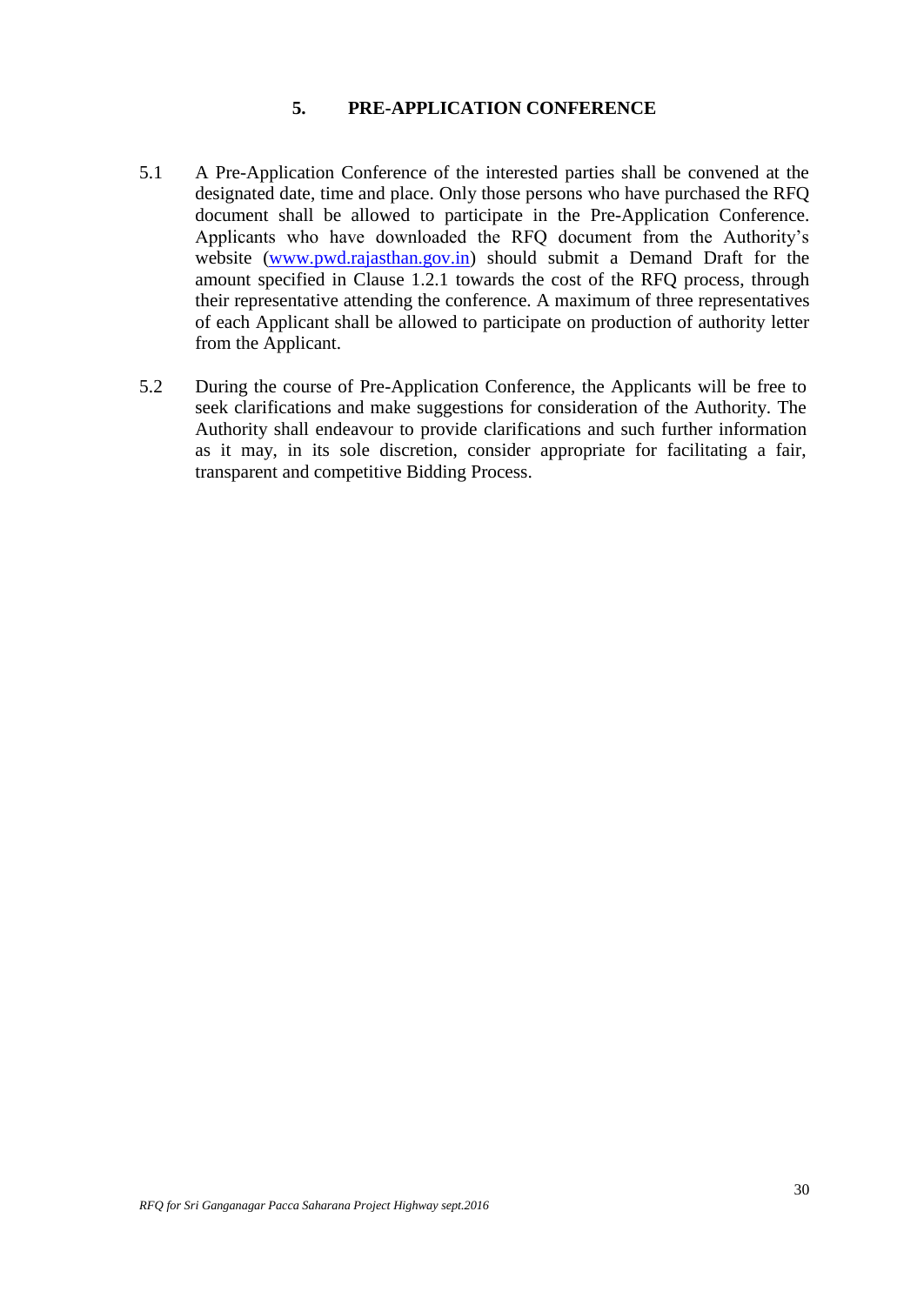#### **6. MISCELLANEOUS**

- 6.1 The Bidding Process shall be governed by, and construed in accordance with, the laws of India and the courts in the State in which the Authority has its headquarters shall have exclusive jurisdiction over all disputes arising under, pursuant to and/ or in connection with the Bidding Process.
- 6.2 The Authority, in its sole discretion and without incurring any obligation or liability, reserves the right, at any time, to;
	- (a) suspend and/ or cancel the Bidding Process and/ or amend and/ or supplement the Bidding Process or modify the dates or other terms and conditions relating thereto;
	- (b) consult with any Applicant in order to receive clarification or further information;
	- (c) pre-qualify or not to pre-qualify any Applicant and/ or to consult with any Applicant in order to receive clarification or further information;
	- (d) retain any information and/ or evidence submitted to the Authority by, on behalf of, and/ or in relation to any Applicant; and/ or
	- (e) independently verify, disqualify, reject and/ or accept any and all submissions or other information and/ or evidence submitted by or on behalf of any Applicant.
- 6.3 It shall be deemed that by submitting the Application, the Applicant agrees and releases the Authority, its employees, agents and advisers, irrevocably, unconditionally, fully and finally from any and all liability for claims, losses, damages, costs, expenses or liabilities in any way related to or arising from the exercise of any rights and/ or performance of any obligations hereunder and the Bidding Documents, pursuant hereto, and/ or in connection with the Bidding Process, to the fullest extent permitted by applicable law, and waives any and all rights and/ or claims it may have in this respect, whether actual or contingent, whether present or in future.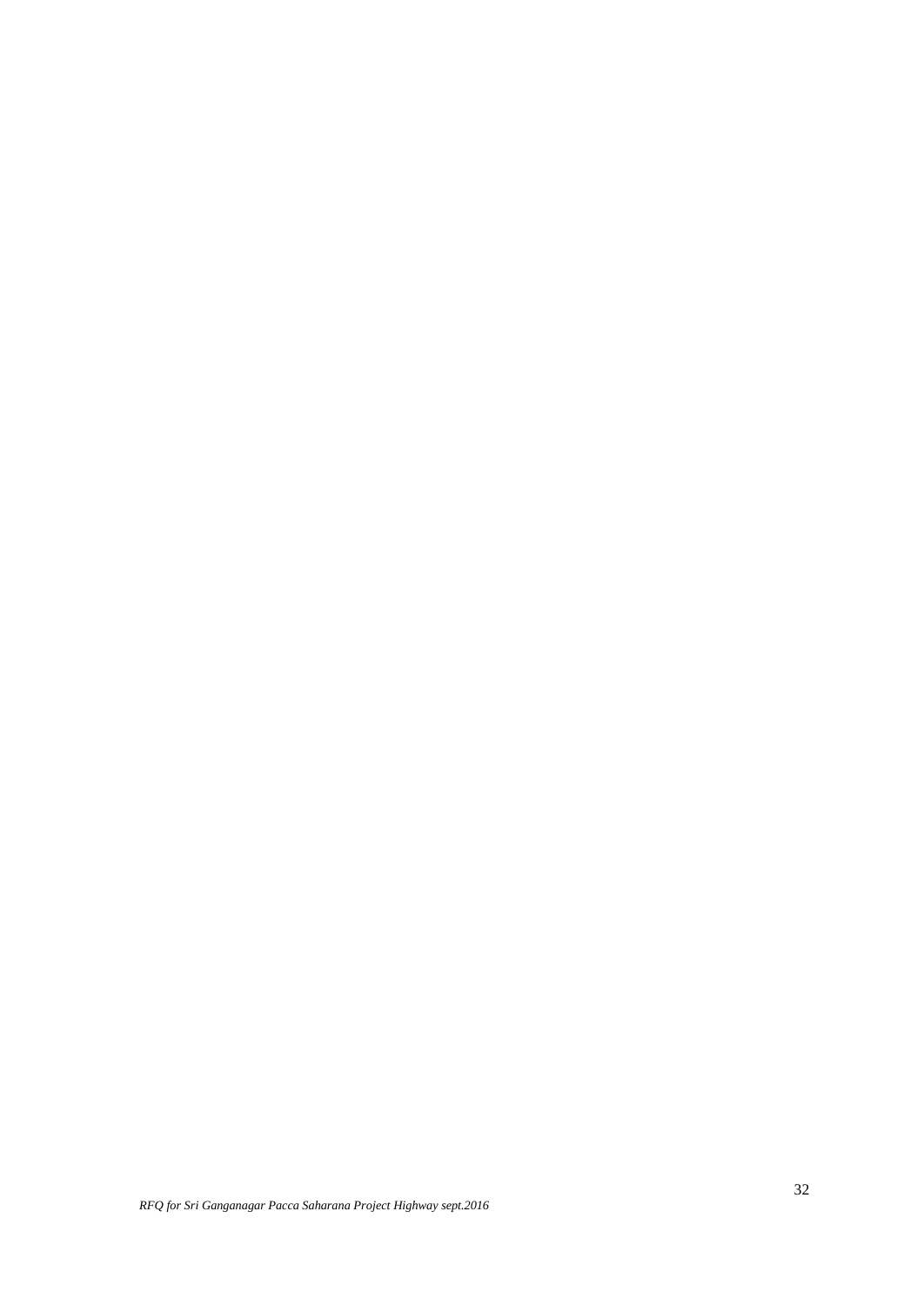**Appendices**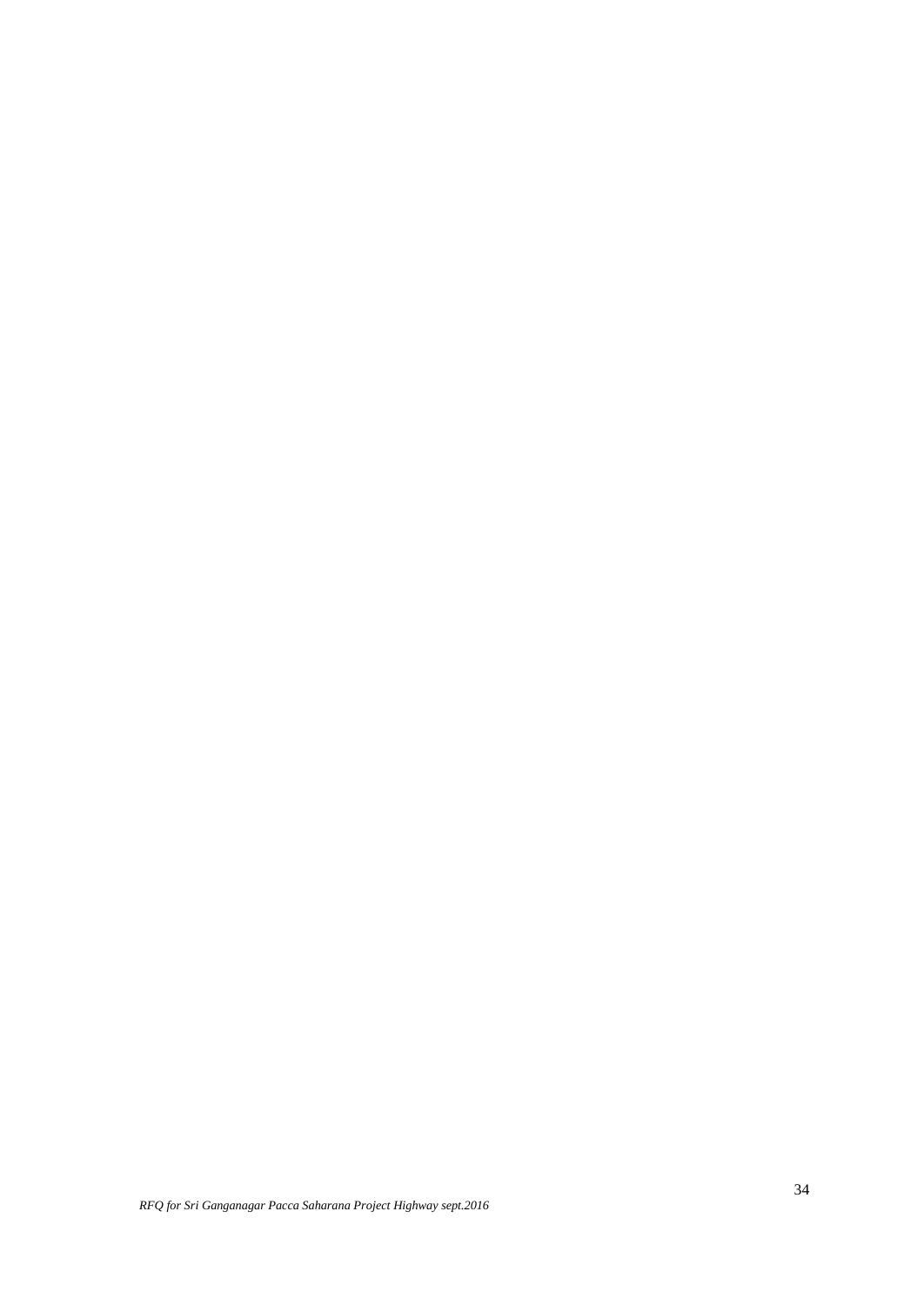### APPENDIX-I

# **Letter Comprising the Application for Pre-Qualification**

*(Refer Clause 2.14.2)*

Dated:

To,

# ……………………… ……………………… …………………..

Sub: Application for pre-qualification for the Sri Ganganagar- Pacca Saharana Highway Project

Dear Sir,

With reference to your RFQ document dated ..........., I/we, having examined the RFQ document and understood its contents, hereby submit my/our Application for Qualification for the aforesaid project. The Application is unconditional and unqualified.

2. I/ We acknowledge that the Authority will be relying on the information provided in the Application and the documents accompanying such Application for prequalification of the Applicants for the aforesaid project, and we certify that all information provided in the Application and in Annexes I to V is true and correct; nothing has been omitted which renders such information misleading; and all documents accompanying such Application are true copies of their respective originals.

3. This statement is made for the express purpose of qualifying as a Bidder for the development, construction, operation and maintenance of the aforesaid Project.

4. I/ We shall make available to the Authority any additional information it may find necessary or require to supplement or authenticate the Qualification statement.

5. I/ We acknowledge the right of the Authority to reject our Application without assigning any reason or otherwise and hereby waive, to the fullest extent permitted by applicable law, our right to challenge the same on any account whatsoever.

6. I/ We certify that in the last three years, we/ any of the Consortium Members or our/ their Associates have neither failed to perform on any contract, as evidenced by imposition of a penalty by an arbitral or judicial authority or a judicial pronouncement or arbitration award, nor been expelled from any project or contract by any public authority nor have had any contract terminated by any public authority for breach on our part.

7. I/ We declare that:

(a) I/ We have examined and have no reservations to the RFQ document, including any Addendum issued by the Authority;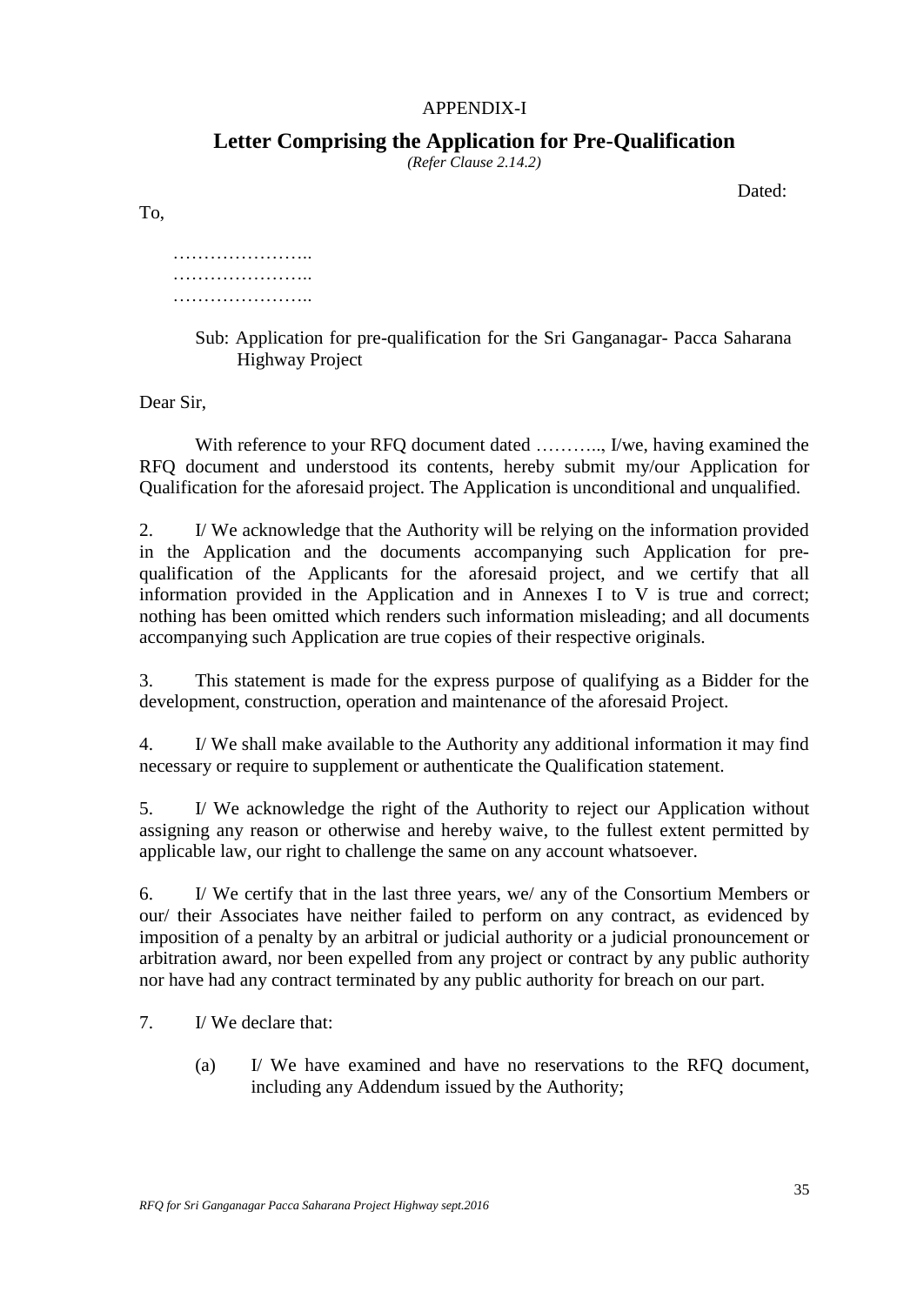- (b) I/ We do not have any conflict of interest in accordance with Clauses 2.2.1(c) and 2.2.1(d) of the RFQ document;
- (c) I/We have not directly or indirectly or through an agent engaged or indulged in any corrupt practice, fraudulent practice, coercive practice, undesirable practice or restrictive practice, as defined in Clause 4.3 of the RFQ document, in respect of any tender or request for proposal issued by or any agreement entered into with the Authority or any other public sector enterprise or any government, Central or State; and
- (d) I/ We hereby certify that we have taken steps to ensure that in conformity with the provisions of Section 4 of the RFQ document, no person acting for us or on our behalf has engaged or will engage in any corrupt practice, fraudulent practice, coercive practice, undesirable practice or restrictive practice.

8. I/ We understand that you may cancel the Bidding Process at any time and that you are neither bound to accept any Application that you may receive nor to invite the Applicants to Bid for the Project, without incurring any liability to the Applicants, in accordance with Clause 2.18.6 of the RFQ document.

9. I/ We believe that we/ our Consortium/ proposed Consortium satisfy(s) the Net Worth criteria and meet(s) all the requirements as specified in the RFQ document and am/ are qualified to submit a Bid.

10. I/ We declare that we/ any Member of the Consortium, or our/ its Associates are not a Member of a/ any other Consortium applying for pre-qualification.

11. I/ We certify that in regard to matters other than security and integrity of the country, we/ any Member of the Consortium or any of our/ their Associates have not been convicted by a court or indicted or adverse orders passed by a regulatory authority which could cast a doubt on our ability to undertake the Project or which relates to a grave offence that outrages the moral sense of the community.

12. I/ We further certify that in regard to matters relating to security and integrity of the country, we/ any Member of the Consortium or any of our/ their Associates have not been charge-sheeted by any agency of the Government or convicted by a court.

13. I/ We further certify that no investigation by a regulatory authority is pending either against us/ any Member of the Consortium or against our/ their Associates or against our CEO or any of our directors/ managers/ employees. $E$ 

 $\overline{a}$ 

 $\epsilon$  In case the Applicant is unable to provide the certification specified in paragraph 13, it may precede the paragraph by the words viz. "Except as specified in Schedule ……..... hereto". The exceptions to the certification or any disclosures relating thereto may be clearly stated in a Schedule to be attached to the Application. The Authority will consider the contents of such Schedule and determine whether or not the exceptions/disclosures are material to the suitability of the Applicant for pre-qualification hereunder.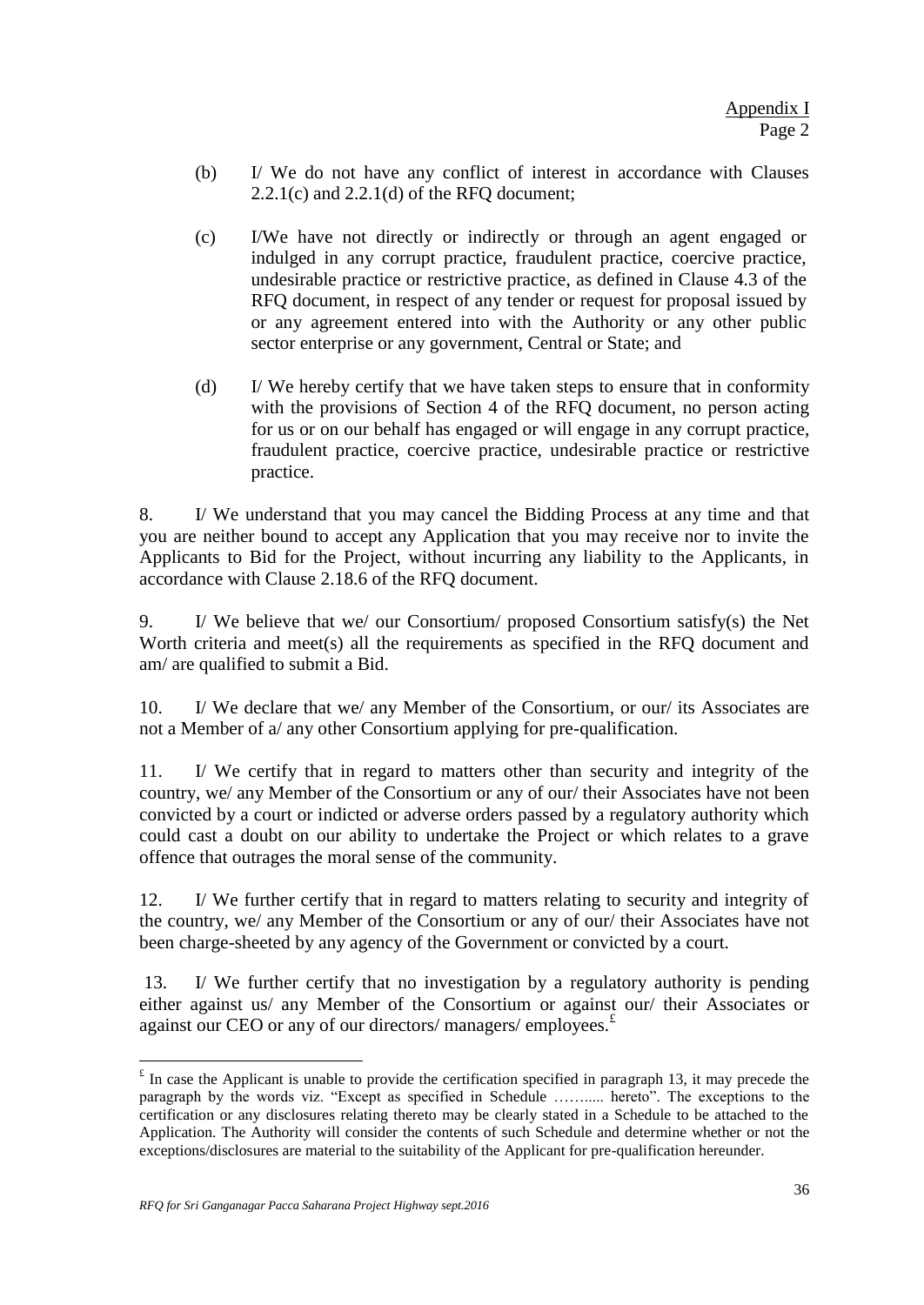14. I/ We further certify that we are qualified to submit a Bid in accordance with the guidelines for qualification of bidders seeking to acquire stakes in Public Sector Enterprises through the process of disinvestment issued by the GOI vide Department of Disinvestment OM No.  $6/4/2001$ -DD-II dated 13<sup>th</sup> July, 2001 which guidelines apply *mutatis mutandis* to the Bidding Process. A copy of the aforesaid guidelines form part of the RFQ at Appendix-V thereof.

15. I/We further certify that we/ any Member of the Consortium or any of our/ their Associates are not barred by the Central Government/ State Government or any entity controlled by it, from participating in any project (BOT or otherwise), and no bar subsists as on the date of Application.

16. I/ We undertake that in case due to any change in facts or circumstances during the Bidding Process, we are attracted by the provisions of disqualification in terms of the provisions of this RFQ, we shall intimate the Authority of the same immediately.

17. The Statement of Legal Capacity as per format provided at Annex-V in Appendix-I of the RFQ document, and duly signed, is enclosed. The power of attorney for signing of Application and the power of attorney for Lead Member of consortium, as per format provided at Appendix II and III respectively of the RFQ, are also enclosed.

18. I/ We understand that the selected Bidder shall either be an existing Company incorporated under the Indian Companies Act, 1956/2013, or shall incorporate as such prior to execution of the Concession Agreement.

19. I/ We hereby confirm that we shall comply with the O&M requirements specified in Clause 2.2.3.

20. I/ We hereby irrevocably waive any right or remedy which we may have at any stage at law or howsoever otherwise arising to challenge or question any decision taken by the Authority in connection with the selection of Applicants, selection of the Bidder, or in connection with the selection/ Bidding Process itself, in respect of the above mentioned Project and the terms and implementation thereof.

21. I/ We agree and undertake to abide by all the terms and conditions of the RFQ document.

22. I/ We certify that in terms of the RFQ, my/our Net Worth is Rs. ……………….. (Rupees …………………………………….) and the Aggregate Experience Score is …………………… (in figures) …………..………………………………… (in words).

23. We agree and undertake to be jointly and severally liable for all the obligations of the Concessionaire under the Concession Agreement till occurrence of Financial Close in accordance with the Concession Agreement.<sup>\$</sup>

In witness thereof, I/ we submit this Application under and in accordance with the terms of the RFQ document.

 $\overline{a}$ 

<sup>\$</sup> This Paragraph 23 shall be omitted if the Applicant is not a Consortium.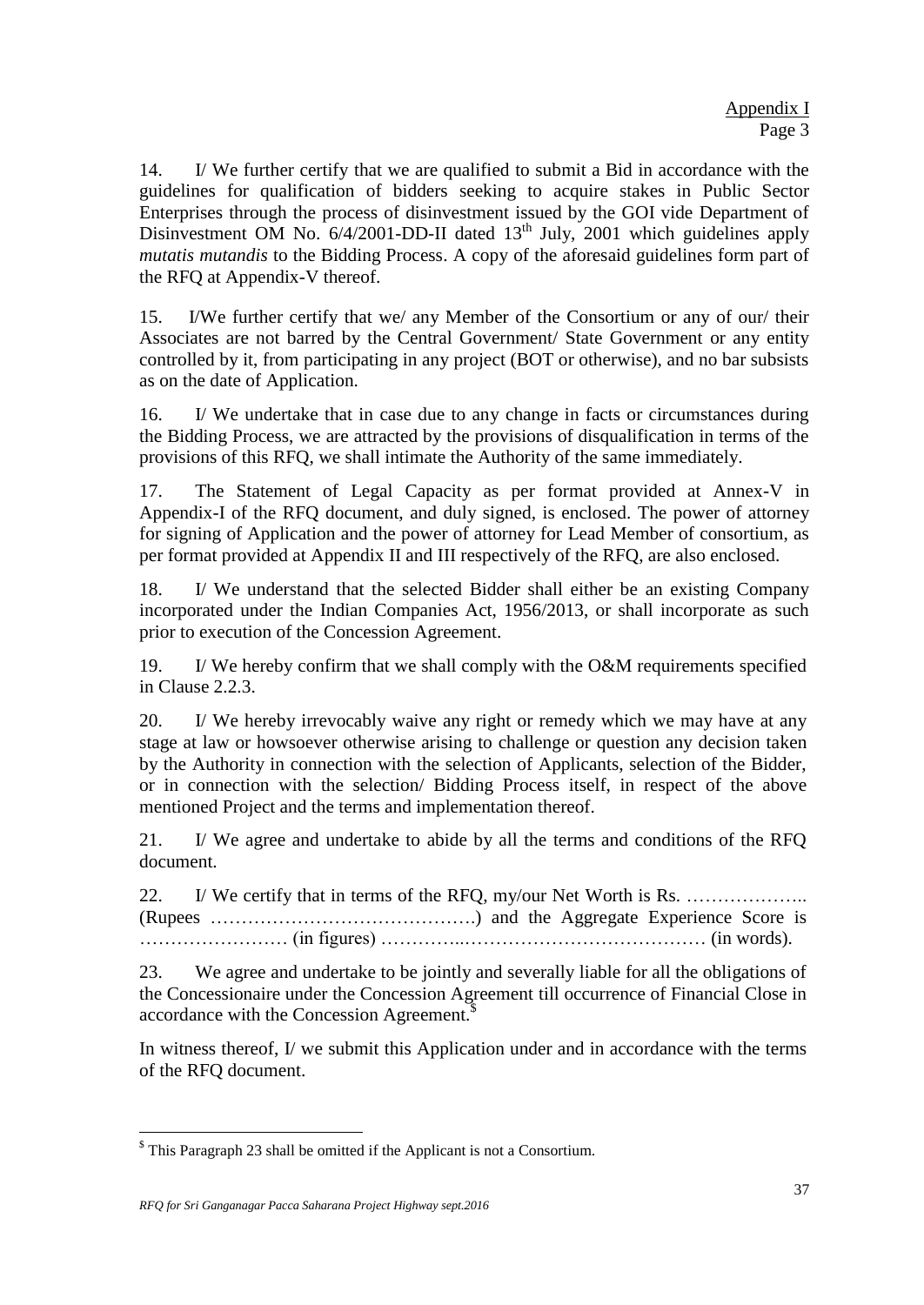Appendix I Page 4

Yours faithfully,

| Date:  | (Signature, name and designation of the Authorised Signatory) |
|--------|---------------------------------------------------------------|
| Place: | Name and seal of the Applicant/Lead Member                    |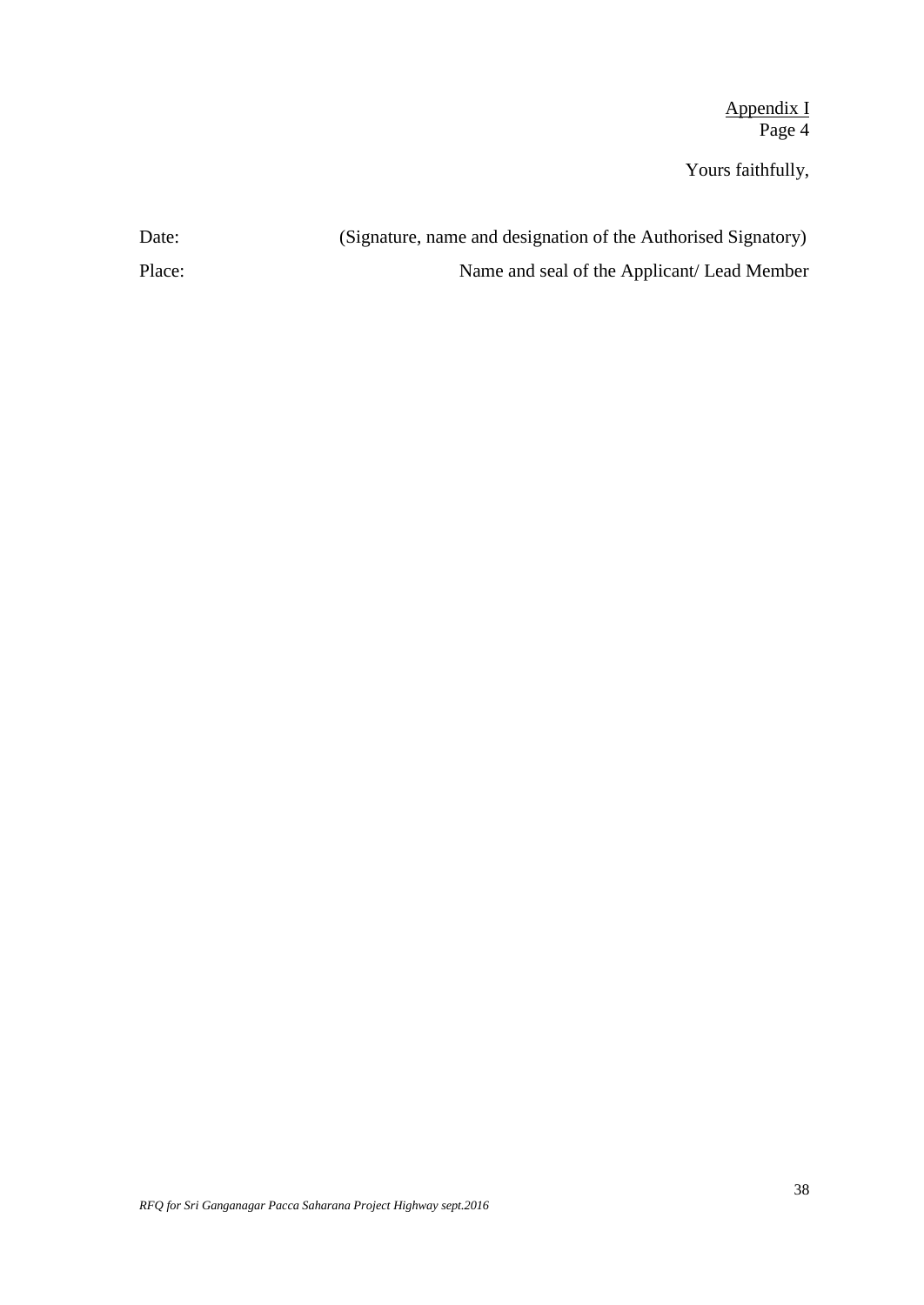### Appendix I Annex-I

#### ANNEX-I

# **Particulars of the Applicant**

- 1. (a) Name:
	- (b) Country of incorporation:
	- (c) Address of the corporate headquarters and its branch office(s), if any, in India:
	- (d) Date of incorporation and/ or commencement of business:
- 2. Brief description of the Company including details of its main lines of business and proposed role and responsibilities in this Project:
- 3. Particulars of individual(s) who will serve as the point of contact/ communication for the Applicant:
	- (a) Name:
	- (b) Designation:
	- (c) Company:
	- (d) Address:
	- (e) Telephone Number:
	- (f) E-Mail Address:
- 4. Particulars of the Authorised Signatory of the Applicant:
	- (a) Name:
	- (b) Designation:
	- (c) Address:
	- (d) Phone Number:
- 5. In case of a Consortium:
	- (a) The information above (1-4) should be provided for all the Members of the Consortium.
	- (b) A copy of the Jt. Bidding Agreement, as envisaged in Clause  $2.2.6(g)$ should be attached to the Application.
	- (c) Information regarding the role of each Member should be provided as per table below: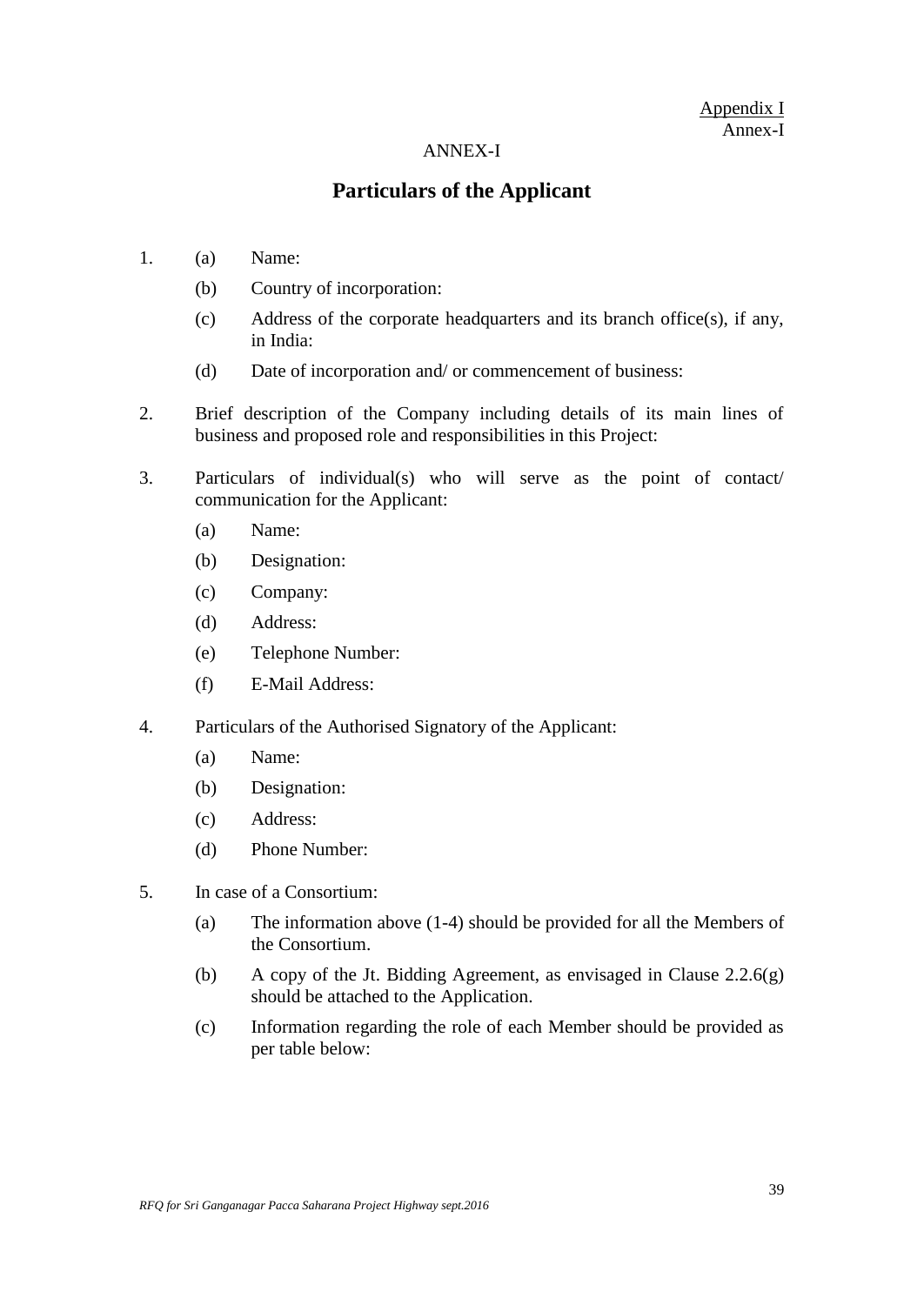| Sl.<br>No. | <b>Name of Member</b> | Role <sup>\$</sup> | Percentage of equity in the<br>Consortium <sup>\$\$</sup> |
|------------|-----------------------|--------------------|-----------------------------------------------------------|
|            |                       |                    |                                                           |
|            |                       |                    |                                                           |
|            |                       |                    |                                                           |
|            |                       |                    |                                                           |

<sup>§</sup> The role of each Member, as may be determined by the Applicant, should be indicated in accordance with Clause 2.2.6 (d) and instruction 4 at Annex-IV.

\$\$The percentage of equity should be in accordance with Clause 2.2.6 (a), (c) and (g).

6. The following information shall also be provided for the Applicant, including each Member of the Consortium:

| No. | <b>Criteria</b>                                                                                                                                                                                                                                                      | Yes | $\bf No$ |
|-----|----------------------------------------------------------------------------------------------------------------------------------------------------------------------------------------------------------------------------------------------------------------------|-----|----------|
| 1.  | Has the Applicant/constituent of the Consortium<br>been barred by the Central/ State Government, or any<br>entity controlled by it, from participating in any<br>project (BOT or otherwise)?                                                                         |     |          |
| 2.  | If the answer to 1 is yes, does the bar subsist as on<br>the date of Application?                                                                                                                                                                                    |     |          |
| 3.  | Has the Applicant/ constituent of the Consortium<br>paid liquidated damages of more than 5% of the<br>contract value in a contract due to delay or has been<br>penalised due to any other reason in relation to<br>execution of a contract, in the last three years? |     |          |

**Name of Applicant/ member of Consortium:**

7. A statement by the Applicant and each of the Members of its Consortium (where applicable) or any of their Associates disclosing material nonperformance or contractual non-compliance in past projects, contractual disputes and litigation/ arbitration in the recent past is given below (Attach extra sheets, if necessary):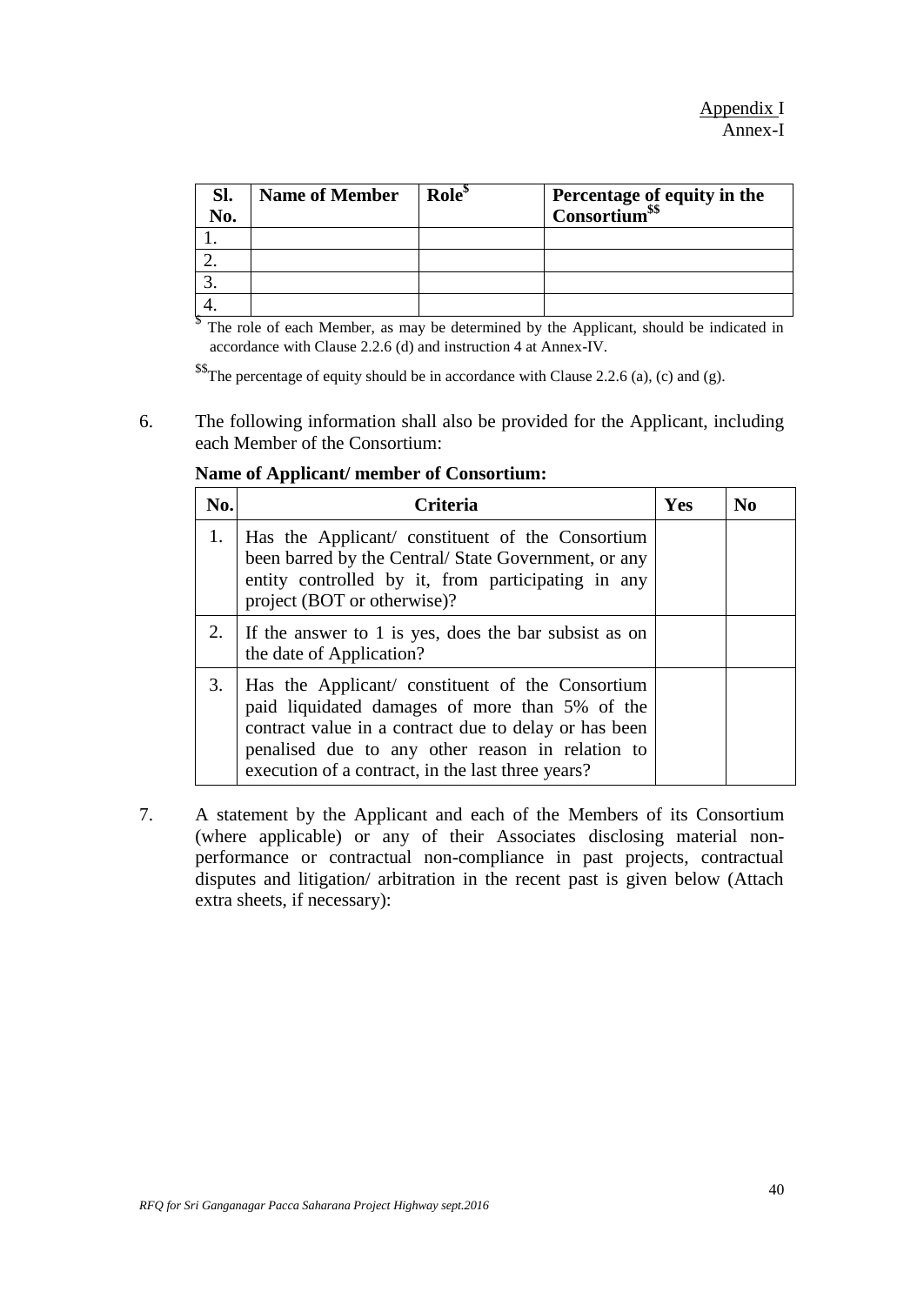Appendix I Annex-II

# ANNEX-II

# **Technical Capacity of the Applicant@**

(*Refer to Clauses 2.2.2(A), 3.2 and 3.3 of the RFQ*)

| <b>Applicant</b> | <b>Member</b>     | Project            | Cate-       | Experience $t$                         | <b>Experience</b>   |                                     |     |
|------------------|-------------------|--------------------|-------------|----------------------------------------|---------------------|-------------------------------------|-----|
| $type$ #         | Code <sup>Y</sup> | Code <sup>yy</sup> | $gory^{\$}$ | (Equivalent Rs. crore) <sup>\$\$</sup> | $Score^{\text{ff}}$ |                                     |     |
|                  |                   |                    |             | Payments                               | Payments            | Revenues                            |     |
|                  |                   |                    |             | made/                                  | made for            | appropriated                        |     |
|                  |                   |                    |             | received for developme                 |                     | from                                |     |
|                  |                   |                    |             | construction                           | nt of               | Eligible                            |     |
|                  |                   |                    |             | of Eligible                            | Eligible            | Projects in                         |     |
|                  |                   |                    |             | Projects in                            |                     | Projects in Categories 1            |     |
|                  |                   |                    |             | Categories 3                           | Categories          | and 2                               |     |
|                  |                   |                    |             | and 4                                  | 1 and 2             |                                     |     |
| (1)              | (2)               | (3)                | (4)         | (5)                                    | (6)                 | (7)                                 | (8) |
| Single           |                   | $\mathbf{a}$       |             |                                        |                     |                                     |     |
| entity           |                   | $\mathbf b$        |             |                                        |                     |                                     |     |
| Applicant        |                   | $\mathbf{C}$       |             |                                        |                     |                                     |     |
|                  |                   | $\mathbf d$        |             |                                        |                     |                                     |     |
| Consortium       |                   | 1a                 |             |                                        |                     |                                     |     |
| Member 1         |                   | 1 <sub>b</sub>     |             |                                        |                     |                                     |     |
|                  |                   | 1c                 |             |                                        |                     |                                     |     |
|                  |                   | 1 <sub>d</sub>     |             |                                        |                     |                                     |     |
| Consortium       |                   | 2a                 |             |                                        |                     |                                     |     |
| Member 2         |                   | 2 <sub>b</sub>     |             |                                        |                     |                                     |     |
|                  |                   | 2c                 |             |                                        |                     |                                     |     |
|                  |                   | 2d                 |             |                                        |                     |                                     |     |
| Consortium       |                   | 3a                 |             |                                        |                     |                                     |     |
| Member 3         |                   | 3 <sub>b</sub>     |             |                                        |                     |                                     |     |
|                  |                   | 3c                 |             |                                        |                     |                                     |     |
|                  |                   | 3d                 |             |                                        |                     |                                     |     |
| Consortium       |                   | 4a                 |             |                                        |                     |                                     |     |
| Member 4         |                   | 4 <sub>b</sub>     |             |                                        |                     |                                     |     |
|                  |                   | 4c                 |             |                                        |                     |                                     |     |
|                  |                   | 4d                 |             |                                        |                     |                                     |     |
|                  |                   |                    |             |                                        |                     | <b>Aggregate Experience Score =</b> |     |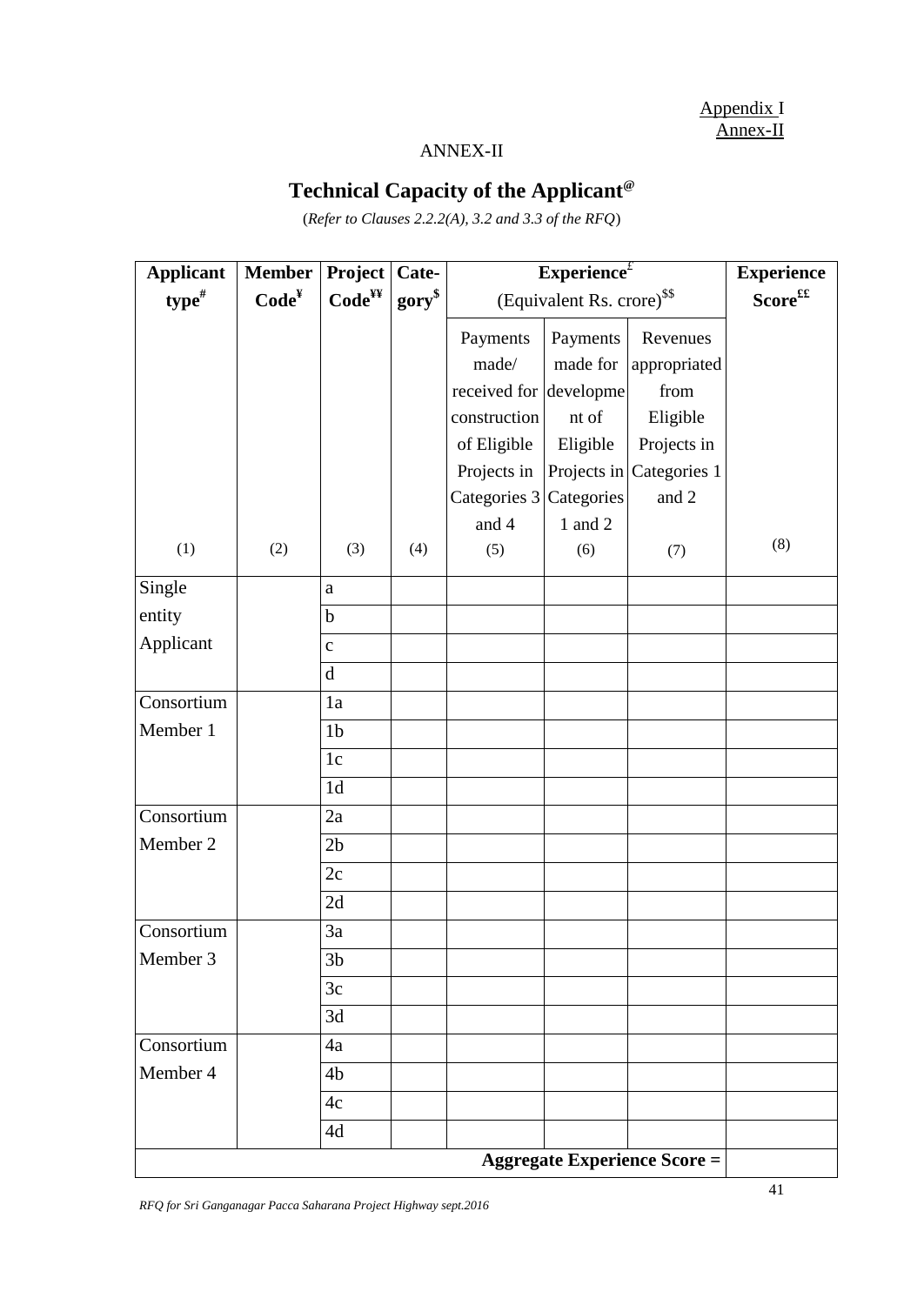*@ Provide details of only those projects that have been undertaken by the Applicant under its own name and/ or by an Associate specified in Clause 2.2.9 and/ or by a project company eligible under Clause 3.2.3(b). In case of Categories 1 and 2, include only those projects which have an estimated capital cost exceeding the amount specified in Clause 3.2.3(c) and for Categories 3 and 4, include only those projects where the payments made/received exceed the amount specified in Clause 3.2.4. In case the Application Due Date falls within 3 (three) months of the close of the latest financial year, refer to Clause 2.2.12.*

*# An Applicant consisting of a single entity should fill in details as per the row titled Single entity Applicant and ignore the rows titled Consortium Member. In case of a Consortium, the row titled Single entity Applicant may be ignored. In case credit is claimed for an Associate, necessary evidence to establish the relationship of the Applicant with such Associate, in terms of Clause 2.2.9, shall be provided.*

*¥Member Code shall indicate NA for Not Applicable in case of a single entity Applicant. For other Members, the following abbreviations are suggested viz. LM means Lead Member, TM means Technical Member, FM means Financial Member, OMM means Operation & Maintenance Member, OM means Other Member.* 

¥¥*Refer Annex-IV of this Appendix-I. Add more rows if necessary.* 

*\$ Refer Clause 3.2.1.*

*£ In the case of Eligible Projects in Categories 1 and 2, the figures in columns 6 and 7 may be added for computing the Experience Score of the respective projects. In the case of Categories 3 and 4, construction shall not include supply of goods or equipment except when such goods or equipment form part of a turn-key construction contract/ EPC contract for the project. In no case shall the cost of land be included while computing the Experience Score of an Eligible Project.*

*\$\$ For conversion of US Dollars to Rupees, the rate of conversion shall be Rupees 60 (sixty) to a US Dollar. In case of any other currency, the same shall first be converted to US Dollars as on the date 60 (sixty) days prior to the Application Due Date, and the amount so derived in US Dollars shall be converted into Rupees at the aforesaid rate. The conversion rate of such currencies shall be the daily representative exchange rates published by the International Monetary Fund for the relevant date.*

*££Divide the amount in the Experience column by one crore and then multiply the result thereof by the applicable factor set out in Table 3.2.6 to arrive at the Experience Score for each Eligible Project. In the case of an Eligible Project situated in an OECD country, the Experience Score so arrived at shall be further multiplied by 0.5, in accordance with the provisions of Clause 3.2.7, and the product thereof shall be the Experience Score for such Eligible Projects.*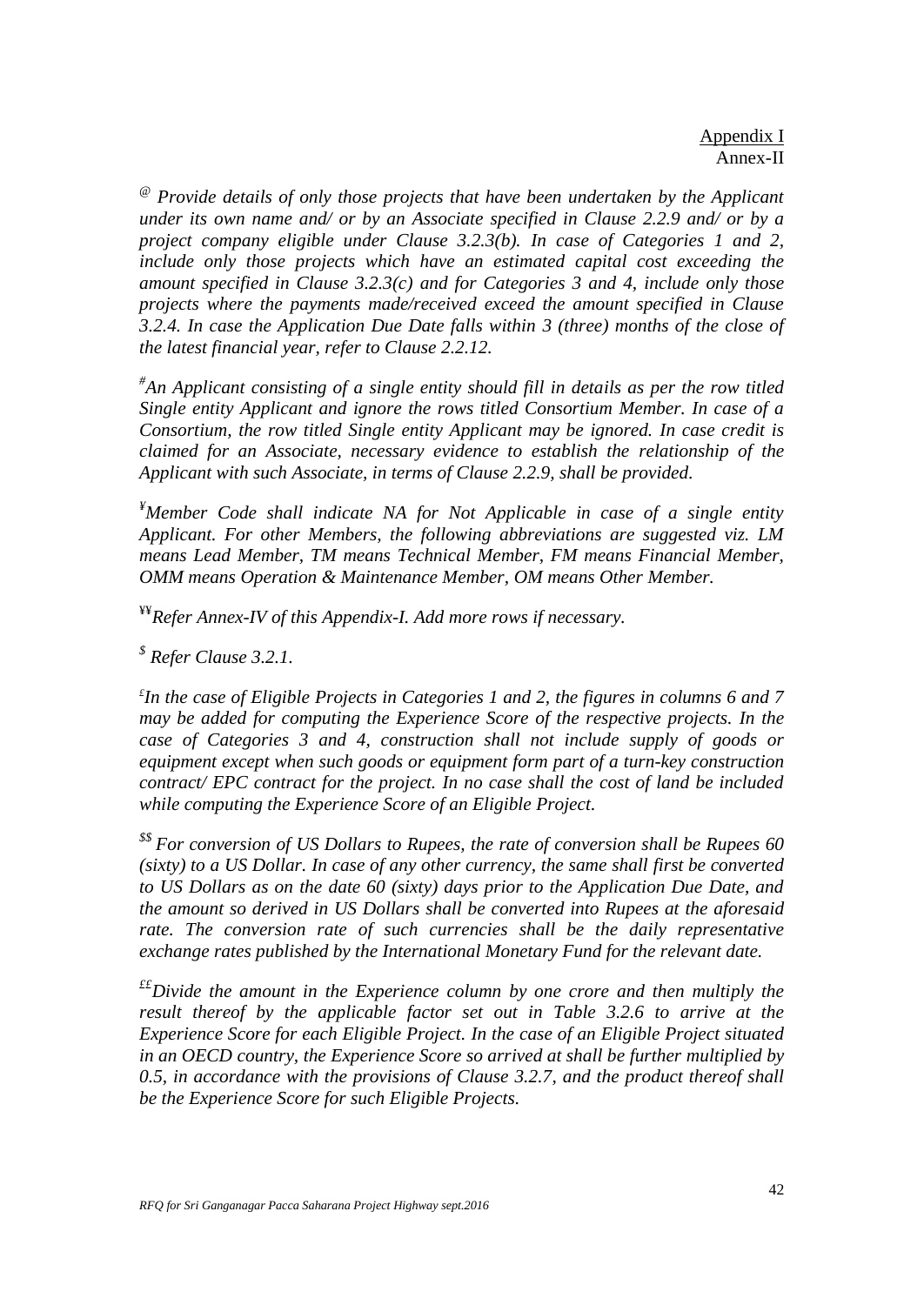Appendix I Annex-III

#### ANNEX-III

# **Financial Capacity of the Applicant**

(*Refer to Clauses 2.2.2(B), 2.2.4 (ii) and 3.4 of the RFQ*)

| <b>Applicant</b>                       | <b>Member</b>     |      | <b>Net</b>          |              |                         |      |      |
|----------------------------------------|-------------------|------|---------------------|--------------|-------------------------|------|------|
| type \$\$                              | Code <sup>£</sup> |      | Worth <sup>ff</sup> |              |                         |      |      |
|                                        |                   | Year | Year                | Year         | Year                    | Year | Year |
|                                        |                   | 1    | $\boldsymbol{2}$    | $\mathbf{3}$ | $\overline{\mathbf{4}}$ | 5    | 1    |
| (1)                                    | (2)               | (3)  | (4)                 | (5)          | (6)                     | (7)  | (8)  |
| Single entity                          |                   |      |                     |              |                         |      |      |
| Applicant                              |                   |      |                     |              |                         |      |      |
| Consortium<br>Member 1                 |                   |      |                     |              |                         |      |      |
| Consortium<br>Member 2                 |                   |      |                     |              |                         |      |      |
| Consortium<br>Member 3                 |                   |      |                     |              |                         |      |      |
| Consortium<br>Member 4<br><b>TOTAL</b> |                   |      |                     |              |                         |      |      |

**(In Rs. crore\$ )**

#### **Name & address of Applicant's Bankers:**

\$ For conversion of other currencies into rupees, see notes below Annex-II of Appendix-I.

**\$\$**An Applicant consisting of a single entity should fill in details as per the row titled Single entity Applicant and ignore the rows titled Consortium Members. In case of a Consortium, row titled Single entity Applicant may be ignored.

**£** For Member Code, see instruction 4 at Annex-IV of this Appendix-I.

**££**The Applicant should provide details of its own Financial Capacity or of an Associate specified in Clause 2.2.9.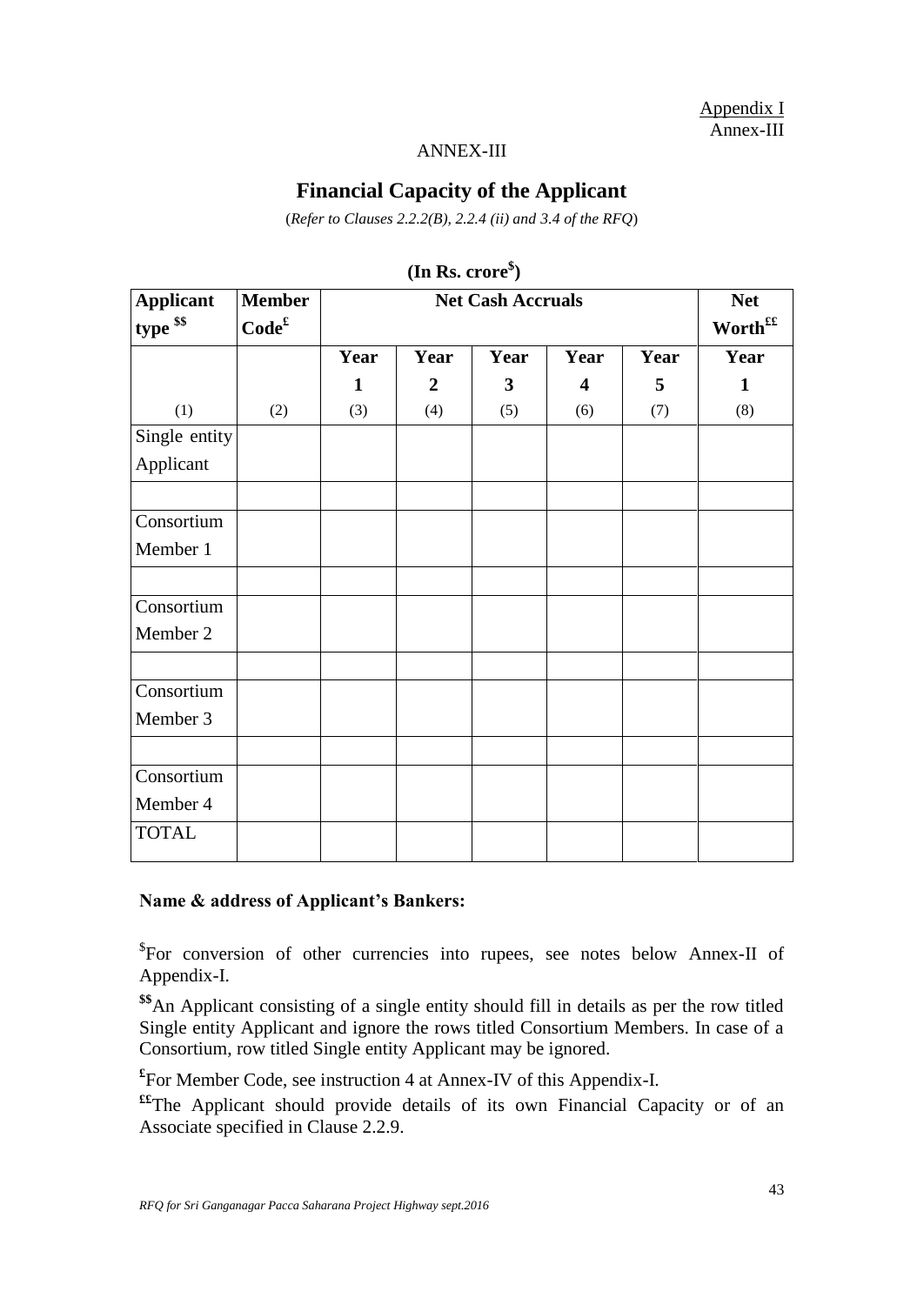#### **Instructions:**

- 1. The Applicant/ its constituent Consortium Members shall attach copies of the balance sheets, financial statements and Annual Reports for 5 (five) years preceding the Application Due Date. The financial statements shall:
	- (a) reflect the financial situation of the Applicant or Consortium Members and its/ their Associates where the Applicant is relying on its Associate's financials:
	- (b) be audited by a statutory auditor;
	- (c) be complete, including all notes to the financial statements; and
	- (d) correspond to accounting periods already completed and audited (no statements for partial periods shall be requested or accepted).
- 2. Net Cash Accruals shall mean Profit After Tax + Depreciation.
- 3. Net Worth shall mean (Subscribed and Paid-up Equity + Reserves) less (Revaluation reserves + miscellaneous expenditure not written off + reserves not available for distribution to equity shareholders).
- 4. Year 1 will be the latest completed financial year, preceding the bidding. Year 2 shall be the year immediately preceding Year 1 and so on. In case the Application Due Date falls within 3 (three) months of the close of the latest financial year, refer to Clause 2.2.12.
- 5. In the case of a Consortium, a copy of the Jt. Bidding Agreement shall be submitted in accordance with Clause 2.2.6 (g) of the RFQ document.
- 6. The Applicant shall provide an Auditor"s Certificate specifying the Net Worth of the Applicant and also specifying the methodology adopted for calculating such Net Worth in accordance with Clause 2.2.4 (ii) of the RFQ document.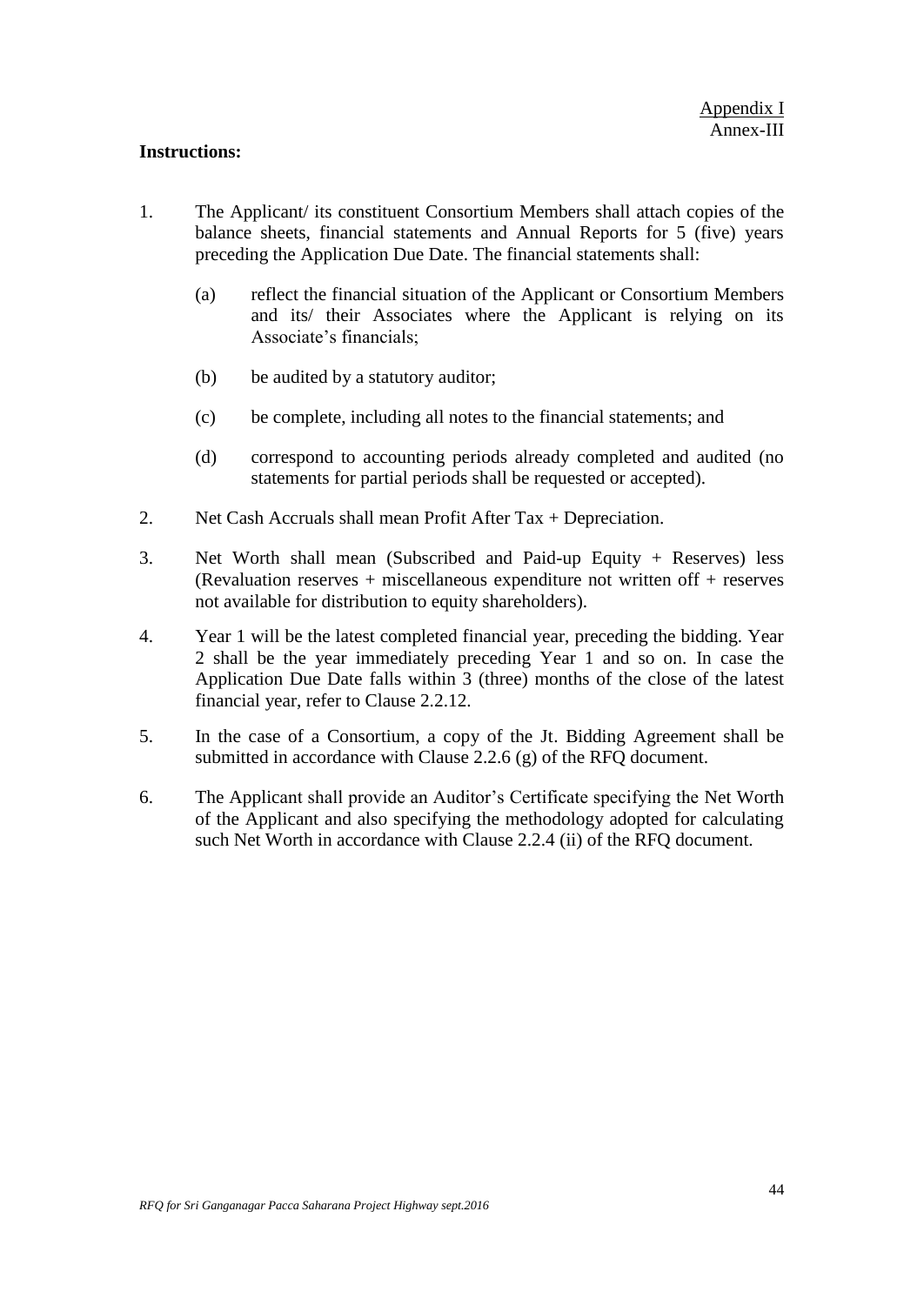Appendix I Annex-IV

#### ANNEX-IV

# **Details of Eligible Projects**

(*Refer to Clauses 2.2.2(A), 3.2 and 3.3 of the RFQ*)

| <b>Project Code:</b>           |                    | <b>Member Code:</b>               |
|--------------------------------|--------------------|-----------------------------------|
| <b>Item</b>                    | <b>Refer</b>       | <b>Particulars of the Project</b> |
|                                | <b>Instruction</b> |                                   |
| (1)                            | (2)                | (3)                               |
| Title & nature of the project  |                    |                                   |
| Category                       | 5                  |                                   |
| Year-wise (a) payments         | 6                  |                                   |
| received/ made for             |                    |                                   |
| construction, (b) payments     |                    |                                   |
| made for development of        |                    |                                   |
| PPP projects and/ or $(c)$     |                    |                                   |
| revenues appropriated          |                    |                                   |
| Entity for which the project   | $\overline{7}$     |                                   |
| was constructed/developed      |                    |                                   |
| Location                       |                    |                                   |
| Project cost                   | 8                  |                                   |
| Date of commencement of        |                    |                                   |
| project/contract               |                    |                                   |
| Date of completion/            | 9                  |                                   |
| commissioning                  |                    |                                   |
| Equity shareholding            | 10                 |                                   |
| (with period during which      |                    |                                   |
| equity was held)               |                    |                                   |
| Whether credit is being taken  | 15                 |                                   |
| for the Eligible Experience of |                    |                                   |
| an Associate (Yes/No)          |                    |                                   |

#### **Instructions:**

1. Applicants are expected to provide information in respect of each Eligible Project in this Annex. The projects cited must comply with the eligibility criteria specified in Clause 3.2.3 and 3.2.4 of the RFQ, as the case may be. Information provided in this section is intended to serve as a back up for information provided in the Application. Applicants should also refer to the Instructions below.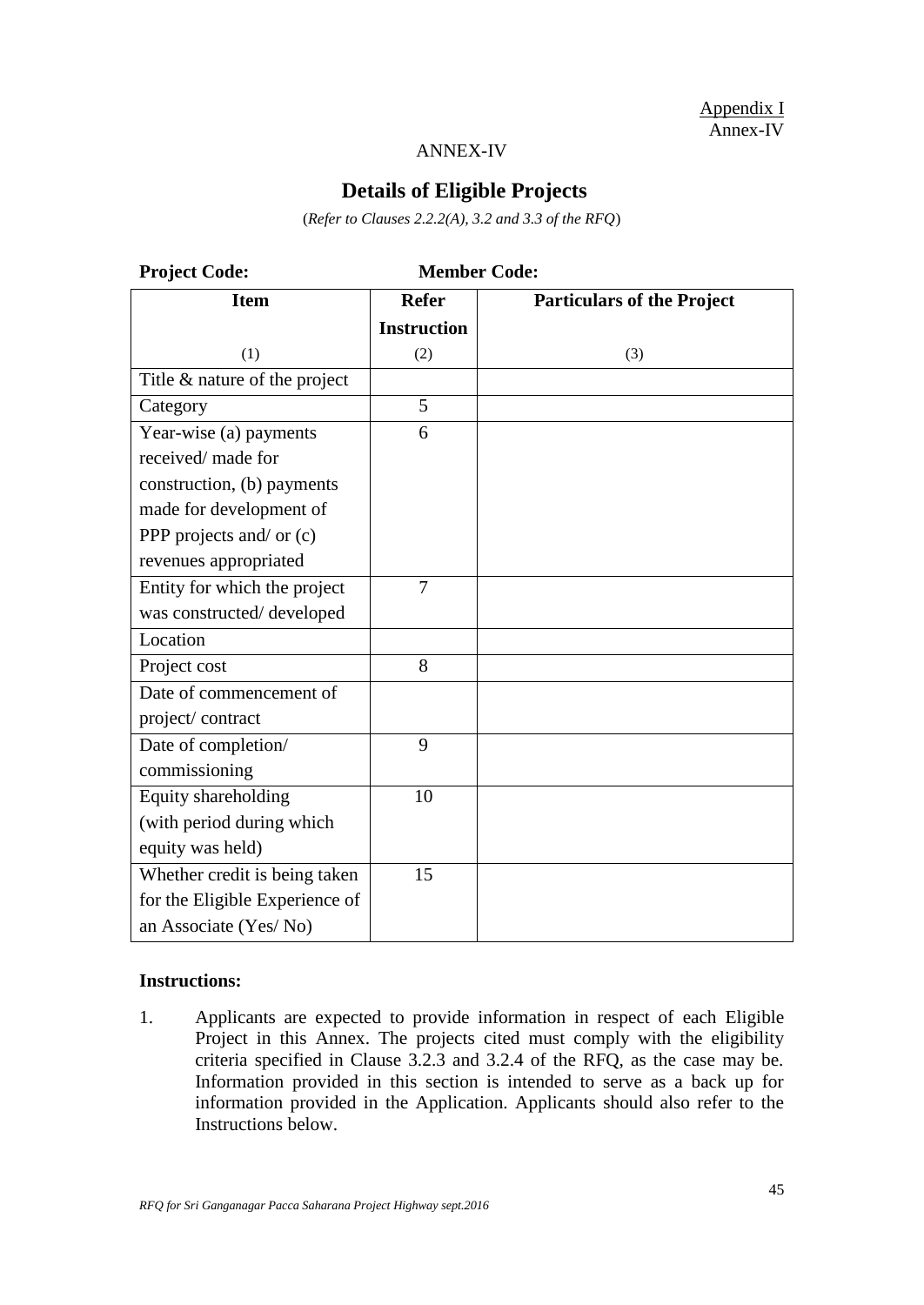- 2. For a single entity Applicant, the Project Codes would be a, b, c, d etc. In case the Applicant is a Consortium then for Member 1, the Project Codes would be 1a, 1b, 1c, 1d etc., for Member 2 the Project Codes shall be 2a, 2b, 2c, 2d etc., and so on.
- 3. A separate sheet should be filled for each Eligible Project.
- 4. Member Code shall indicate NA for Not Applicable in case of a single entity Applicant. For other Members, the following abbreviations are suggested viz. LM means Lead Member, TM means Technical Member, FM means Financial Member, OMM means Operation & Maintenance Member; and OM means Other Member. In case the Eligible Project relates to an Associate of the Applicant or its Member, write "Associate" along with Member Code.
- 5. Refer to Clause 3.2.1 of the RFQ for category number.
- 6. The total payments received/ made and/or revenues appropriated for each Eligible Project are to be stated in Annex-II of this Appendix-I. The figures to be provided here should indicate the break-up for the past 5 (five) financial years. Year 1 refers to the financial year immediately preceding the Application Due Date; Year 2 refers to the year before Year 1, Year 3 refers to the year before Year 2, and so on (Refer Clause 2.2.12). For Categories 1 and 2, expenditure on development of the project and/or revenues appropriated, as the case may be, should be provided, but only in respect of projects having an estimated capital cost exceeding the amount specified in Clause 3.2.3(c). In case of Categories 3 and 4, payments made/ received only in respect of construction should be provided, but only if the amount paid/received exceeds the minimum specified in Clause 3.2.4. Payment for construction works should only include capital expenditure, and should not include expenditure on repairs and maintenance.
- 7. In case of projects in Categories 1 and 2, particulars such as name, address and contact details of owner/ Authority/ Agency (i.e. concession grantor, counter party to PPA, etc.) may be provided. In case of projects in Categories 3 and 4, similar particulars of the client need to be provided.
- 8. Provide the estimated capital cost of the Eligible Project. Refer to Clauses 3.2.3 and 3.2.4
- 9. For Categories 1 and 2, the date of commissioning of the project, upon completion, should be indicated. In case of Categories 3 and 4, date of completion of construction should be indicated. In the case of projects under construction, the likely date of completion or commissioning, as the case may be, shall be indicated.
- 10. For Categories 1 and 2, the equity shareholding of the Applicant, in the company owning the Eligible Project, held continuously during the period for which Eligible Experience is claimed, needs to be given (Refer Clause 3.2.3).
- 11. Experience for any activity relating to an Eligible Project shall not be claimed by two or more Members of the Consortium. In other words, no double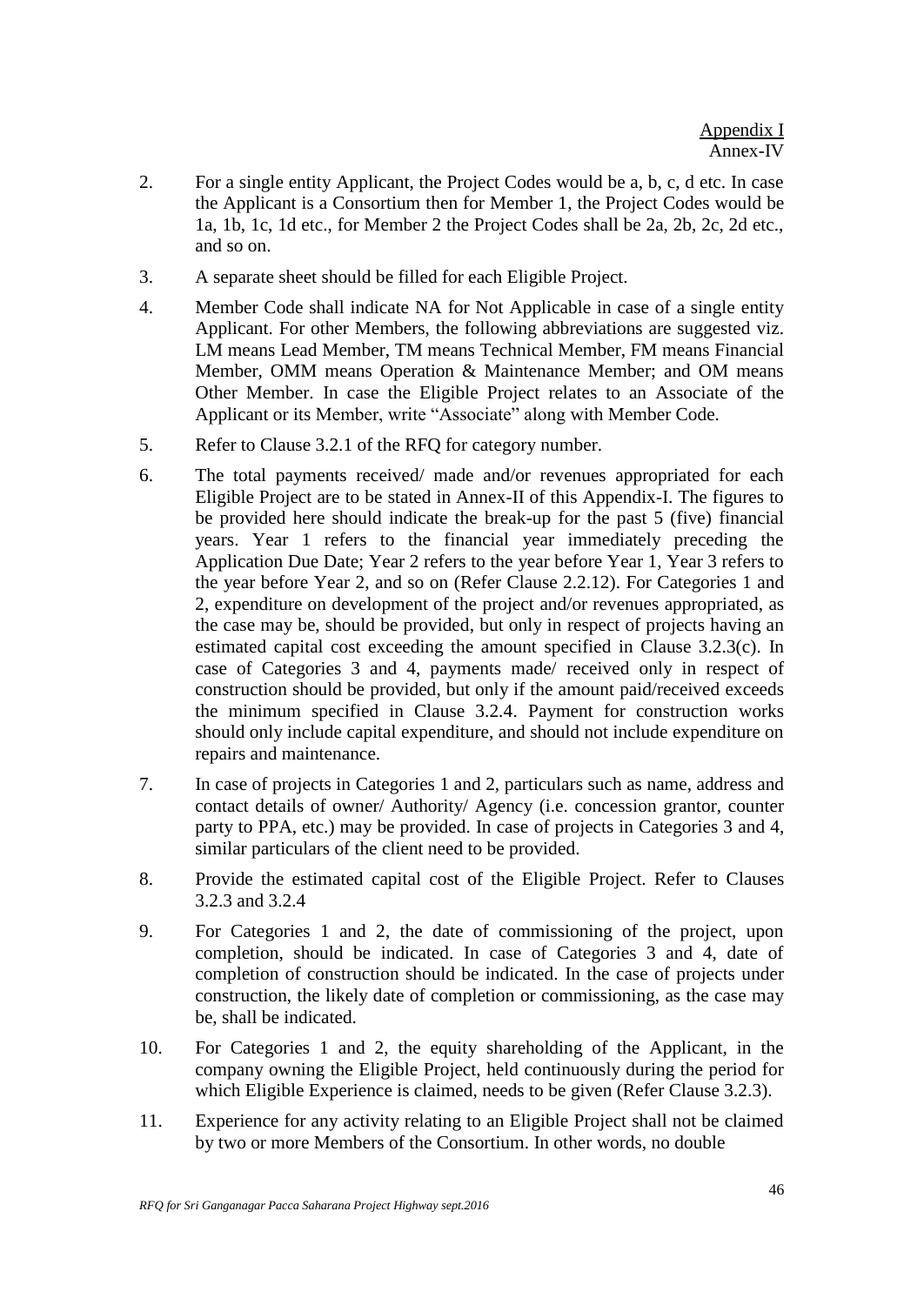counting by a consortium in respect of the same experience shall be permitted in any manner whatsoever.

- 12. Certificate from the Applicant's statutory auditor<sup>\$</sup> or its respective clients must be furnished as per formats below for each Eligible Project. In jurisdictions that do not have statutory auditors, the auditors who audit the annual accounts of the Applicant/ Member/Associate may provide the requisite certification.
- 13. If the Applicant is claiming experience under Categories 1 &  $2^{\xi}$ , it should provide a certificate from the statutory auditor of the Applicant, or its Associate, in the format below:

# **Certificate from the Statutory Auditor regarding PPP projects**

Based on its books of accounts and other published information authenticated by it, this is to certify that …………………….. *(name of the Applicant/Member/Associate)*  is/ was an equity shareholder in ……………….. *(title of the project company)* and holds/ held Rs. ……… cr. (Rupees ………………………….. crore) of equity (which constitutes ........%  $\epsilon$  of the total paid up and subscribed equity capital) of the project company from  $\dots$  *(date)* to  $\dots$  *(date)*<sup> $*$ </sup>. The project was/is likely to be commissioned on ……………. *(date of commissioning of the project)*.

We further certify that the total estimated capital cost of the project is Rs. ......... cr. (Rupees …………………crore), of which Rs. ……… cr. (Rupees …………… crore) of capital expenditure was incurred during the past five financial years as per yearwise details noted below:

……………………… ……………………………

We also certify that the eligible annual revenues collected and appropriated by the aforesaid project company in terms of Clauses 3.2.1 and 3.2.3 (d) of the RFQ during the past five financial years were Rs. ……… cr. as per year-wise details noted below:

…………………………… ……………………… Name of the audit firm:

Seal of the audit firm: (Signature, name and designation)

 $\overline{a}$ 

<sup>&</sup>lt;sup>\$</sup> In case duly certified audited annual financial statements containing the requisite details are provided, a separate certification by statutory auditors would not be necessary.

 $E$ <sup>£</sup> Refer Clause 3.2.1 of the RFQ.

Provide Certificate as per this format only. Attach explanatory notes to the Certificate, if necessary. In jurisdictions that do not have statutory auditors, the firm of auditors which audits the annual accounts of the Applicant or its Associate may provide the certificates required under this RFQ.  $\epsilon$  Refer instruction no. 10 in this Annex-IV.

<sup>&</sup>lt;sup>¥</sup> In case the project is owned by the Applicant company, this language may be suitably modified to read: "It is certified that …………….. (name of Applicant) constructed and/ or owned the …………. (name of project) from ……………….. (date) to ………………… (date)."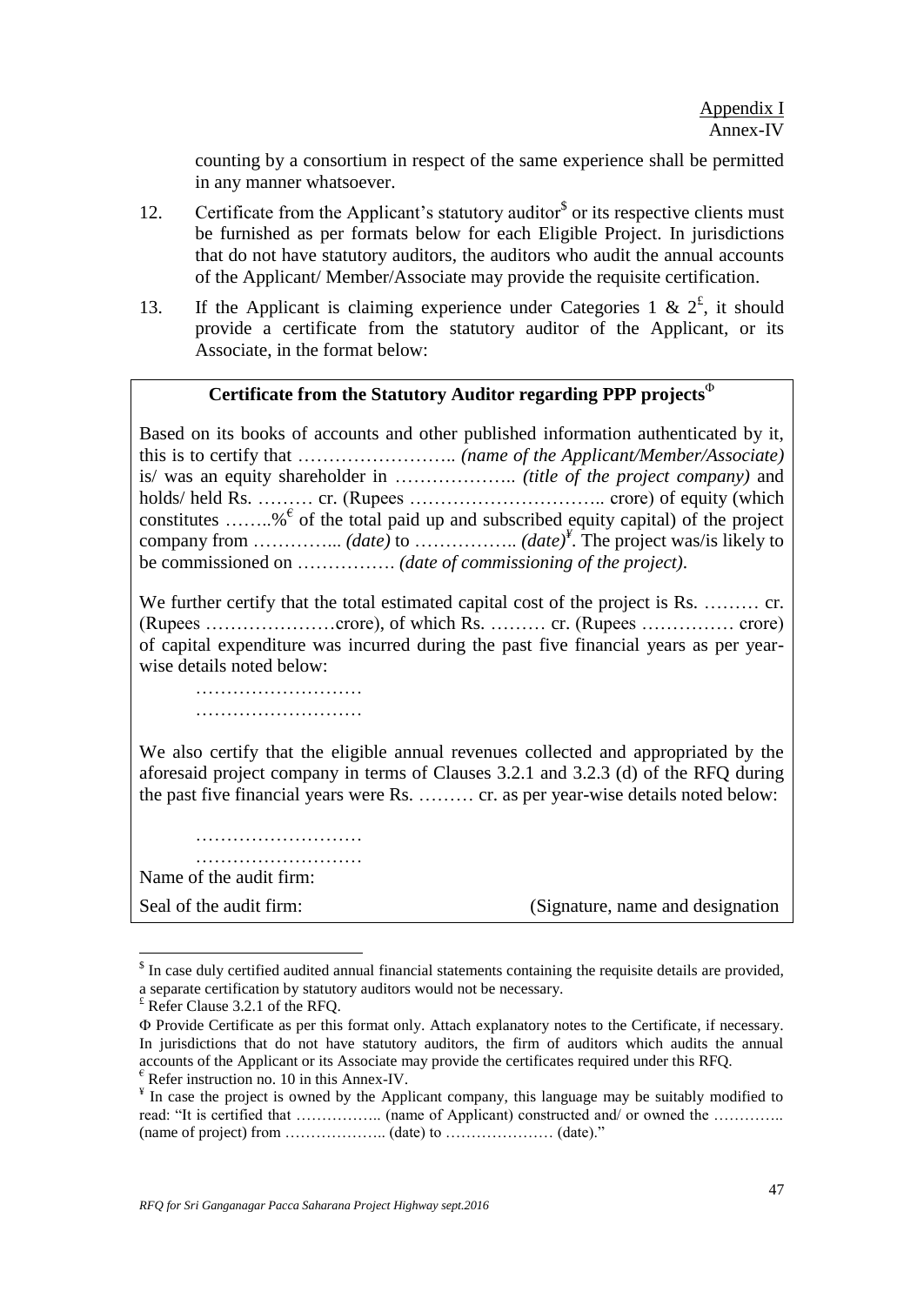Appendix I Annex-IV

14. If the Applicant is claiming experience under Category 3 &  $4^*$ , it should provide a certificate from its statutory auditors or the client in the format below:

# **Certificate from the Statutory Auditor/ Client regarding construction works**

Based on its books of accounts and other published information authenticated by it, {this is to certify that …………………….. *(name of the Applicant/Member/Associate)* was engaged by ……………….. *(title of the project company)* to execute ……………… *(name of project)* for …………………. *(nature of project)}* . The construction of the project commenced on ………….. *(date)* and the project was/ is likely to be commissioned on …………… *(date, if any)*. It is certified that ……………. *(name of the Applicant/ Member/ Associate)* received/paid Rs. ……….. cr. (Rupees …………………………… crore) by way of payment for the aforesaid construction works.

We further certify that the total estimated capital cost of the project is Rs. ...... cr. (Rupees …………………crore), of which the Applicant/Member/Associate received/paid Rs. ……… cr. (Rupees ……………………… crore), in terms of Clauses 3.2.1 and 3.2.4 of the RFQ, during the past five financial years as per yearwise details noted below:

……………………………

………………………

*{It is further certified that the payments/ receipts indicated above are restricted to the share of the Applicant who undertook these works as a partner or a member of joint venture/ consortium.}*

Name of the audit firm:

 $\overline{a}$ 

Seal of the audit firm: (Signature, name and designation of the Date: authorised signatory).

Refer Clauses 3.2.1 and 3.2.4 of the RFQ.

Provide Certificate as per this format only. Attach explanatory notes to the Certificate, if necessary. In jurisdictions that do not have statutory auditors, the firm of auditors which audits the annual accounts of the Applicant or its Associate may provide the certificates required under this RFQ.

 $\Psi$  In case the Applicant owned the Eligible Project and engaged a contractor for undertaking the construction works, this language may be modified to read: "this is to certify that …………… (name of Applicant/ Member/ Associate) held 26% or more of the paid up and subscribed share capital in the……………. (name of Project company) when it undertook construction of the ………………. (name of Project) through ………………… (name of the contractor).

This certification should only be provided in case of jobs/ contracts, which are executed as part of a partnership/ joint venture/ consortium. The payments indicated in the certificate should be restricted to the share of Applicant in such partnership/ joint venture/ consortium. This portion may be omitted if the contract did not involve a partnership/ joint venture/ consortium. In case where work is not executed by partnership/ joint venture/ consortium, this paragraph may be deleted.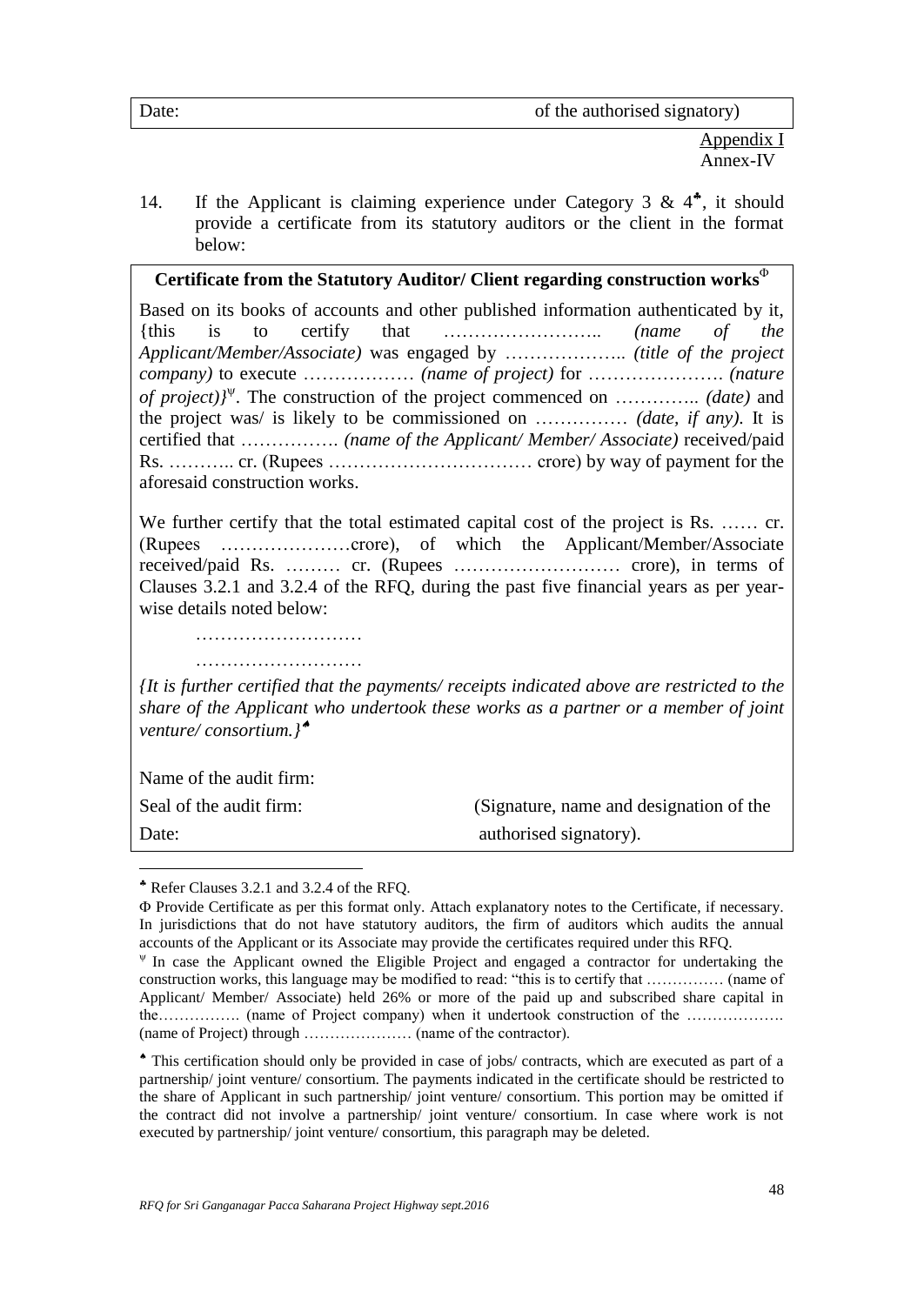15. In the event that credit is being taken for the Eligible Experience of an Associate, as defined in Clause 2.2.9, the Applicant should also provide a certificate in the format below:

# **Certificate from the Statutory Auditor/ Company Secretary regarding Associate\$**

Based on the authenticated record of the Company, this is to certify that more than 50% (fifty per cent) of the subscribed and paid up voting equity of ……………… (*name of the Applicant/ Consortium Member/ Associate*) is held, directly or indirectly£ , by ……………….. (*name of Associate/ Applicant/ Consortium Member*). By virtue of the aforesaid share-holding, the latter exercises control over the former, who is an Associate in terms of Clause 2.2.9 of the RFQ.

A brief description of the said equity held, directly or indirectly, is given below:

{*Describe the share-holding of the Applicant/ Consortium Member and the Associate. In the event the Associate is under common control with the Applicant/ Consortium Member, the relationship may be suitably described and similarly certified herein.*}

Name of the audit firm:

| Seal of the audit firm: | (Signature, name and designation of |
|-------------------------|-------------------------------------|
| Date:                   | the authorised signatory).          |

\$ In the event that the Applicant/ Consortium Member exercises control over an Associate by operation of law, this certificate may be suitably modified and copies of the relevant law may be enclosed and referred to.

 $\epsilon$  In the case of indirect share-holding, the intervening companies in the chain of ownership should also be Associates i.e., the share-holding in each such company should be more than 50% in order to establish that the chain of "control" is not broken.

16. It may be noted that in the absence of any detail in the above certificates, the information would be considered inadequate and could lead to exclusion of the relevant project in computation of Experience Score<sup>®</sup>.

 $\overline{a}$ 

Refer Clause 3.2.6 of the RFQ.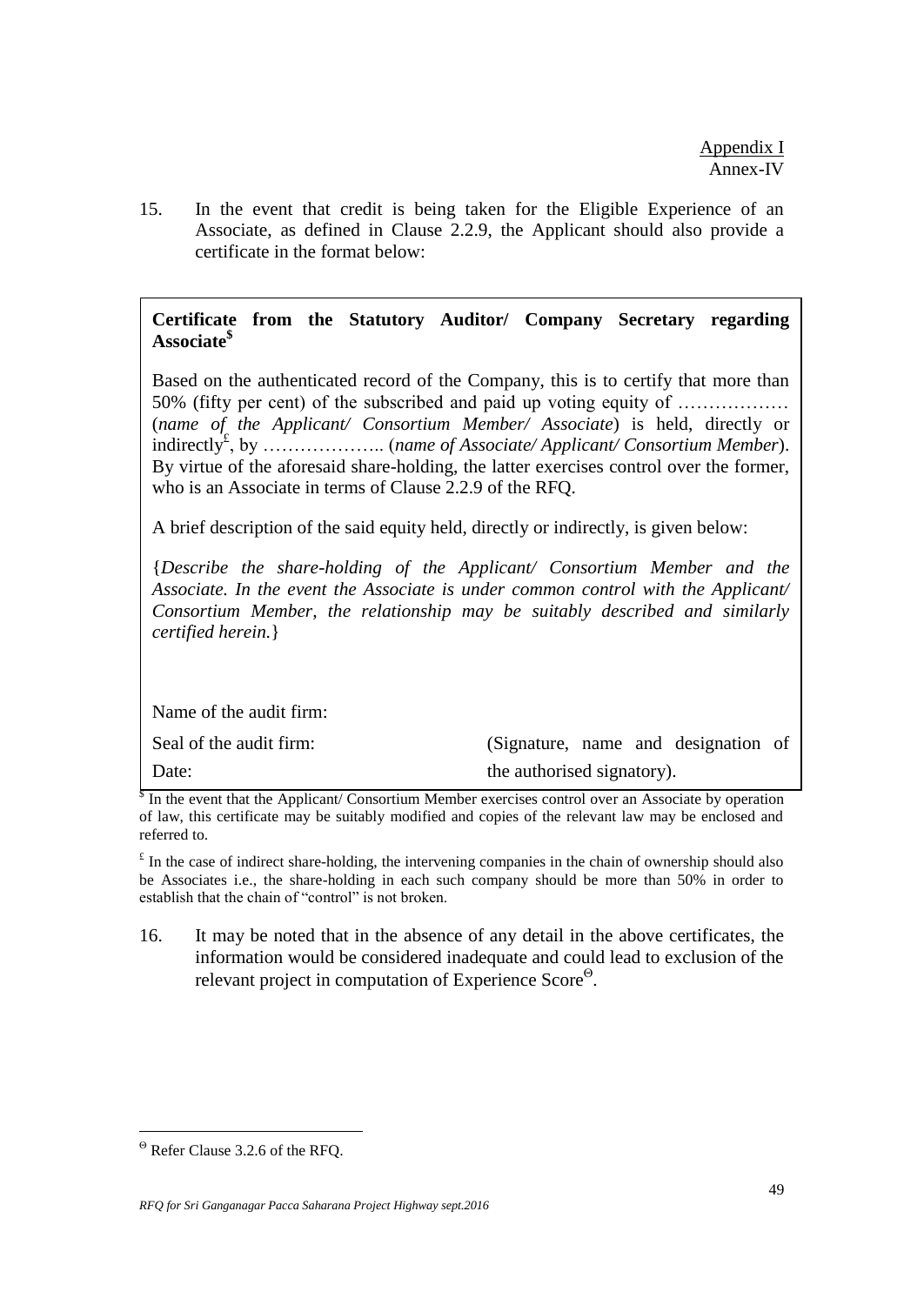#### ANNEX-V

# **Statement of Legal Capacity**

*(To be forwarded on the letterhead of the Applicant/ Lead Member of Consortium)*

Ref. Date:

To,

|  |   | . |   |  |  |  |  |  |  | . |  |          |  |
|--|---|---|---|--|--|--|--|--|--|---|--|----------|--|
|  | . |   | . |  |  |  |  |  |  |   |  | $\cdots$ |  |
|  |   |   | . |  |  |  |  |  |  |   |  |          |  |

Dear Sir,

We hereby confirm that we/ our members in the Consortium (constitution of which has been described in the Application) satisfy the terms and conditions laid out in the RFQ document.

We have agreed that …………………… (insert member"s name) will act as the Lead Member of our consortium.<sup>\$</sup>

We have agreed that ………………….. (insert individual"s name) will act as our representative/ will act as the representative of the consortium on its behalf<sup>\$</sup> and has been duly authorized to submit the RFQ. Further, the authorised signatory is vested with requisite powers to furnish such letter and authenticate the same.

Thanking you,

 $\overline{a}$ 

Yours faithfully,

(Signature, name and designation of the authorised signatory)

For and on behalf of……………………………..

<sup>\$</sup> Please strike out whichever is not applicable*.*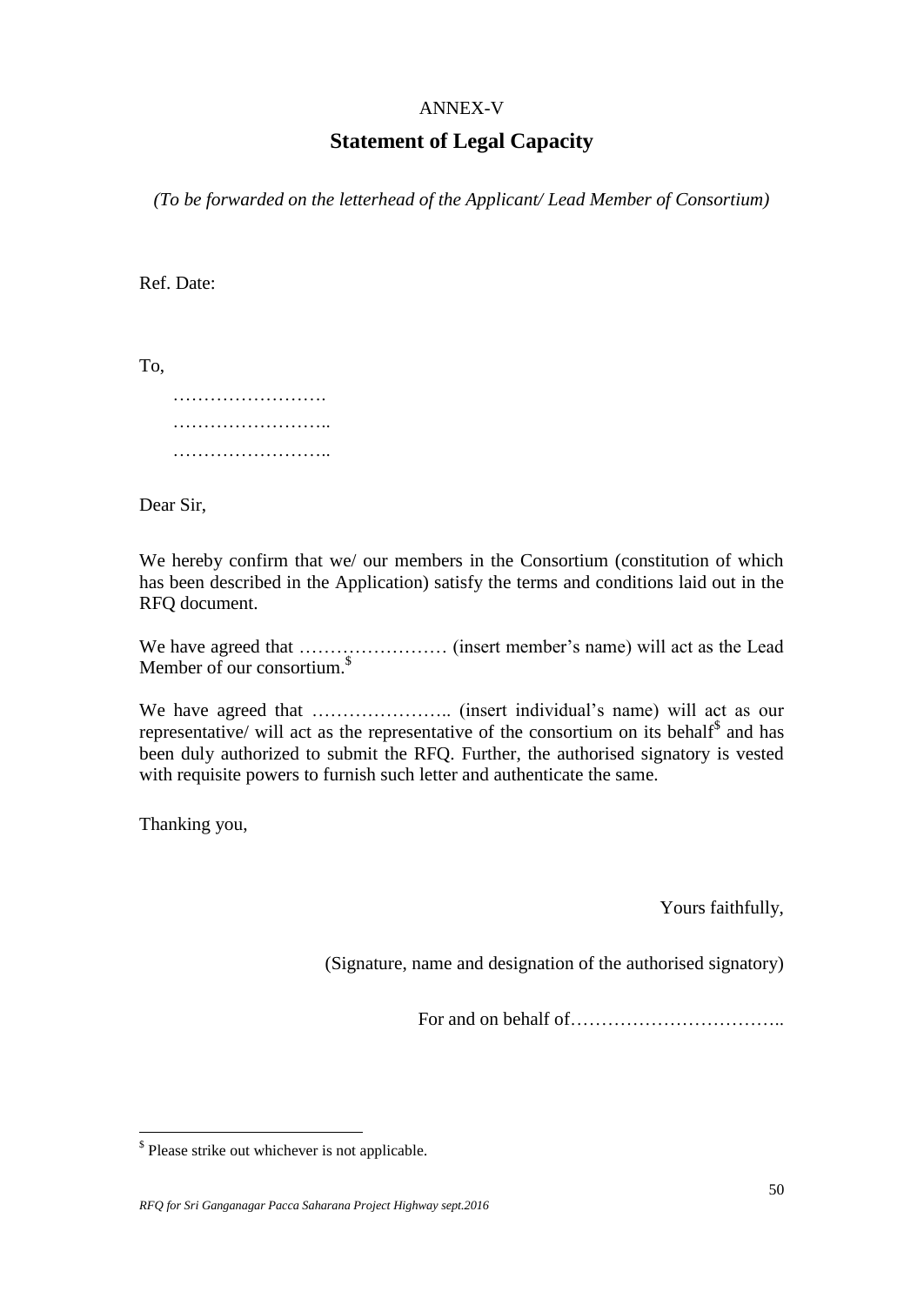#### APPENDIX-II

# Power of Attorney for signing of Application and Bid<sup>§</sup>

*(Refer Clause 2.2.5)*

Know all men by these presents, We…………………………………………….. (name of the firm and address of the registered office) do hereby irrevocably constitute, nominate, appoint and authorise Mr/ Ms (name), …………………… son/daughter/wife of ……………………………… and presently residing at …………………., who is presently employed with us/ the Lead Member of our Consortium and holding the position of ……………………………. , as our true and lawful attorney (hereinafter referred to as the "Attorney") to do in our name and on our behalf, all such acts, deeds and things as are necessary or required in connection with or incidental to submission of our application for pre-qualification and submission of our bid for the …………………………… Project proposed or being developed by the …………………….................. (the "Authority") including but not limited to signing and submission of all applications, bids and other documents and writings, participate in Pre-Applications and other conferences and providing information/ responses to the Authority, representing us in all matters before the Authority, signing and execution of all contracts including the Concession Agreement and undertakings consequent to acceptance of our bid, and generally dealing with the Authority in all matters in connection with or relating to or arising out of our bid for the said Project and/ or upon award thereof to us and/or till the entering into of the Concession Agreement with the Authority.

AND we hereby agree to ratify and confirm and do hereby ratify and confirm all acts, deeds and things done or caused to be done by our said Attorney pursuant to and in exercise of the powers conferred by this Power of Attorney and that all acts, deeds and things done by our said Attorney in exercise of the powers hereby conferred shall and shall always be deemed to have been done by us.

IN WITNESS WHEREOF WE, …………………………., THE ABOVE NAMED PRINCIPAL HAVE EXECUTED THIS POWER OF ATTORNEY ON THIS ……… DAY OF …………. 2……

For

……………………………………

(Signature, name, designation and address)

Witnesses:

1.

 $\overline{a}$ 

(Notarised)

 $\delta$  To be submitted in original.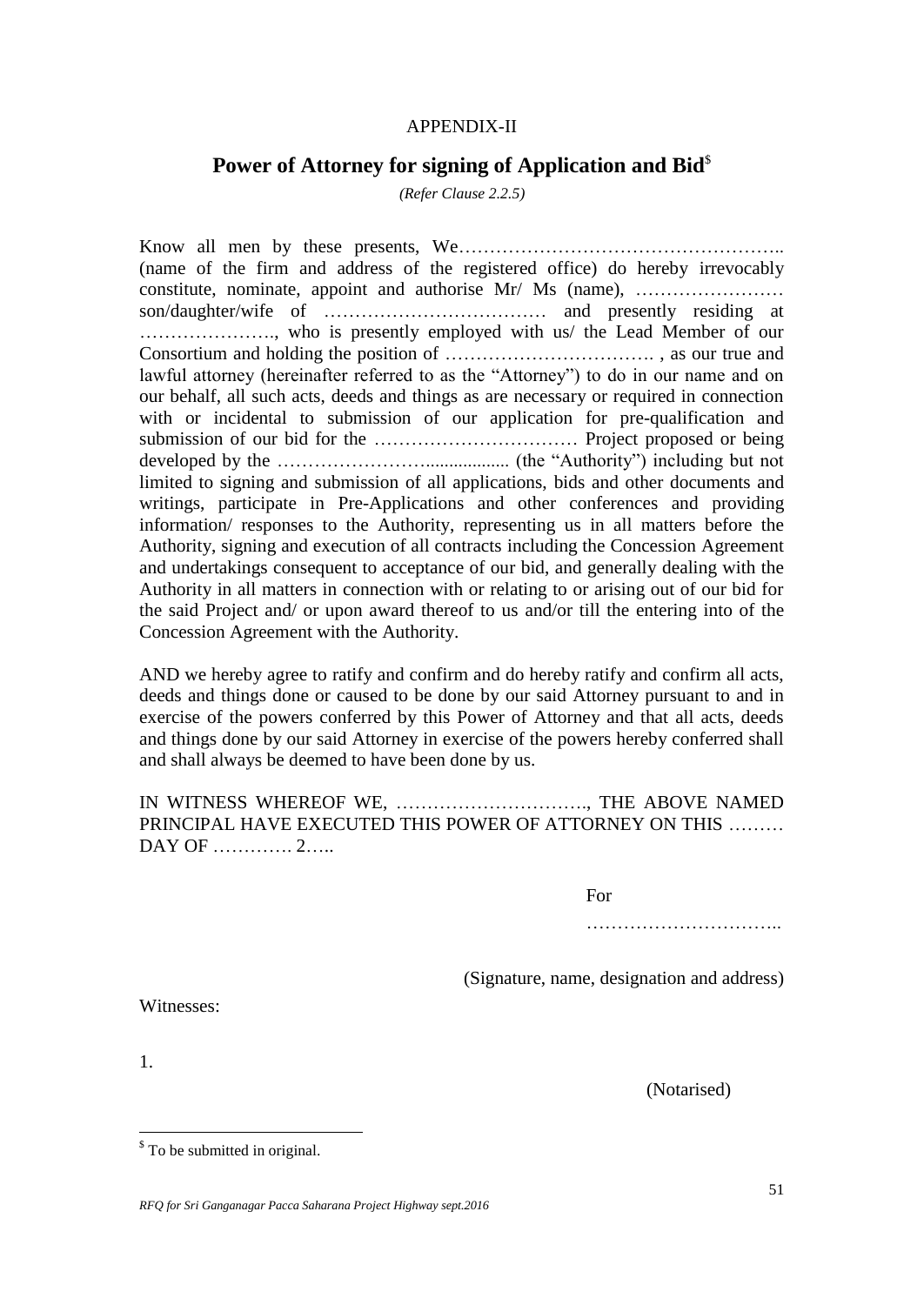Appendix II Page 2

Accepted

……………………………………

(Signature)

(Name, Title and Address of the Attorney)

*Notes:* 

- *The mode of execution of the Power of Attorney should be in accordance with the procedure, if any, laid down by the applicable law and the charter documents of the executant(s) and when it is so required, the same should be under common seal affixed in accordance with the required procedure*.
- *Wherever required, the Applicant should submit for verification the extract of the charter documents and documents such as a board or shareholders' resolution/ power of attorney in favour of the person executing this Power of Attorney for the delegation of power hereunder on behalf of the Applicant.*
- *For a Power of Attorney executed and issued overseas, the document will also have to be legalised by the Indian Embassy and notarised in the jurisdiction where the Power of Attorney is being issued. However, the Power of Attorney provided by Applicants from countries that have signed the Hague Legislation Convention 1961 are not required to be legalised by the Indian Embassy if it carries a conforming Appostille certificate.*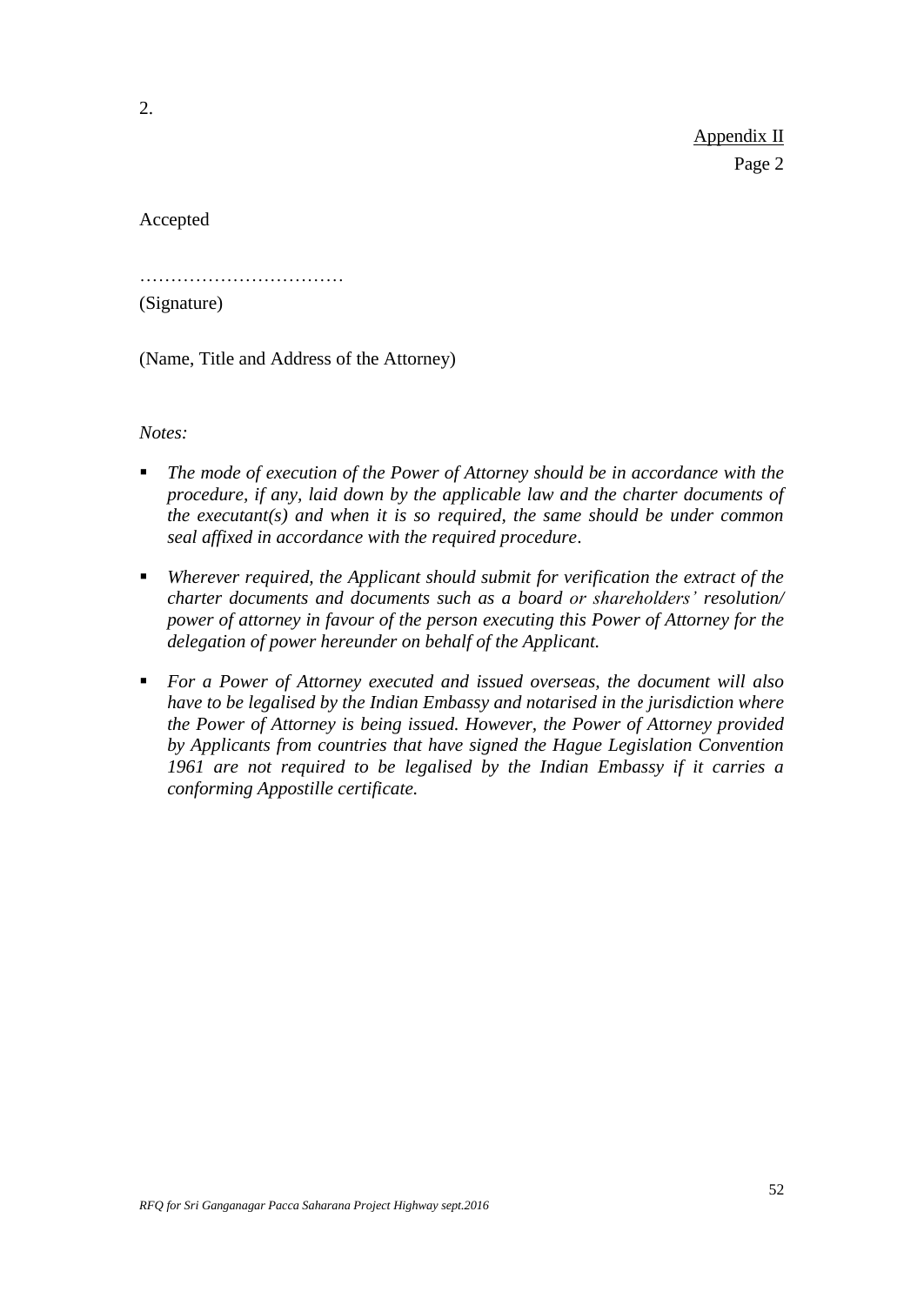#### APPENDIX-III

# **Power of Attorney for Lead Member of Consortium**\$

*(Refer Clause 2.2.5)*

Whereas the Governor of Rajasthan, acting through its Secretary incharge, Public Works Department ,Government of Rajasthan ("the Authority") has invited applications from interested parties for the ……………………………. Project (the "Project").

Whereas, …………………….., …………………….., …………………….. and …………………….. (collectively the "Consortium") being Members of the Consortium are interested in bidding for the Project in accordance with the terms and conditions of the Request for Qualification document (RFQ), Request for Proposal (RFP) and other connected documents in respect of the Project, and

Whereas, it is necessary for the Members of the Consortium to designate one of them as the Lead Member with all necessary power and authority to do for and on behalf of the Consortium, all acts, deeds and things as may be necessary in connection with the Consortium"s bid for the Project and its execution.

#### NOW THEREFORE KNOW ALL MEN BY THESE PRESENTS

We, …………………….. having our registered office at …………………….., M/s. …………………….. having our registered office at …………………….., M/s. …………………….. having our registered office at …………………….., and …………………….. having our registered office at …………………….., (hereinafter collectively referred to as the "Principals") do hereby irrevocably designate, nominate, constitute, appoint and authorise M/S …………………….. having its registered office at …………………….., being one of the Members of the Consortium, as the Lead Member and true and lawful attorney of the Consortium (hereinafter referred to as the "Attorney"). We hereby irrevocably authorise the Attorney (with power to sub-delegate) to conduct all business for and on behalf of the Consortium and any one of us during the bidding process and, in the event the Consortium is awarded the concession/contract, during the execution of the Project and in this regard, to do on our behalf and on behalf of the Consortium, all or any of such acts, deeds or things as are necessary or required or incidental to the prequalification of the Consortium and submission of its bid for the Project, including but not limited to signing and submission of all applications, bids and other documents and writings, accept the Letter of Award, participate in bidders' and other conferences, respond to queries, submit information/ documents, sign and execute contracts and undertakings consequent to acceptance of the bid of the Consortium and generally to represent the Consortium in all its dealings with the Authority, and/ or any other Government Agency or any person, in all matters in connection with or relating to or arising out of the Consortium"s bid for the Project and/ or upon award thereof till the Concession Agreement is entered into with the Authority.

 $\overline{a}$ 

<sup>&</sup>lt;sup>\$</sup> To be submitted in original.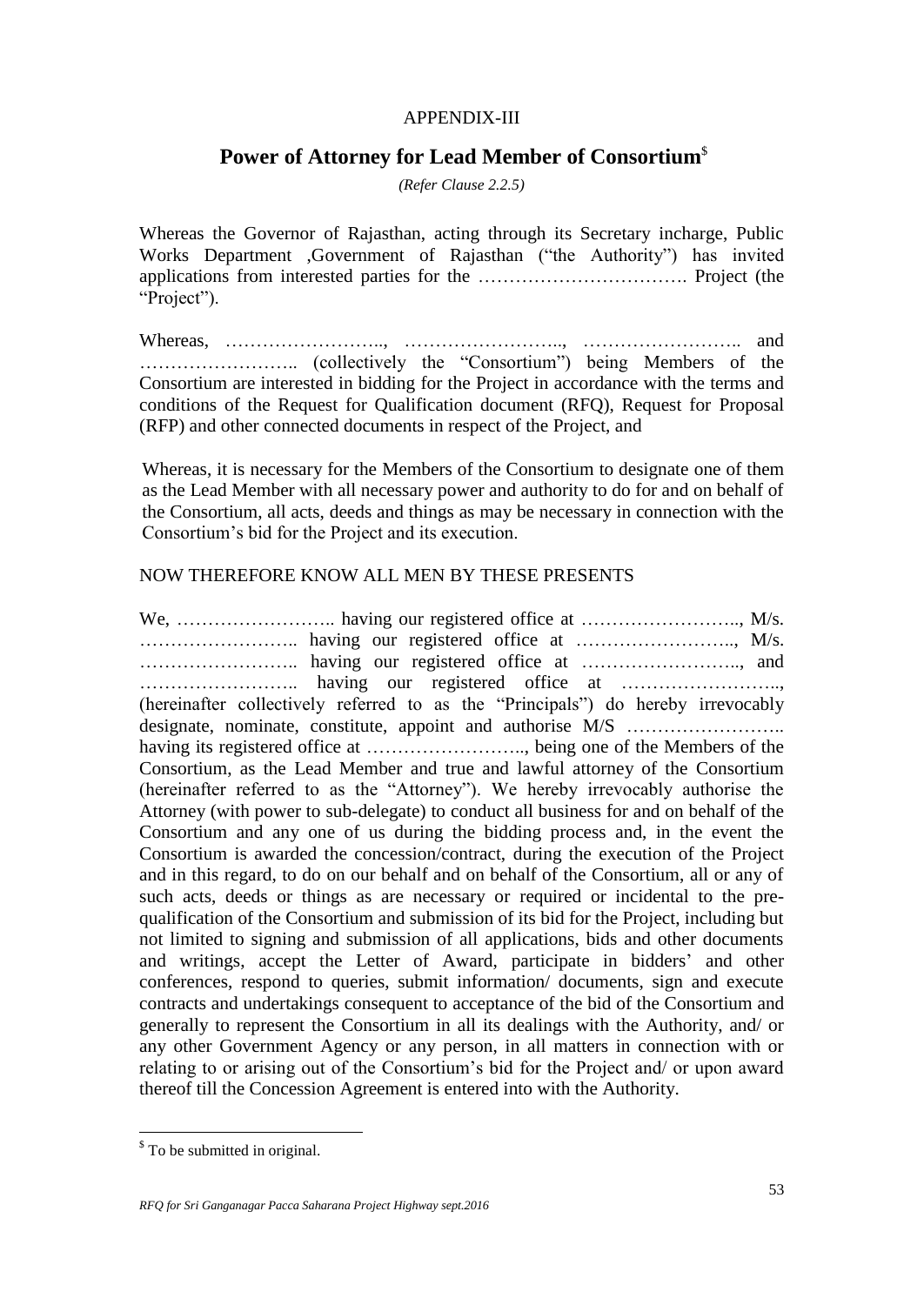Appendix III Page 2

AND hereby agree to ratify and confirm and do hereby ratify and confirm all acts, deeds and things done or caused to be done by our said Attorney pursuant to and in exercise of the powers conferred by this Power of Attorney and that all acts, deeds and things done by our said Attorney in exercise of the powers hereby conferred shall and shall always be deemed to have been done by us/ Consortium.

IN WITNESS WHEREOF WE THE PRINCIPALS ABOVE NAMED HAVE EXECUTED THIS POWER OF ATTORNEY ON THIS …………………. DAY OF ………. 2..…

For ……………………..

(Signature)

…………………….. (Name & Title)

For …………………….. (Signature)

> ………………………… (Name & Title)

For …………………….. (Signature)

……………………..

(Name & Title)

Witnesses:

1.

2.

……………………………………………

(Executants)

(To be executed by all the Members of the Consortium)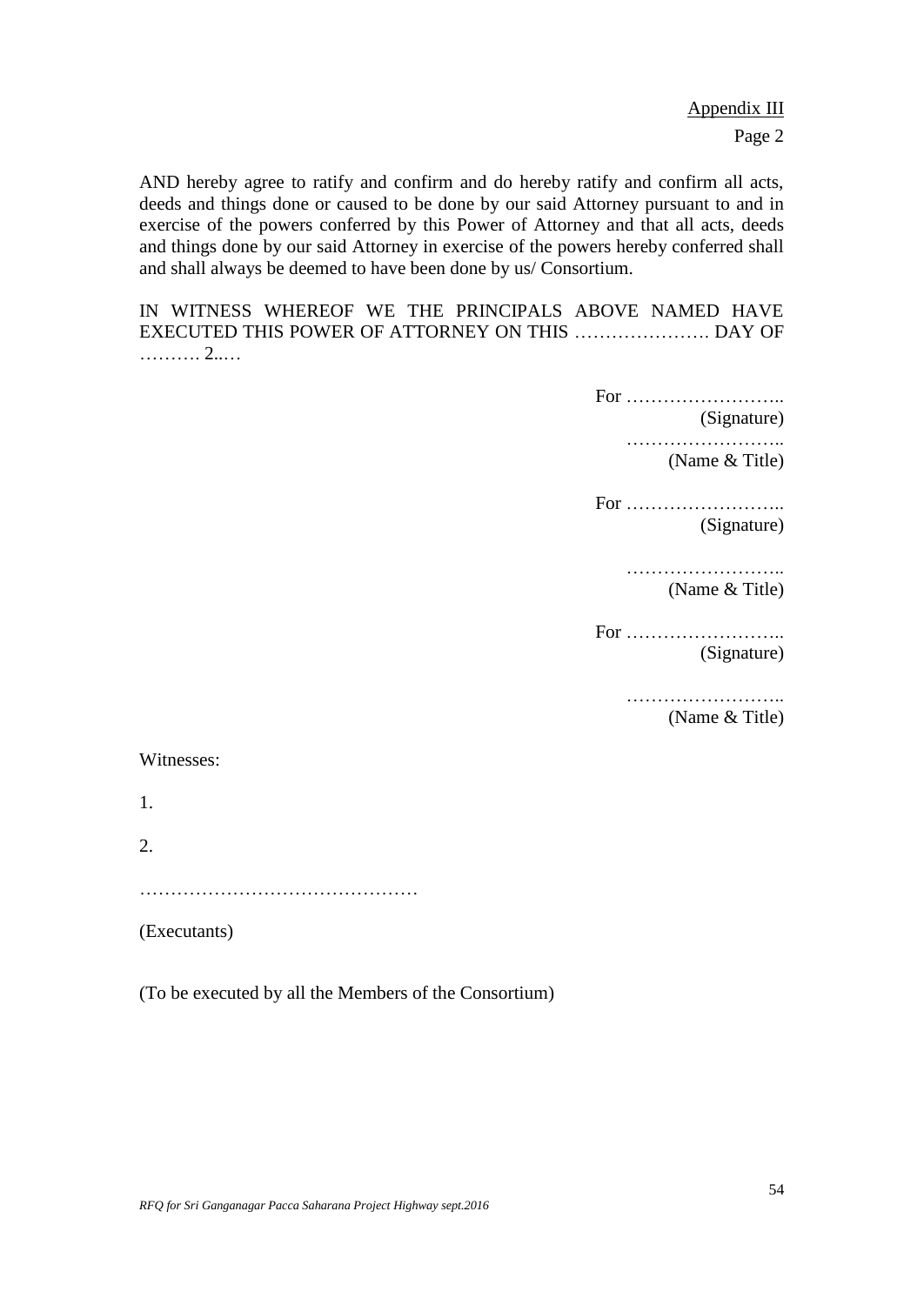*Notes:*

- *The mode of execution of the Power of Attorney should be in accordance with the procedure, if any, laid down by the applicable law and the charter documents of the executant(s) and when it is so required, the same should be under common seal affixed in accordance with the required procedure*.
- *Also, wherever required, the Applicant should submit for verification the extract of the charter documents and documents such as a board or shareholders' resolution/ power of attorney in favour of the person executing this Power of Attorney for the delegation of power hereunder on behalf of the Applicant.*
- *For a Power of Attorney executed and issued overseas, the document will also have to be legalised by the Indian Embassy and notarised in the jurisdiction where the Power of Attorney is being issued. However, the Power of Attorney provided by Applicants from countries that have signed the Hague Legislation Convention 1961 are not required to be legalised by the Indian Embassy if it carries a conforming Appostille certificate.*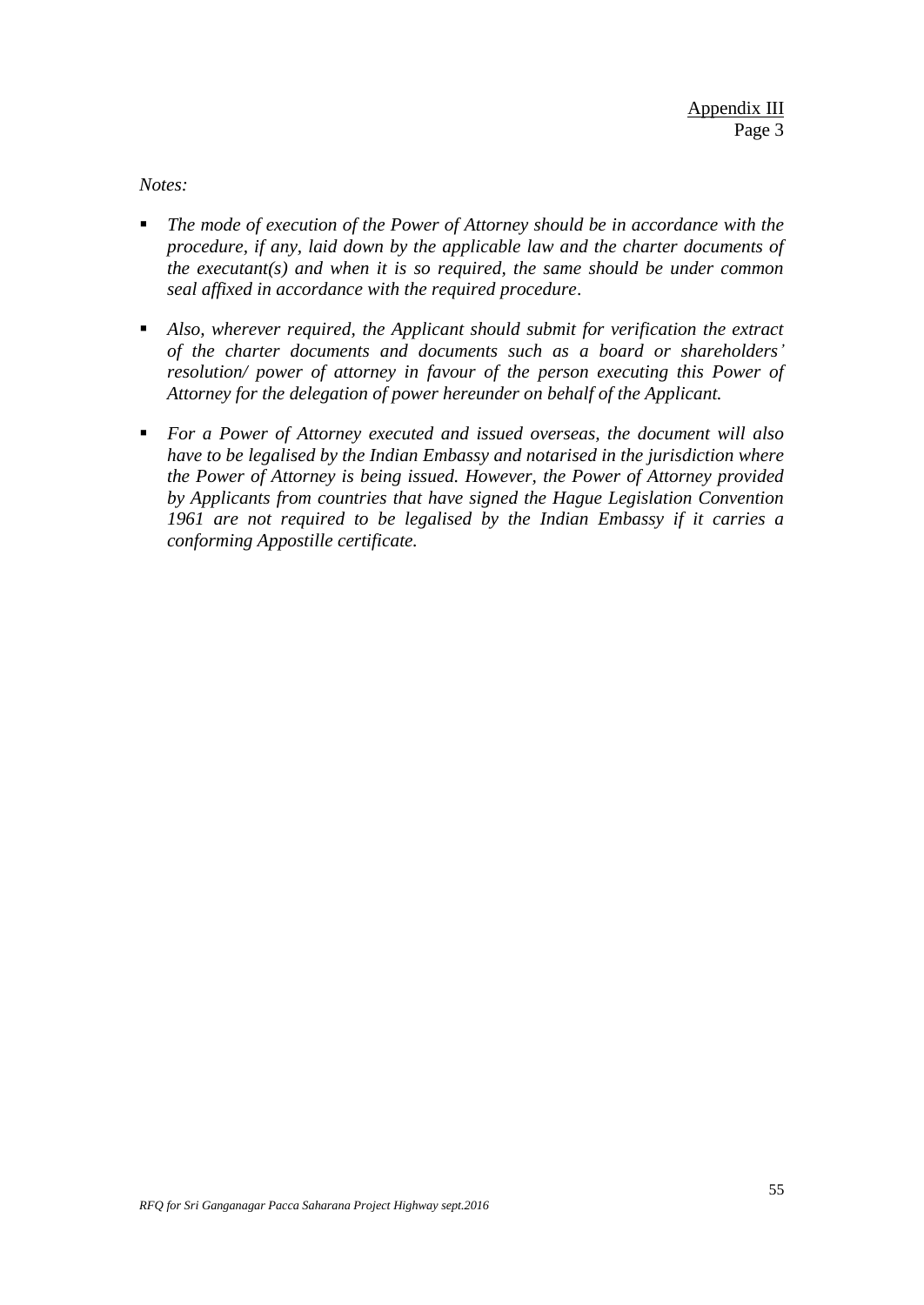# APPENDIX-IV

# **Joint Bidding Agreement**

*(Refer Clause 2.14.2)*

*(To be executed on Stamp paper of appropriate value)*

THIS JOINT BIDDING AGREEMENT is entered into on this the ………… day of ………… 20…

### **AMONGST**

1. ………… Limited, a company incorporated under the Companies Act, 1956/2013<sup>¥</sup> and having its registered office at ............ (hereinafter referred to as the "**First Part**" which expression shall, unless repugnant to the context include its successors and permitted assigns)

#### **AND**

2. ………… Limited, a company incorporated under the Companies Act, 1956/2013 and having its registered office at ………… (hereinafter referred to as the "**Second Part**" which expression shall, unless repugnant to the context include its successors and permitted assigns)

#### **AND**

3. {………… Limited, a company incorporated under the Companies Act, 1956/2013 and having its registered office at ………… (hereinafter referred to as the "**Third Part**" which expression shall, unless repugnant to the context include its successors and permitted assigns)}

#### **AND**

4. {………… Limited, a company incorporated under the Companies Act, 1956/2013 and having its registered office at ………… (hereinafter referred to as the "**Fourth Part**" which expression shall, unless repugnant to the context include its successors and permitted assigns)}<sup>\$</sup>

The above mentioned parties of the FIRST, SECOND, {THIRD and FOURTH} PART are collectively referred to as the "**Parties**" and each is individually referred to as a "**Party**"

### **WHEREAS**,

 $\overline{a}$ 

<sup>&</sup>lt;sup>¥</sup> A Bidder who is registered abroad may substitute the words, viz "a company registered under the Companies Act, 1956/2013" by the words, viz "a company duly organised and validly existing under the laws of the jurisdiction of its incorporation". A similar modification may be made in Recital 2, as necessary.

 $\delta$  The number of Parties will be shown here, as applicable, subject however to a maximum of 6 (six).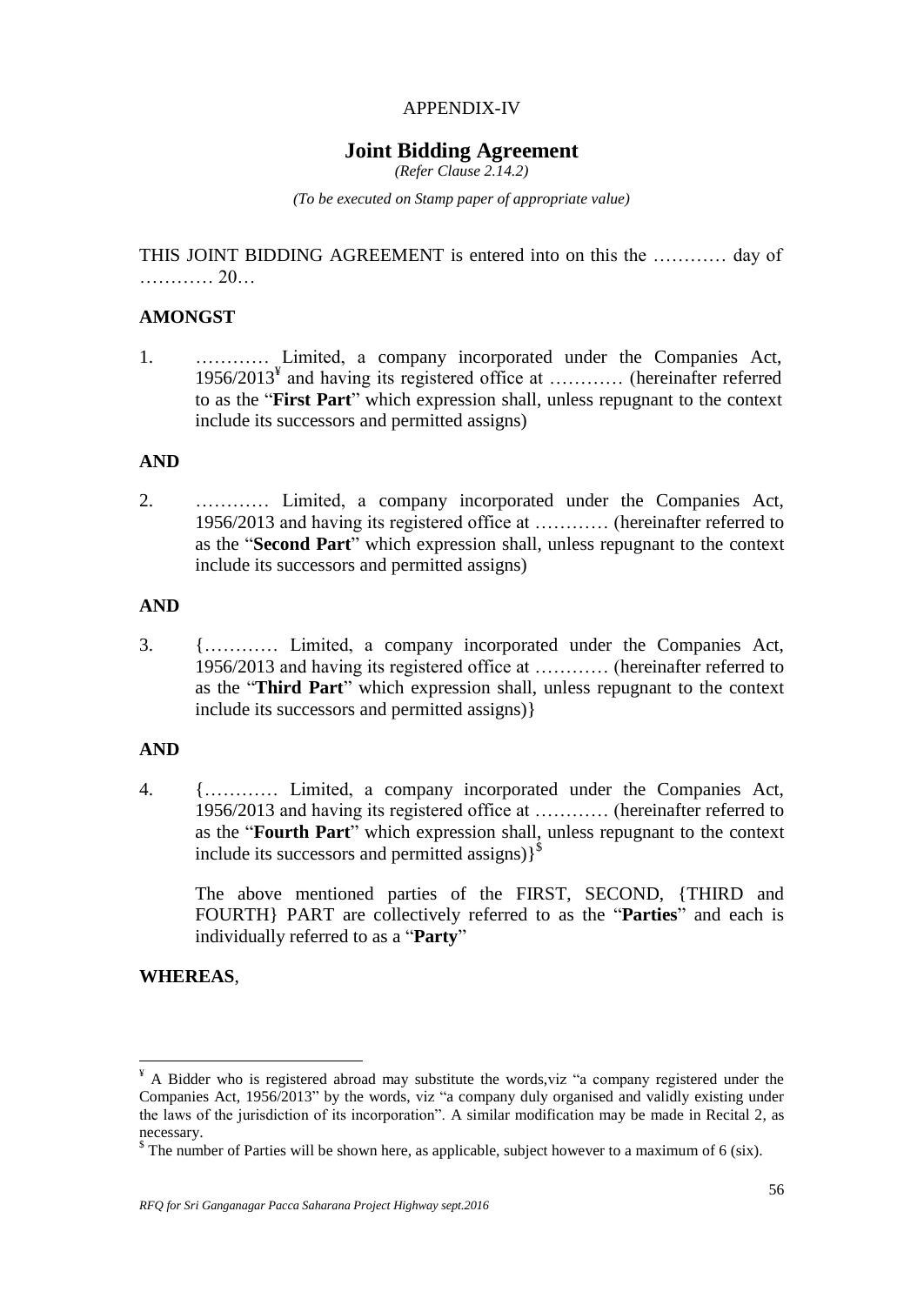(A) THE Governor of Rajasthan, acting through its Secretary incharge, Public Works Department, Government of Rajasthan, and having its principal offices at Jacob Road, Civil lines Jaipur-302006 (hereinafter referred to as the "**Authority**" which expression shall, unless repugnant to the context or meaning thereof, include its administrators, successors and assigns) has invited applications (the **Applications**") by its Request for Qualification No. ………… dated ………… (the "**RFQ**") for prequalification and short-listing of bidders for development, operation and maintenance of the ……………………….. Project (the "**Project**") through public private partnership.

- (B) The Parties are interested in jointly bidding for the Project as members of a Consortium and in accordance with the terms and conditions of the RFQ document and other bid documents in respect of the Project, and
- (C) It is a necessary condition under the RFQ document that the members of the Consortium shall enter into a Joint Bidding Agreement and furnish a copy thereof with the Application.

# **NOW IT IS HEREBY AGREED as follows**:

## **1. Definitions and Interpretations**

In this Agreement, the capitalised terms shall, unless the context otherwise requires, have the meaning ascribed thereto under the RFQ.

#### **2. Consortium**

- 2.1 The Parties do hereby irrevocably constitute a consortium (the "**Consortium**") for the purposes of jointly participating in the Bidding Process for the Project.
- 2.2 The Parties hereby undertake to participate in the Bidding Process only through this Consortium and not individually and/ or through any other consortium constituted for this Project, either directly or indirectly or through any of their Associates.

# **3. Covenants**

The Parties hereby undertake that in the event the Consortium is declared the selected Bidder and awarded the Project, it shall incorporate a special purpose vehicle (the "**SPV**") under the Indian Companies Act, 2013 for entering into a Concession Agreement with the Authority and for performing all its obligations as the Concessionaire in terms of the Concession Agreement for the Project.

# **4. Role of the Parties**

The Parties hereby undertake to perform the roles and responsibilities as described below: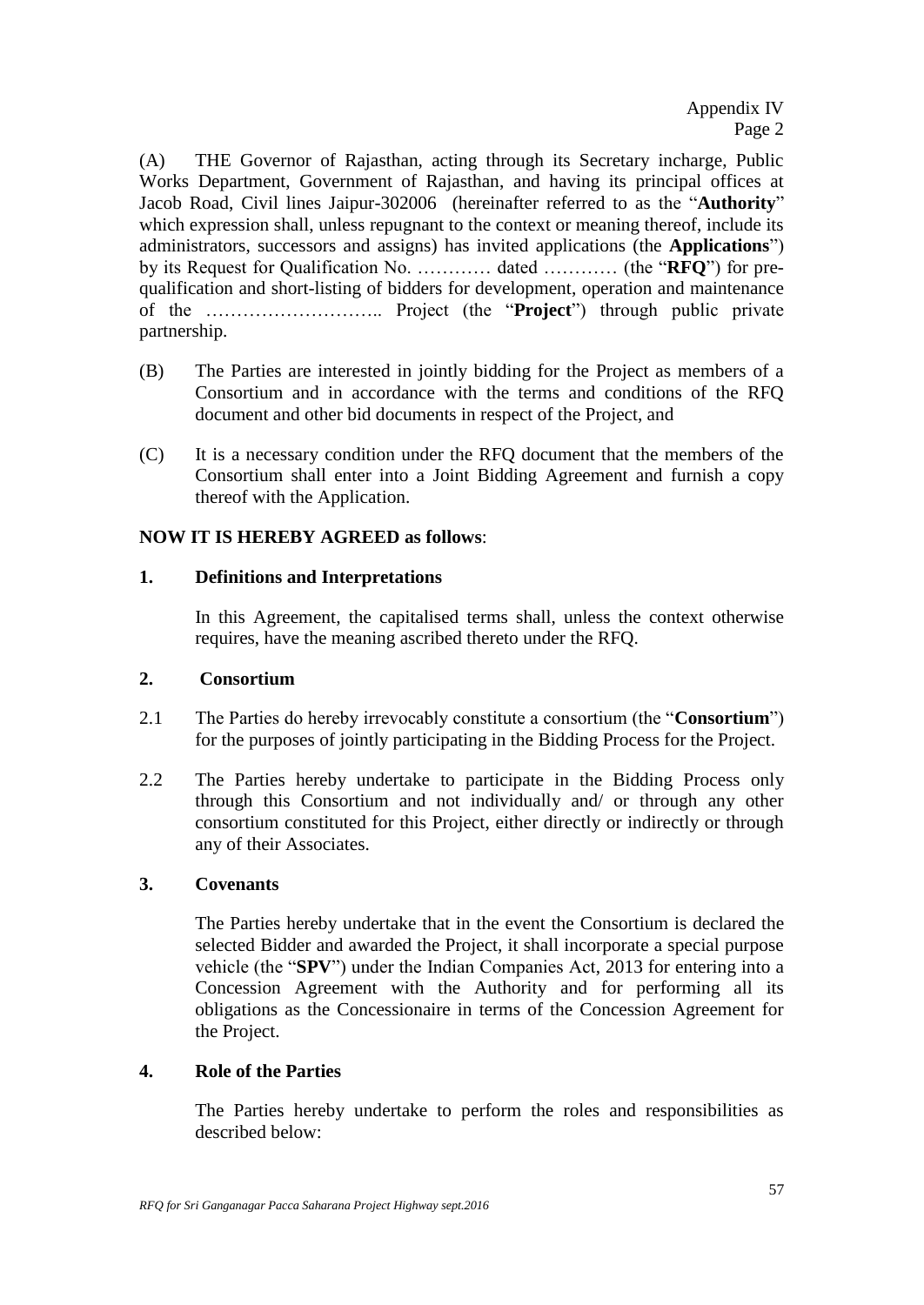(a) Party of the First Part shall be the Lead member of the Consortium and shall have the power of attorney from all Parties for conducting all business for and on behalf of the Consortium during the Bidding

Process and until the Appointed Date under the Concession Agreement when all the obligations of the SPV shall become effective;

- (b) Party of the Second Part shall be {the Technical Member of the Consortium;}
- {(c) Party of the Third Part shall be the Financial Member of the Consortium; and}
- {(d) Party of the Fourth Part shall be the Operation and Maintenance Member/ Other Member of the Consortium.}

## **5. Joint and Several Liability**

The Parties do hereby undertake to be jointly and severally responsible for all obligations and liabilities relating to the Project and in accordance with the terms of the RFQ, RFP and the Concession Agreement, till such time as the Financial Close for the Project is achieved under and in accordance with the Concession Agreement.

#### **6**. **Shareholding in the SPV**

6.1 The Parties agree that the proportion of shareholding among the Parties in the SPV shall be as follows:

First Party:

Second Party:

{Third Party:}

{Fourth Party:}

- 6.2 The Parties undertake that a minimum of 26% (twenty six per cent) of the subscribed and paid up equity share capital of the SPV shall, at all times till the second anniversary of the date of commercial operation of the Project, be held by the Parties of the First, {Second and Third} Part whose experience and Net Worth have been reckoned for the purposes of qualification and shortlisting of Applicants for the Project in terms of the RFQ.
- 6.3 The Parties undertake that each of the Parties specified in Clause 6.2 above shall, at all times between the commercial operation date of the Project and the second anniversary thereof, hold subscribed and paid up equity share capital of SPV equivalent to at least 5% (five per cent) of the Total Project Cost.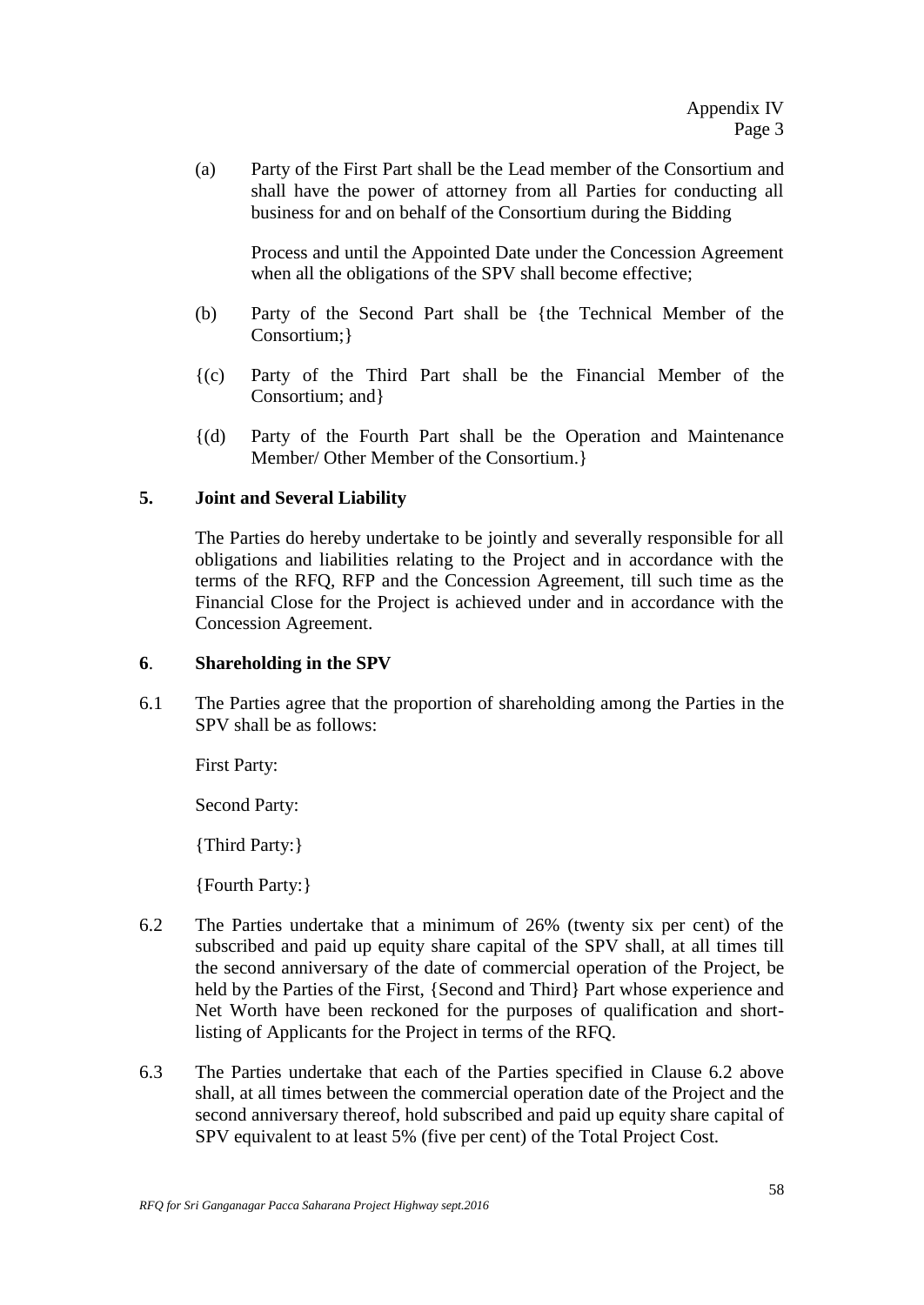- 6.4 The Parties undertake that they shall collectively hold at least 51% (fifty one per cent) of the subscribed and paid up equity share capital of the SPV at all times until the second anniversary of the commercial operation date of the Project.
- 6.5 The Parties undertake that they shall comply with all equity lock-in requirements set forth in the Concession Agreement.

#### **7. Representation of the Parties**

Each Party represents to the other Parties as of the date of this Agreement that:

- (a) Such Party is duly organised, validly existing and in good standing under the laws of its incorporation and has all requisite power and authority to enter into this Agreement;
- (b) The execution, delivery and performance by such Party of this Agreement has been authorised by all necessary and appropriate corporate or governmental action and a copy of the extract of the charter documents and board resolution/ power of attorney in favour of the person executing this Agreement for the delegation of power and authority to execute this Agreement on behalf of the Consortium Member is annexed to this Agreement, and will not, to the best of its knowledge:
	- (i) require any consent or approval not already obtained;
	- (ii) violate any Applicable Law presently in effect and having applicability to it;
	- (iii) violate the memorandum and articles of association, by-laws or other applicable organisational documents thereof;
	- (iv) violate any clearance, permit, concession, grant, license or other governmental authorisation, approval, judgement, order or decree or any mortgage agreement, indenture or any other instrument to which such Party is a party or by which such Party or any of its properties or assets are bound or that is otherwise applicable to such Party; or
	- (v) create or impose any liens, mortgages, pledges, claims, security interests, charges or encumbrances or obligations to create a lien, charge, pledge, security interest, encumbrances or mortgage in or on the property of such Party, except for encumbrances that would not, individually or in the aggregate, have a material adverse effect on the financial condition or prospects or business of such Party so as to prevent such Party from fulfilling its obligations under this Agreement;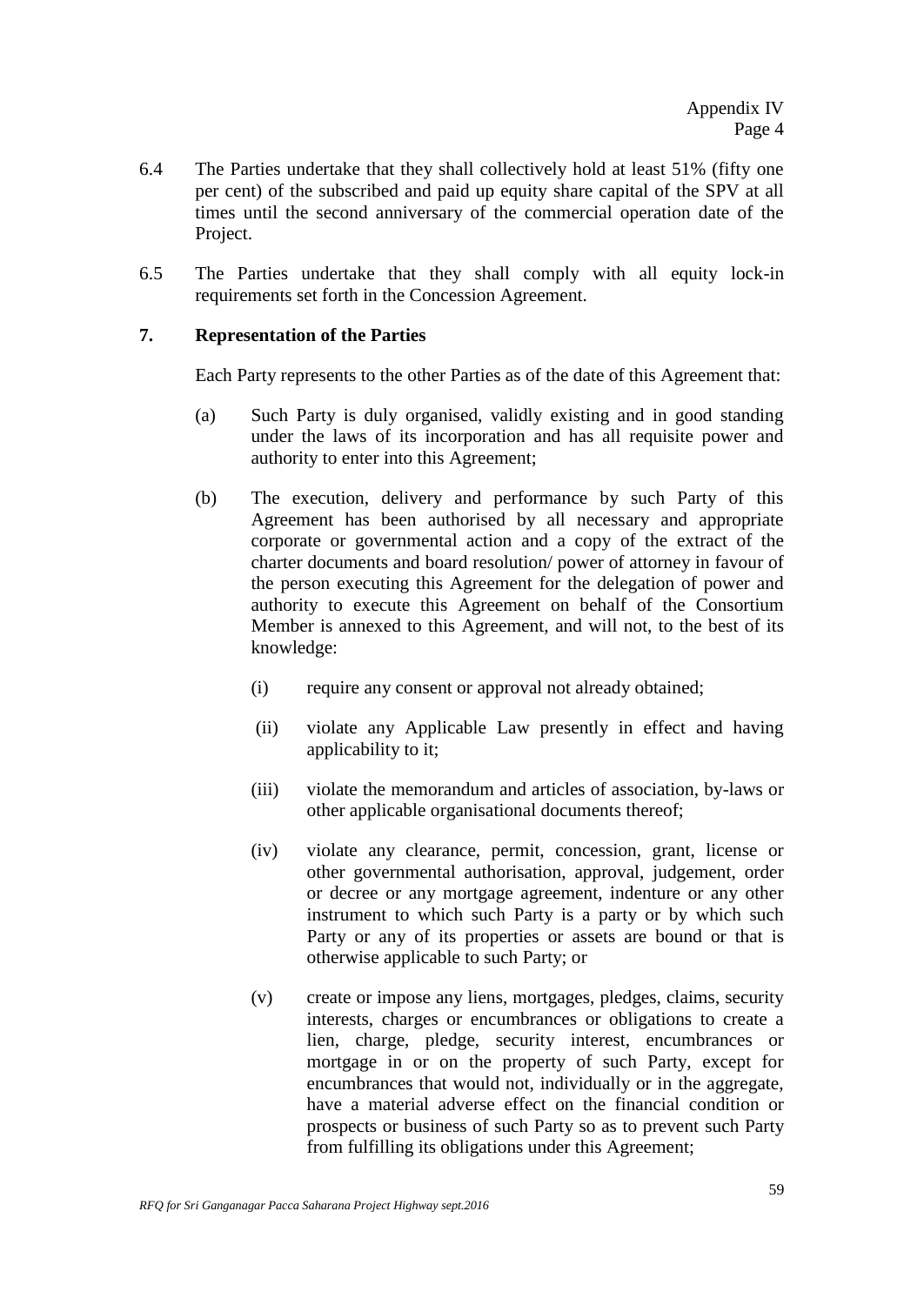- (c) this Agreement is the legal and binding obligation of such Party, enforceable in accordance with its terms against it; and
- (d) there is no litigation pending or, to the best of such Party's knowledge, threatened to which it or any of its Associates is a party that presently affects or which would have a material adverse effect on the financial condition or prospects or business of such Party in the fulfillment of its obligations under this Agreement.

## **8. Termination**

This Agreement shall be effective from the date hereof and shall continue in full force and effect until the Financial Close of the Project is achieved under and in accordance with the Concession Agreement, in case the Project is awarded to the Consortium. However, in case the Consortium is either not prequalified for the Project or does not get selected for award of the Project, the Agreement will stand terminated in case the Applicant is not pre-qualified or upon return of the Bid Security by the Authority to the Bidder, as the case may be.

### **9. Miscellaneous**

- 9.1 This Joint Bidding Agreement shall be governed by laws of India.
- 9.2 The Parties acknowledge and accept that this Agreement shall not be amended by the Parties without the prior written consent of the Authority.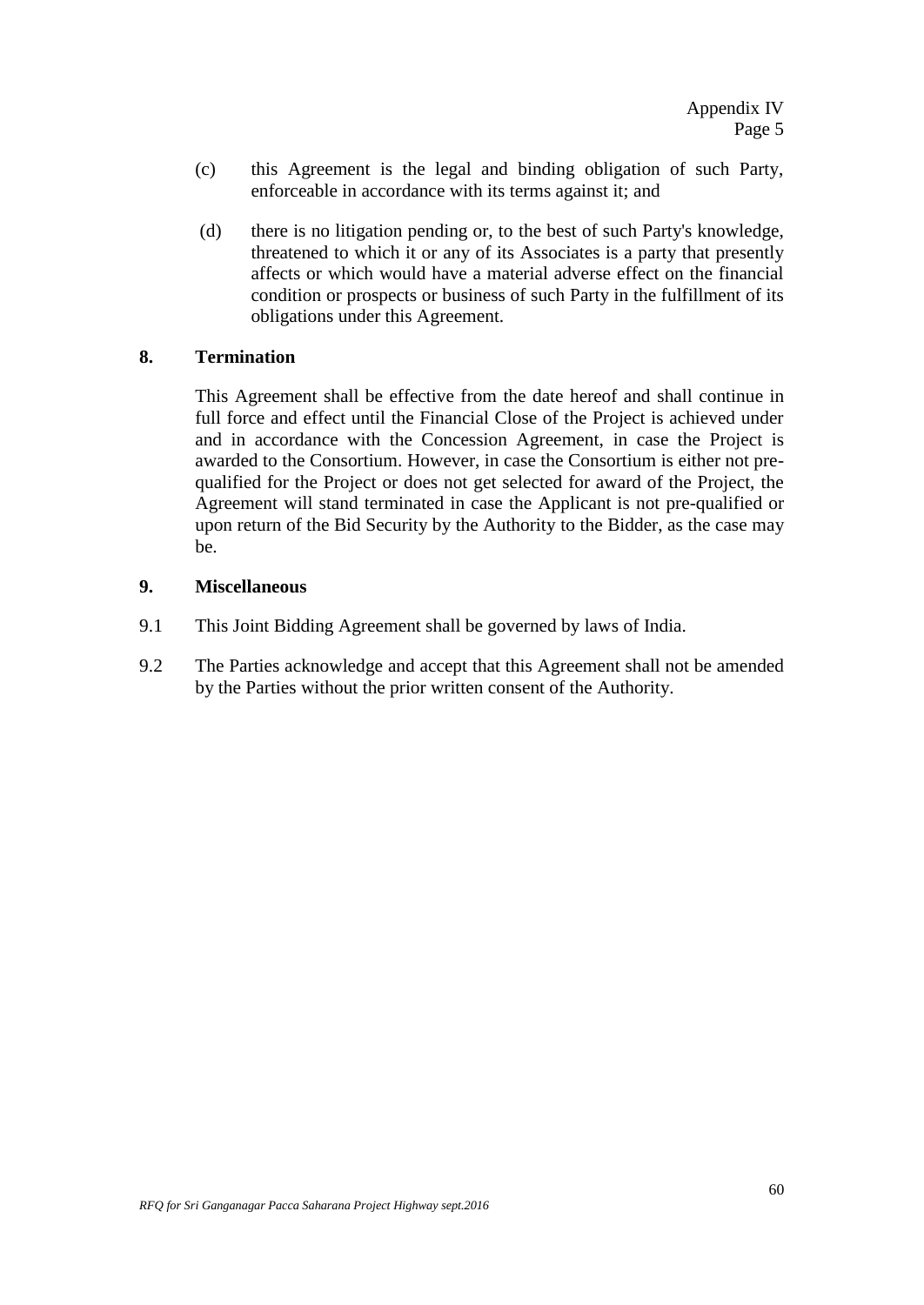IN WITNESS WHEREOF THE PARTIES ABOVE NAMED HAVE EXECUTED AND DELIVERED THIS AGREEMENT AS OF THE DATE FIRST ABOVE WRITTEN.

SIGNED, SEALED AND DELIVERED SIGNED, SEALED AND DELIVERED

For and on behalf of LEAD MEMBER by: SECOND PART

(Signature) (Signature) (Name) (Name) (Designation) (Designation) (Address) (Address)

THIRD PART FOURTH PART

#### SIGNED, SEALED AND DELIVERED SIGNED, SEALED AND DELIVERED

For and on behalf of For and on behalf of

(Signature) (Signature) (Name) (Name) (Designation) (Designation) (Address) (Address)

In the presence of:  $1.$  2.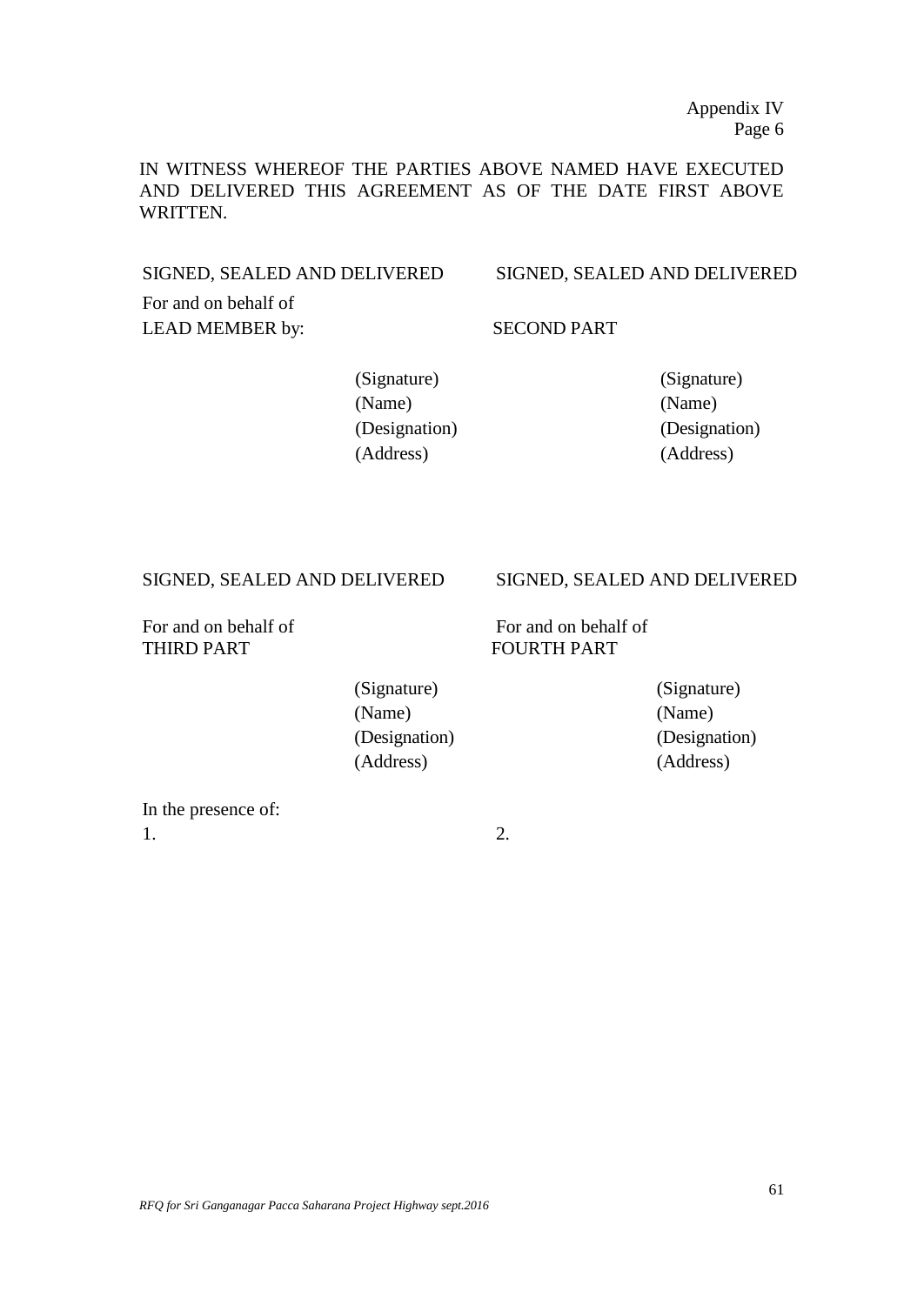*Notes*:

- 1. The mode of the execution of the Joint Bidding Agreement should be in accordance with the procedure, if any, laid down by the Applicable Law and the charter documents of the executant(s) and when it is so required, the same should be under common seal affixed in accordance with the required procedure.
- 2. Each Joint Bidding Agreement should attach a copy of the extract of the charter documents and documents such as resolution / power of attorney in favour of the person executing this Agreement for the delegation of power and authority to execute this Agreement on behalf of the Consortium Member.
- 3. For a Joint Bidding Agreement executed and issued overseas, the document shall be legalised by the Indian Embassy and notarized in the jurisdiction where the Power of Attorney has been executed.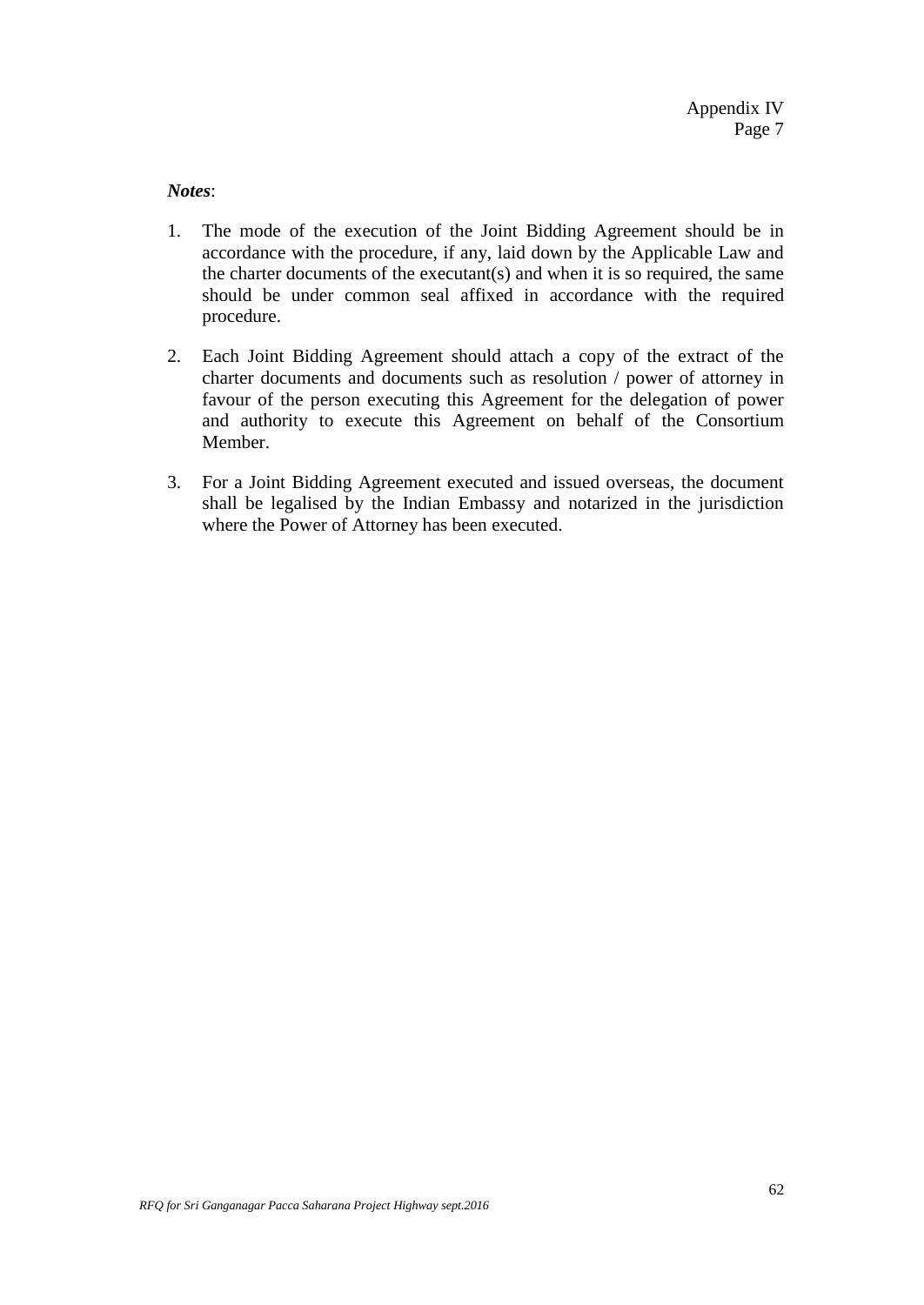#### APPENDIX-V

### **Guidelines of the Department of Disinvestment**

*(Refer Clause 1.2.1)*

No. 6/4/2001-DD-II Government of India Department of Disinvestment

> Block 14, CGO Complex New Delhi. Dated  $13^{th}$  July, 2001.

#### OFFICE MEMORANDUM

Sub: Guidelines for qualification of Bidders seeking to acquire stakes in Public Sector Enterprises through the process of disinvestment

Government has examined the issue of framing comprehensive and transparent guidelines defining the criteria for bidders interested in PSE-disinvestment so that the parties selected through competitive bidding could inspire public confidence. Earlier, criteria like Net Worth, experience etc. used to be prescribed. Based on experience and in consultation with concerned departments, Government has decided to prescribe the following additional criteria for the qualification/ disqualification of the parties seeking to acquire stakes in public sector enterprises through disinvestment:

- (a) In regard to matters other than the security and integrity of the country, any conviction by a Court of Law or indictment/ adverse order by a regulatory authority that casts a doubt on the ability of the bidder to manage the public sector unit when it is disinvested, or which relates to a grave offence would constitute disqualification. Grave offence is defined to be of such a nature that it outrages the moral sense of the community. The decision in regard to the nature of the offence would be taken on case to case basis after considering the facts of the case and relevant legal principles, by the Government of India.
- (b) In regard to matters relating to the security and integrity of the country, any charge-sheet by an agency of the Government/ conviction by a Court of Law for an offence committed by the bidding party or by any sister concern of the bidding party would result in disqualification. The decision in regard to the relationship between the sister concerns would be taken, based on the relevant facts and after examining whether the two concerns are substantially controlled by the same person/ persons.
- (c) In both (a) and (b), disqualification shall continue for a period that Government deems appropriate.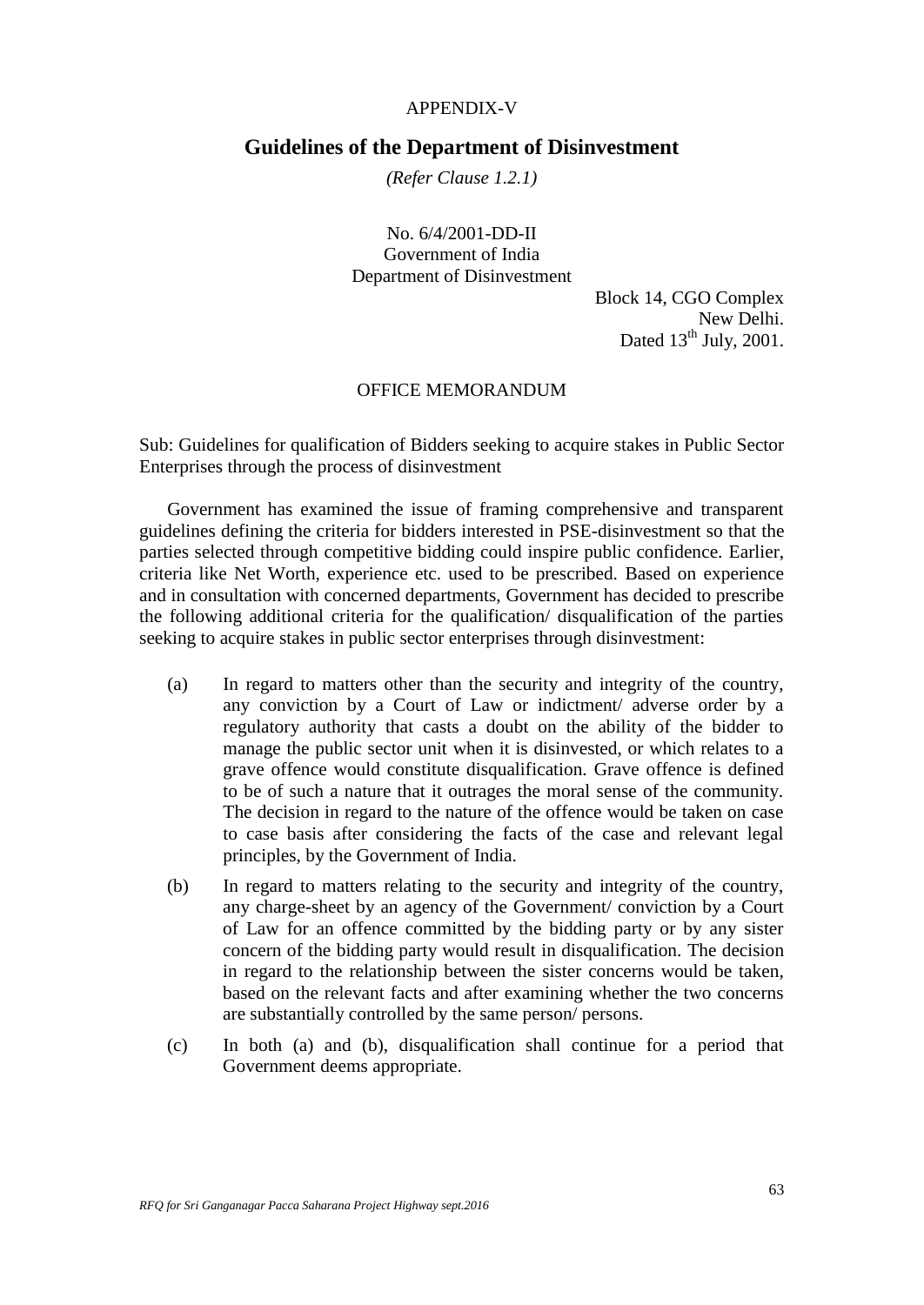- (d) Any entity, which is disqualified from participating in the disinvestment process, would not be allowed to remain associated with it or get associated merely because it has preferred an appeal against the order based on which it has been disqualified. The mere pendency of appeal will have no effect on the disqualification.
- (e) The disqualification criteria would come into effect immediately and would apply to all bidders for various disinvestment transactions, which have not been completed as yet.
- (f) Before disqualifying a concern, a Show Cause Notice why it should not be disqualified would be issued to it and it would be given an opportunity to explain its position.
- (g) Henceforth, these criteria will be prescribed in the advertisements seeking Expression of Interest (EOI) from the interested parties. The interested parties would be required to provide the information on the above criteria, along with their Expressions of Interest (EOI). The bidders shall be required to provide with their EOI an undertaking to the effect that no investigation by a regulatory authority is pending against them. In case any investigation is pending against the concern or its sister concern or against its CEO or any of its Directors/ Managers/ employees, full details of such investigation including the name of the investigating agency, the charge/ offence for which the investigation has been launched, name and designation of persons against whom the investigation has been launched and other relevant information should be disclosed, to the satisfaction of the Government. For other criteria also, a similar undertaking shall be obtained along with EOI.

sd/- (A.K. Tewari) Under Secretary to the Government of India